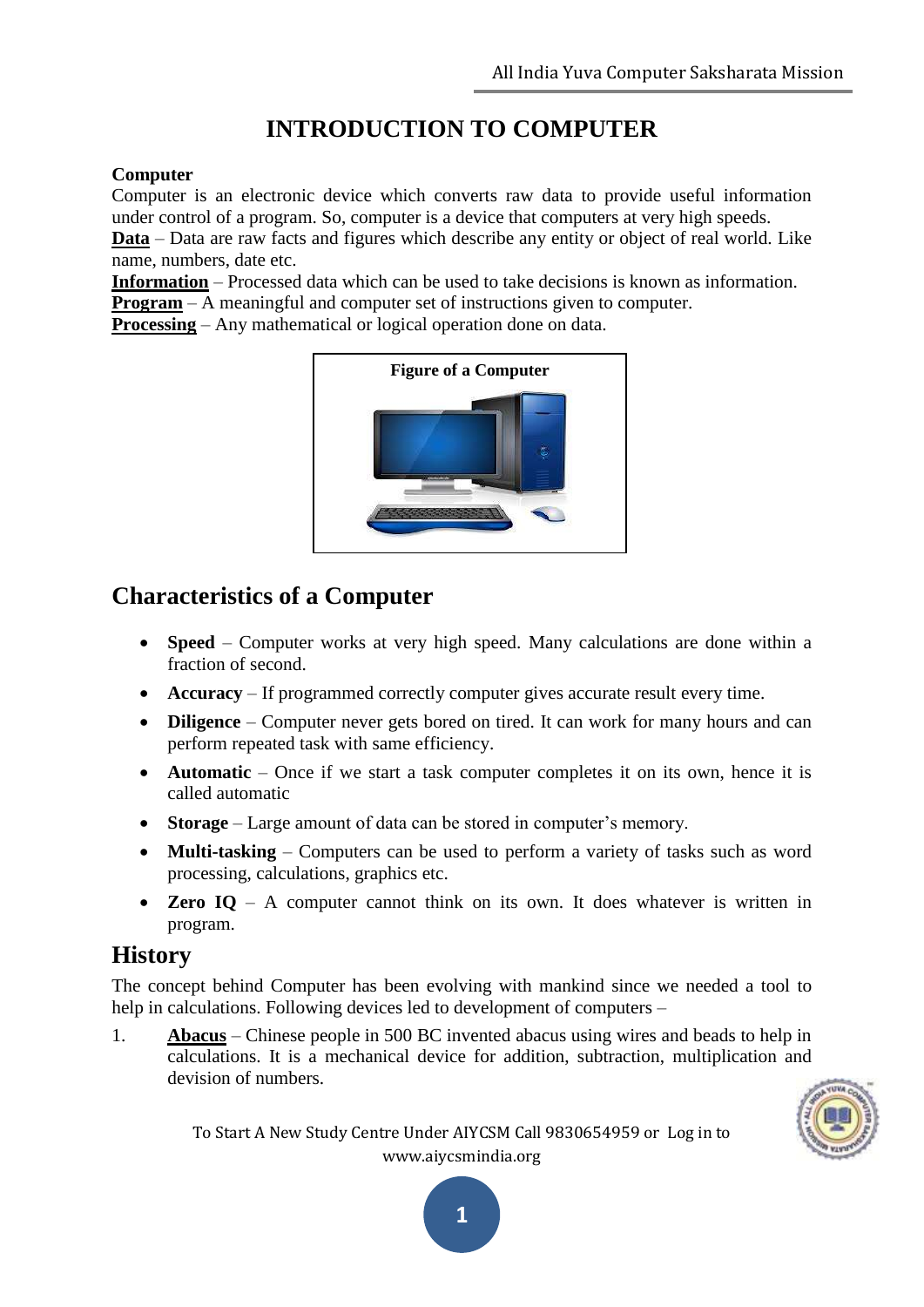- 2. **Jacquard's loom** Joseph Jacquard, a French weaver used punched cards and blocks to store weaving patterns. He gave an idea that data and information can be stored.
- 3. **The Adder** In 1642, Blase Pascal designed a mechanically operated machine that could add and substract number till eight digits.
- 4. **Leibniz calculator** Leibniz improved Pascal"s machine for multiply, divide and other operations.
- 5. **Difference Engine** Designed in 1823 by Charles Babbage it was a mechanical device to perform multi-step complex calculations. Babbage is known as Father of Computers.
- 6. **Analytical Engine** Babbage designed this in 1830 as a mechanical but programmable machine. It had a processing unit, a memory and various input-output devices.

**Von Neumann** – In 1940, John Von Neumann introduced use of binary digits and the stored program concept.



**Analytical Engine**

# **Basic Computer System**

A computer system comprises of three integral components which cannot be separated.

**1. Software** – Software is a set of programs which work together. It is intangible part of the computer system. It is essential so that a computer can be used for a specific realworld application.

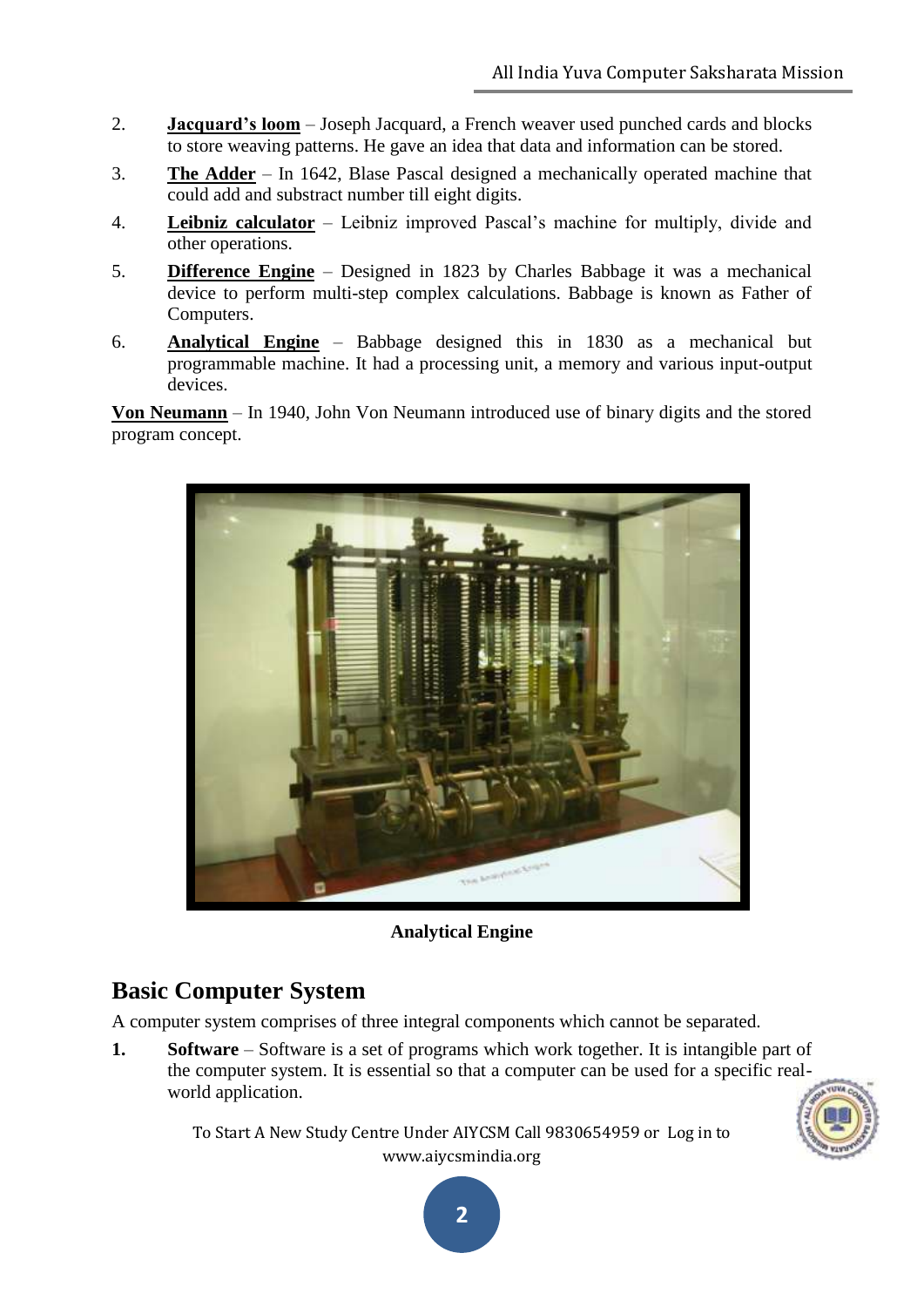- **2. Hardware** All physical, mechanical and electronic parts of the computer system form the Hardware. It is the tangible part of the system.
- **3. User** User uses the computer machine and hence is a part of the system. It is basically anyone or anything for which computer does work.

John Von Neumann proposed an architecture which is still followed in computers. A computer is considered as a system which takes some input and gives some output. It does processing on the input according to a set of instructions called programme which is stored in its memory. This is also called the stored program concept or Von-Neumann Architecture.



#### **Basic Computer Architecture**

#### **Input Devices**

The devices which are used to feed data and instructions into computer are called **input devices**. These devices convert input data into computer acceptable form. Keyboard and mouse are most common input devices and there are several more.

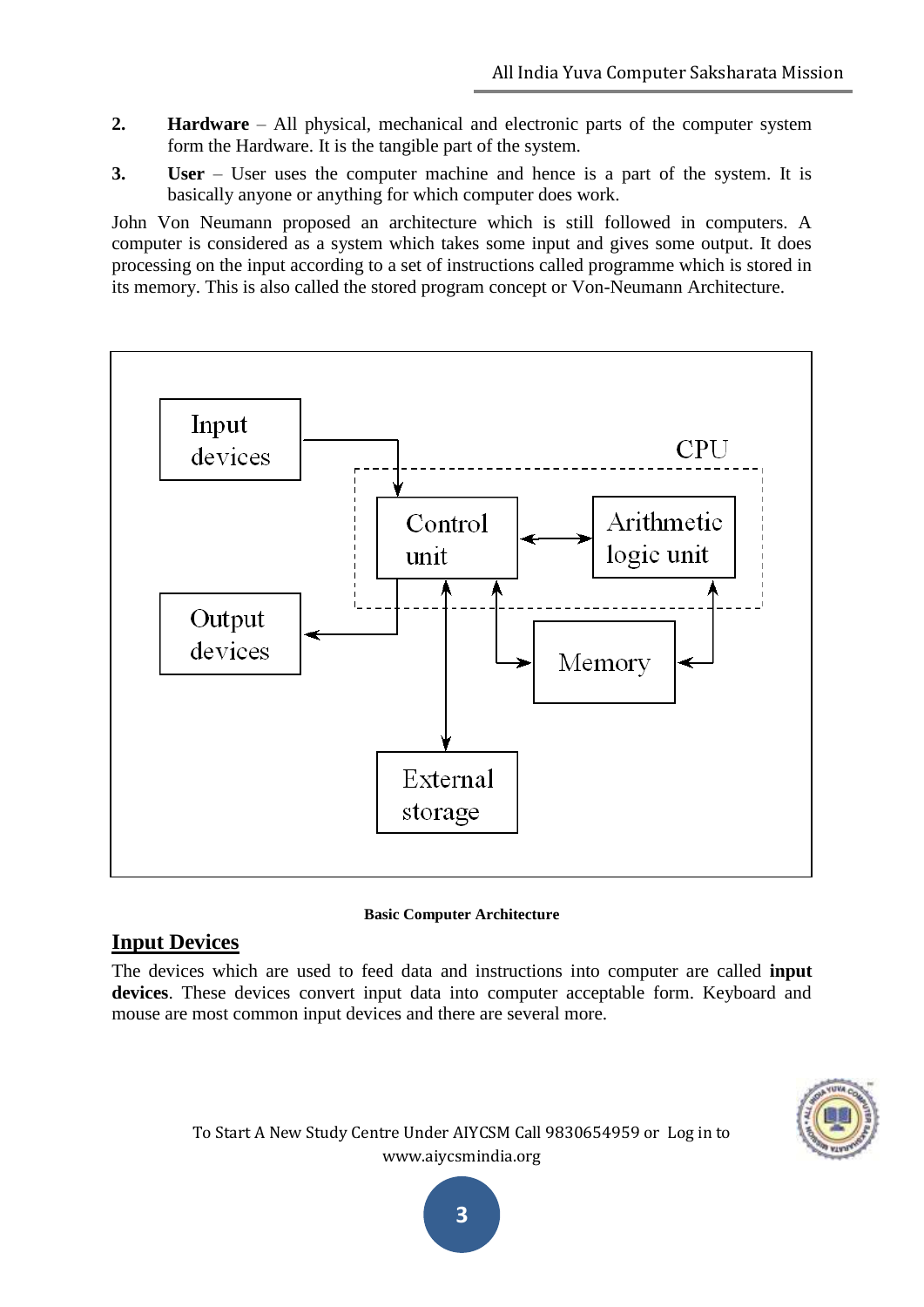# **Output Devices**

The devices which are used to take output of information in any form from computer are called **output devices**. They produce the processed information. They convert output information into user readable form. The monitor or screen and printer are most common output devices.

## **Storage Devices**

Computer requires some space to store data and instructions. The devices attached to computer for storing the programs and data are called **storage devices**. The data can be stored and then later retrieved from these devices. It may be external or internal.

# **CPU**

The part of computer which does all processing and control is called processor or **Central Processing Unit**. It is the brain of computer and controls all input, output and storage devices. It consists of two parts, the **Control Unit** and **The Arithmetic Logic Unit.**

# **Some Common Computer Input Devices :**

### **1. Keyboard**

- Used to type data into the computer
- Most common input device today
- Has some special keys also for giving the computer commands



#### **Keyboard**

#### **2. Pointing Devices**

- Pointing devices move some object on the screen and can do some action
- Common pointing devices

\* **Mouse** – most common pointing device. It is held in one hand and moved across a flat surface. By moving the mouse and clicking, you can select an item, or per form any other action. It generally has two buttons – left and right. Sometimes, a middle button or scroll wheel is provided. Mouse can be mechanical, working with two wheels and ball, or optical which uses light beams.

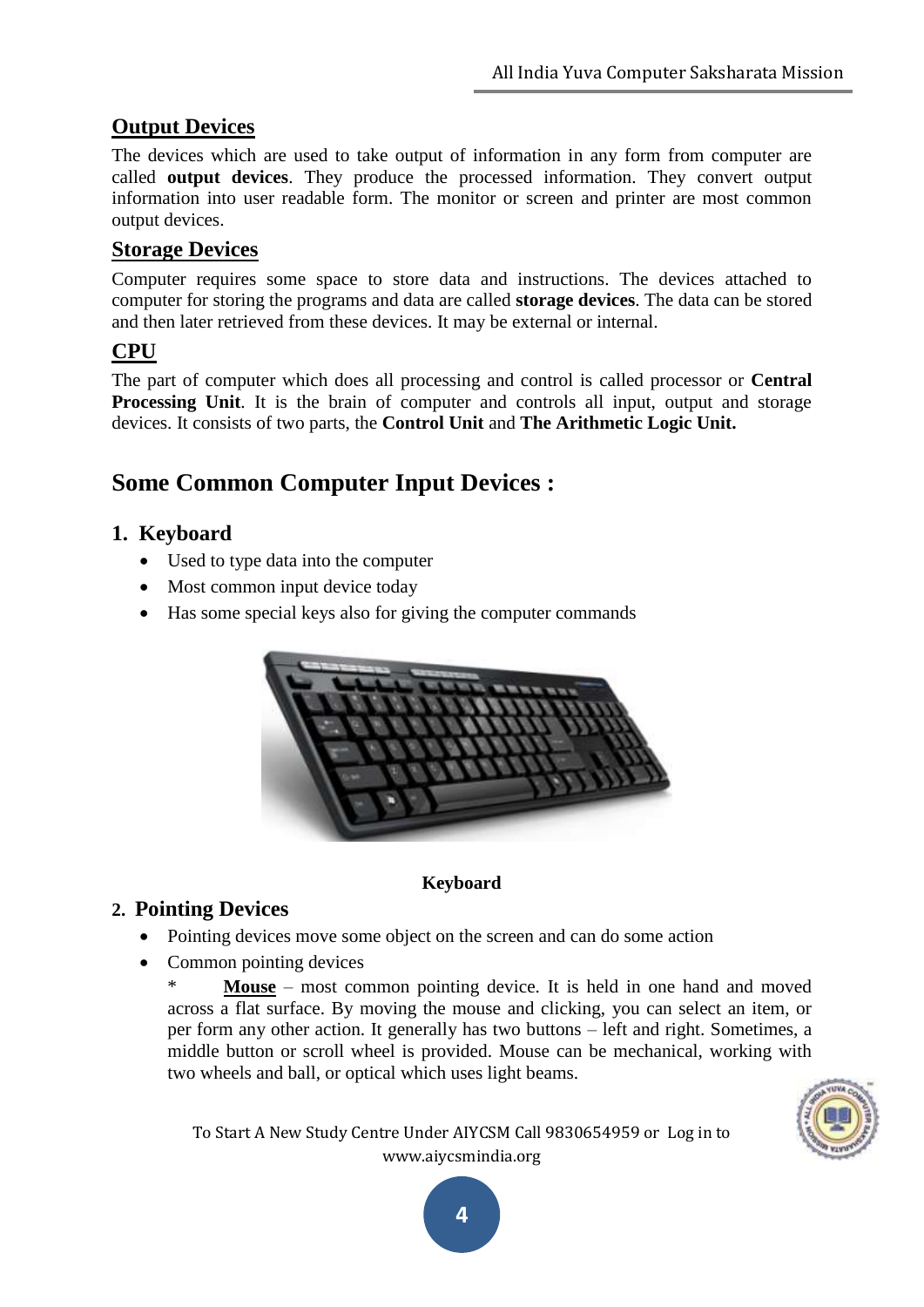

#### **Mechanical Mouse Community Community Community Community Community Community Community Community Community Community Community Community Community Community Community Community Community Community Community Community Comm**

**Track ball** – basically an upside down mouse. The user spins the ball in different directions to move the cursor on the screen.



#### **Track ball**

\* **Joystick** – It is generally used for playing games. It is also a pointing device. The stick can be moved in all directions.







To Start A New Study Centre Under AIYCSM Call 9830654959 or Log in to www.aiycsmindia.org

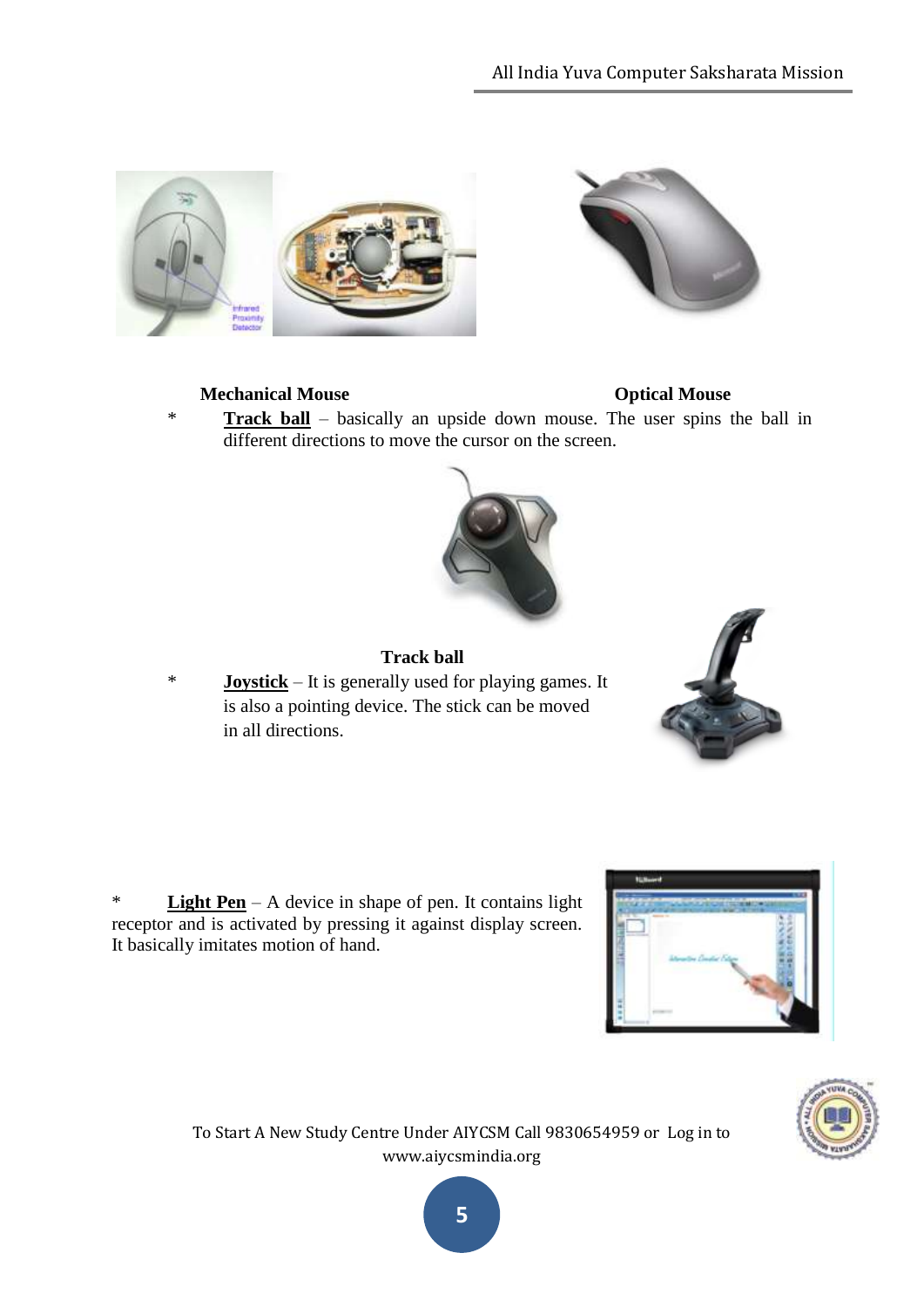#### **3. Scanner**

A scanner allows you to scan documents, pictures or graphics and view them on the computer. You can also use software to edit the items you scan.

- Used to put printed pictures and text into a computer
- Converts an image into does that the computer can understand
- To scan text, optical character recognition (OCR) software is needed.

#### 4. **Microphone**

- Used to put sound into a computer
- Need sound recording software



#### **1. Monitors and Displays**

- Shows the processed information on a screen.
- A monitor uses a Picture Tube like a television with the image displayed on the front of the tube, which is called the screen.
- Displays are flat and use plasma, LCD, activematrix, or some other technology.











To Start A New Study Centre Under AIYCSM Call 9830654959 or Log in to www.aiycsmindia.org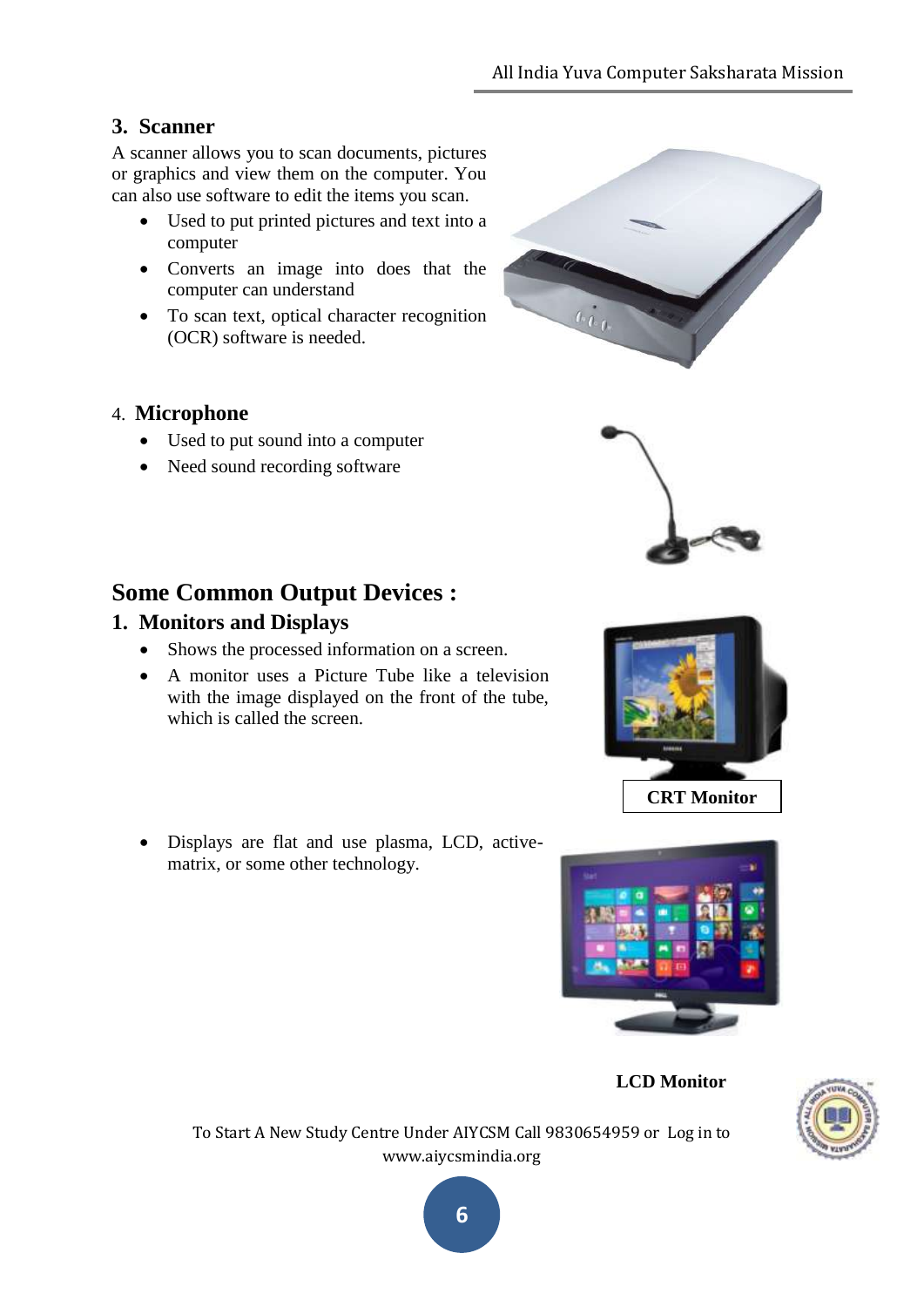To Start A New Study Centre Under AIYCSM Call 9830654959 or Log in to www.aiycsmindia.org

**7**

 Monitors used to be called Cathode Ray Tubes (CRTs) because of the picture tube, which is a large vacuum tube.

# **2. Printers**

- Printers produce a hard copy.
- The information is printed on paper and can be used when the device is off.
- It is also called a printout.
- **Dot-matrix printers (input printer)**

\* Uses metal pins to strike an inked ribbon to make dots on a piece of paper.

\* Can see the dots that make up the letters or images.

- \* Lowest print quality of all of the printers.
- \* Very low in cost per page to use.
- \* Rarely used today because of the poor print quality, but still used in business to print multi-part forms.
- **Ink jet printers (non-impact printer)**
- Use drops of magnetic ink to produce dots on a page to produce next or images.
- Problems with the ink
	- (i) The ink is very expensive
	- (ii) The ink is water soluble and will run if the paper gets wet
- Highest cost per page of all the printers
- For producing color documents, it has the highest quality at a reasonable price.

# **Laser printers (non-impact printer)**

- How the laser printer produces an image
	- (i) A laser or LED make dots on a light sensitive drum
	- (ii) Toner (very tiny particles of plastic) stick to the drum where the dots where made
	- (iii) Paper is pressed against the drum and the toner is placed on the paper





**Ink jet printers**

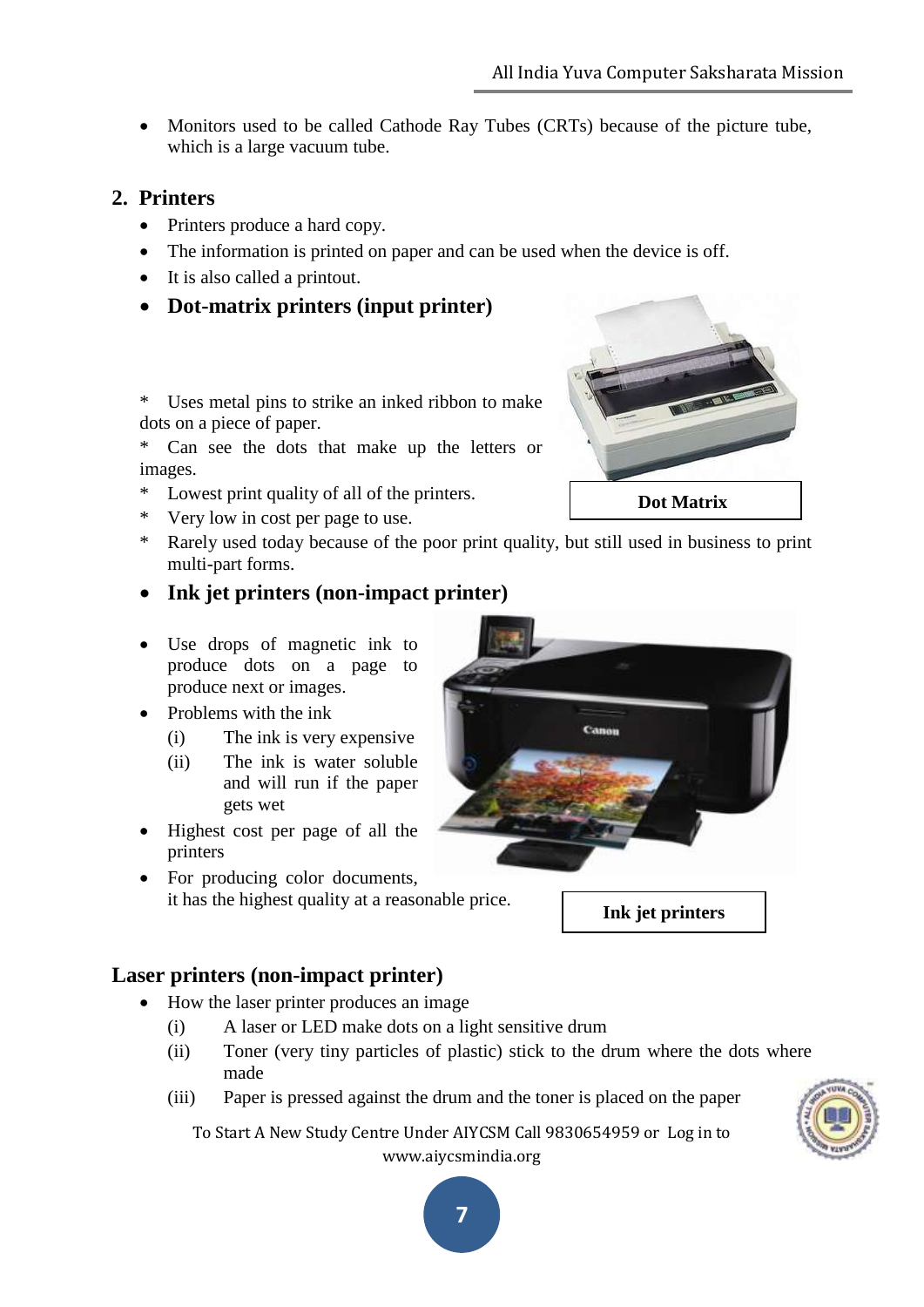- (iv) The paper is heated and the toner melts into the paper
- Produces the highest quality printout
- For black and white printouts, very low cost per page





**Laser Printer**

**3. Speakers** used to output sound





To Start A New Study Centre Under AIYCSM Call 9830654959 or Log in to www.aiycsmindia.org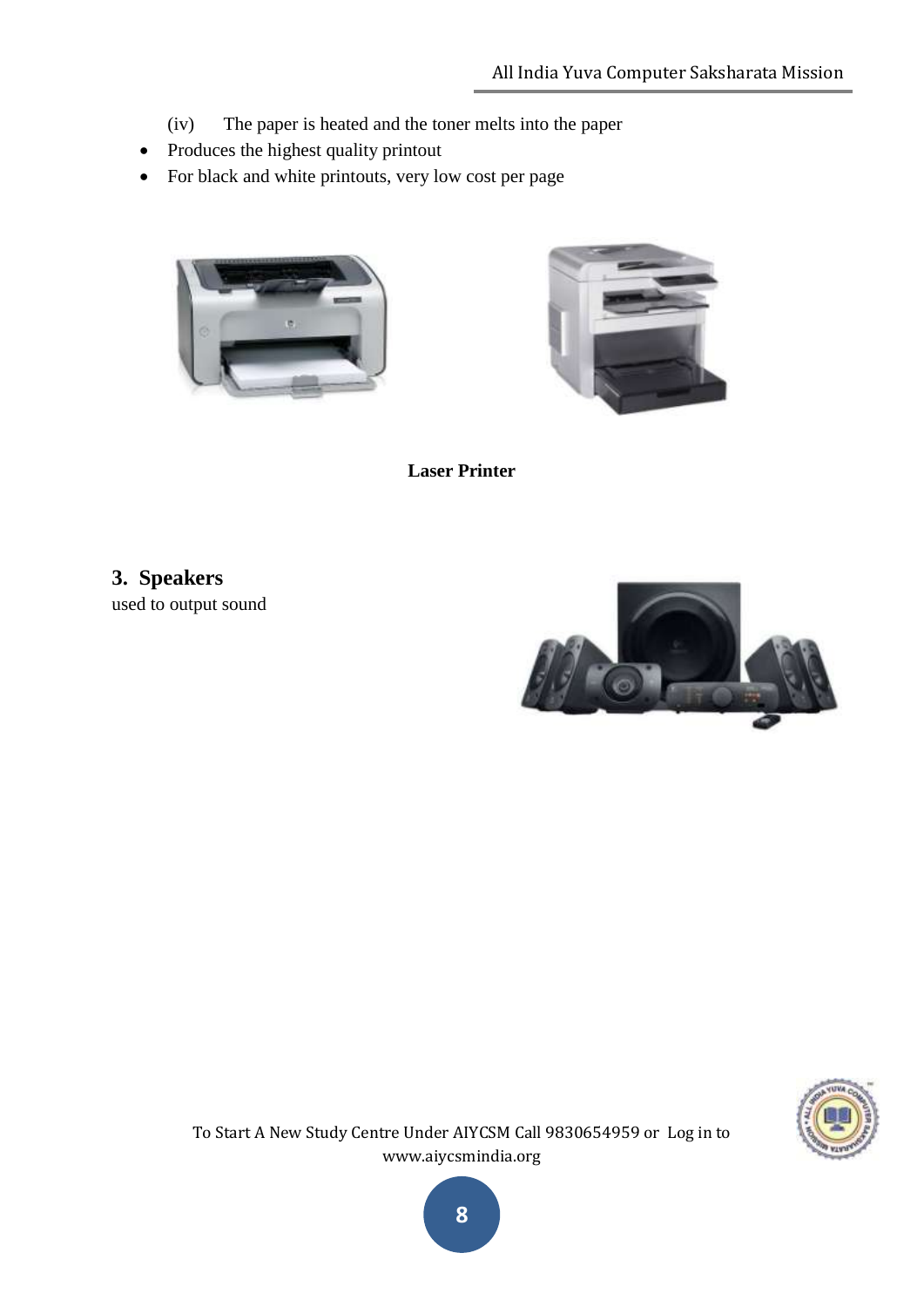# **System Unit**

A computer system unit contains many parts.



**Motherboard** – The motherboard is the main circuit board of a microcomputer. It is also known as the mainboard or system board.

**CPU** – The CPU is the central electronic chip that determines the processing power of the computer.

**Memory** – Memory is the part of the computer that temporarily stores applications, documents and stem operating information.

**Bus** – A bus is an electronic line that allows 1s and 0s to move from one place to another.

**Expansion Slots** – Expansion slots appear on the motherboard. They are sockets into which adapters are connected.

Ports and Connectors – A port is a connector located on the motherboard or on a separate adapter.

**Bays** – A bay is a space inside the computer case where a hard drive, floppy drive or CD-**ROM** drive sits.

**Power Supply** – A power supply changes normal household electricity into electricity that a computer can use.

**Sound Components** – A sound card lets a computer play record high quality sound.



To Start A New Study Centre Under AIYCSM Call 9830654959 or Log in to www.aiycsmindia.org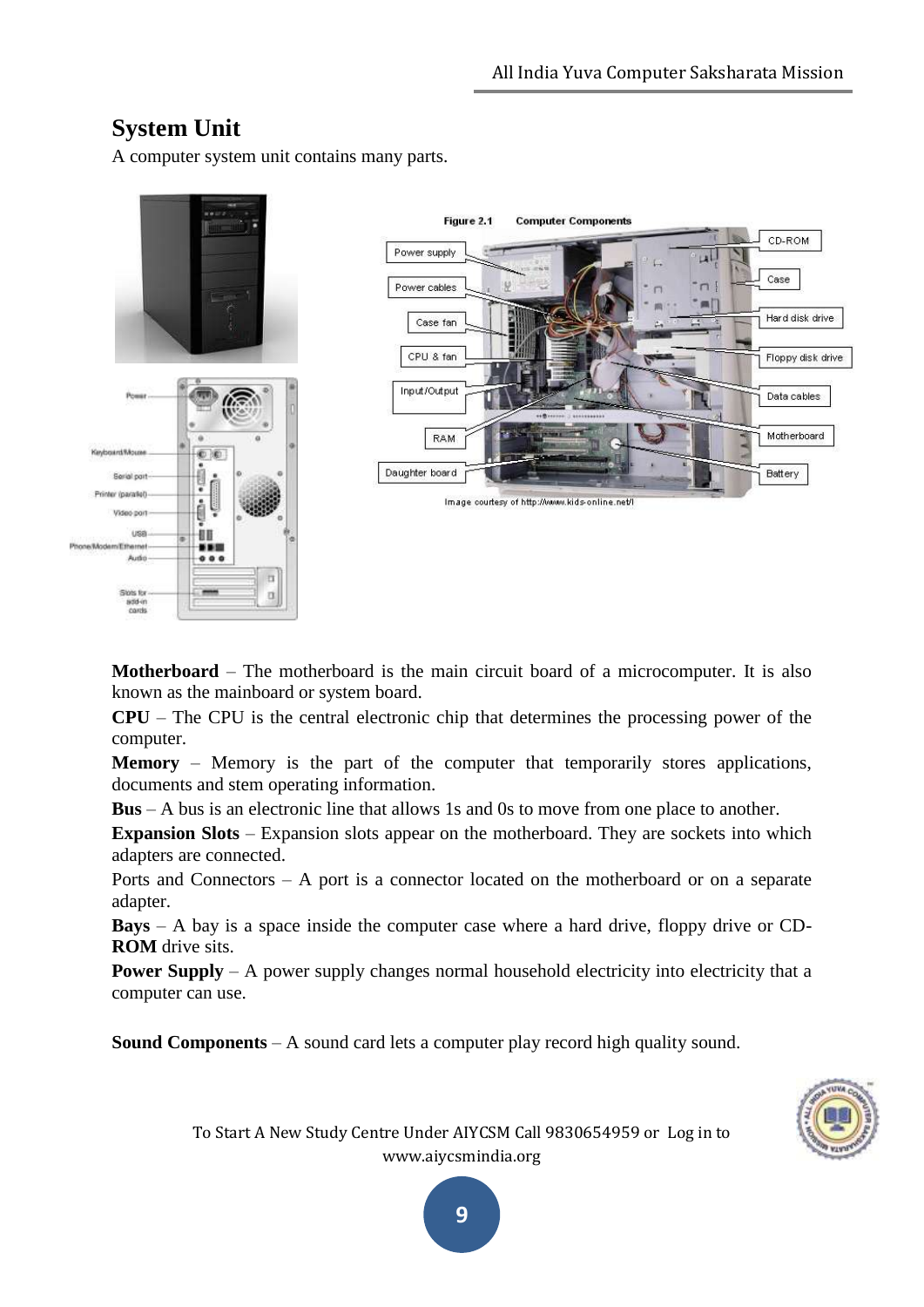# **Central Processing Unit (CPU)**





**Microprocessor Chip**



#### **Does all of the work for the computer**

- 1. Does all of the mathematics, mainly addition.
- 2. Does all the logical comparisons of values.
- 3. Directs the flow of data in a computer.
- 4. Controls the operation of the parts of the computer.
- 5. A microprocessor is a complete computer on a silicon chip.
- 6. A microprocessor does all of the functions of a computer.
	- (i) stores data and instructions waiting to be used.
	- (ii) follows changeable instructions.
	- (iii) does input, processing and output.

#### **CPU have three basic parts**

#### **1. The Arithmetic Logic Unit (ALU)**

- i does all of the mathematics in a computer.
- ii does all of the logic comparisons of values.
- iii does all mathematical operations in form of additions.

#### 2. **The Control Unit**

- i directs the flow of information into the CPU and/or memory or storage.
- ii controls which instructions the CPU will do next.

#### 3. **Registers**

- i Used to store data and instructions inside the processor.
- ii Size of the registers can affect the speed and performance of the processor.

#### **Speed of CPUs**

The speed of CPUs is measured in hertzs. A hertz is one cycle per second. All computers have a clock built into them for timing the cycles. The clock is usually located in a small metal box on the motherboard. Today, many CPUs can complete over six (6) instructions per second. Most computers have a CPU that can do more than 400 MHz. A MHz is 1,000,000 cycles per second. Computers will soon be at speeds of over a gigahertz, 1,000,000,000 Hertz.

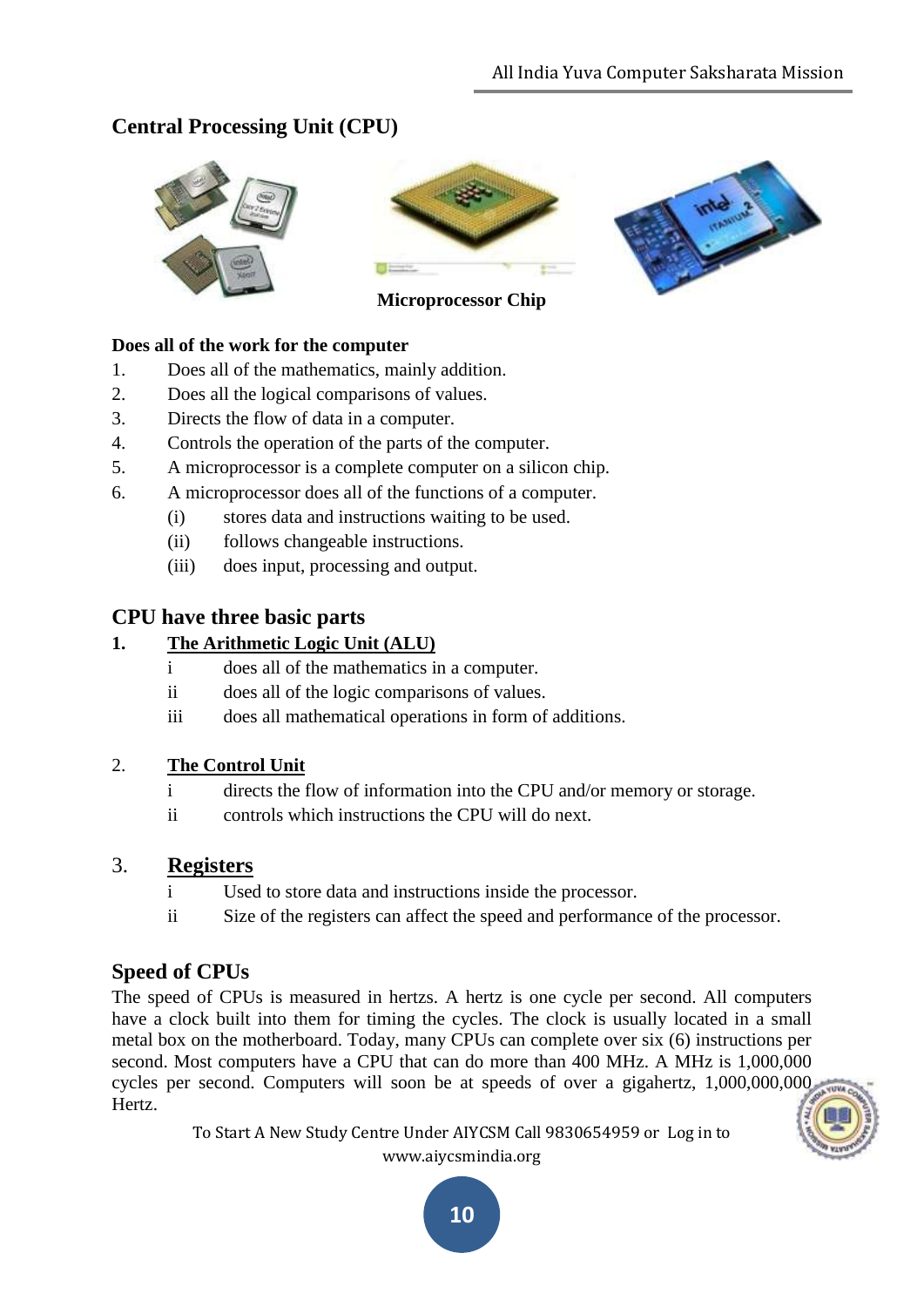# **Memory**

#### **Computer memory is classified into two types**

- **1. Main Memory** Also called primary memory. It is attached to the processor, and CPU cannot work without it. It contains the data and programs which are in current use of computer.
- **2. Secondary Memory** It is a large memory used for storing things for future use. It is not used directly by CPU. Anything to be used is first copied from Secondary to Main Memory and then used.

#### **Primary memory**

It can be used directly by the CPU. It has following features :

- 1. Consists of silicon chips, usually VLSI technology is used to create the chips
- 2. Two forms of Primary Memory :
	- (i) Read Only Memory (ROM)
	- (ii) Random Access Memory (RAM)
- 3. Primary memory is also called primary storage or main memory

# **Read Only Memory (ROM)**

1. Stores instructions that are used by the CPU.

i Tells the CPU how to be the kind of computer it is, for example a Windows, Mascintosh, or Play Station computers.

ii Tells the CPU how to work with the different parts of the computer.



- iii ROM can also hold programs that are directly accessed by the CPU. One such program is the self-test when the computer is first turned on. The self-test tests to seem if all the parts on the main circuit board (mother board) are working correctly.
- 2. The instructions in ROM can not usually be changed.
- i The instructions are built into the electronic circuits of the chips.
- ii These instructions in ROM are called firmware.
- iii To change the instructions in ROM you need to usually change the chips or do some other special process that is normally not available to an average user.
- 3. The instructions in ROM are nonvolatile. They stay in ROM even when the computer is turned off.
- 4. Access to information is random access.
- i Random access means that any piece of information in ROM can be accessed at any given time without access other information first. It is a lot like the tracks on a music CD. You can access any track at any time and in any order.

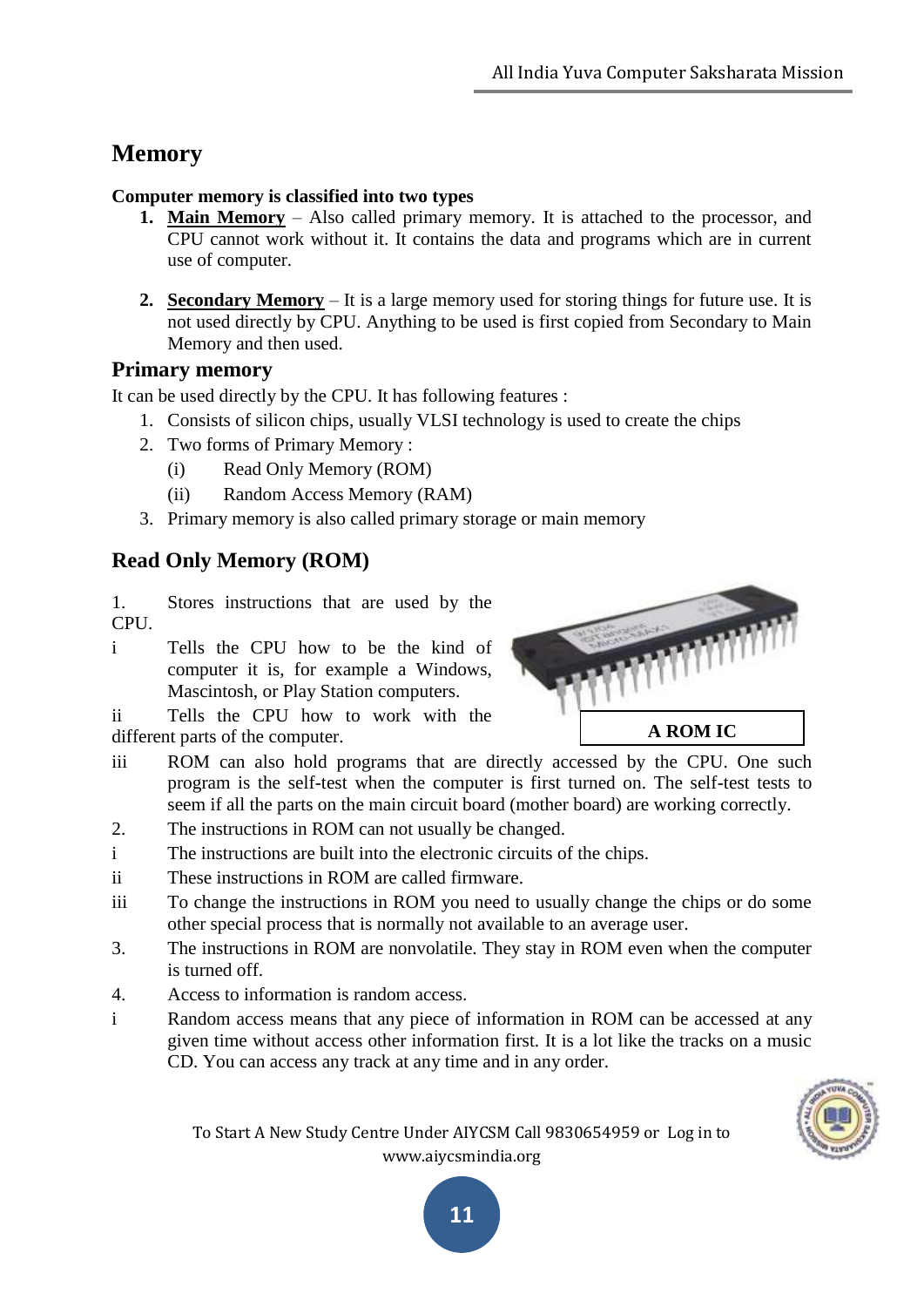ii The other kind of access is sequential access. You must access the information in the order that they are located. This is a lot like a music tape. You must play the songs in order, or you have to fast forward past songs to get to the one you want.

### **Random Access Memory (RAM)**

- 1. Stores data and instructions that are used by the CPU to perform some task.
	- i These instructions are usually loaded into RAM from a secondary storage device.



- ii RAM is also used to store instructions that tell the CPU how to work with its parts. These instructions are usually called drivers.
- 2. The instructions in RAM are constantly changing, depending on the needs of the CPU.
- 3. The instructions in RAM are volatile.
	- When the computer is turned off the information in RAM disappears.
	- ii The information in RAM needs to be saved to secondary storage before the computer is turned off.
- 4. Access to information is random access.

# **Secondary Storage Devices**

#### **How a computer stores information ?**

- 1. The computer stores information as a string of zeros (0) and ones (1)
- i The standard string length is eight 0"s or 1"s in a row, called a byte
- ii A byte equals one character a character is a letter, number, or symbol.
- 2. Information size measurements
- i Kilobyte (KB) =  $1024$  bytes
- ii Megabyte (MB) =  $1000$  KB
- iii Gigabyte  $(GB) = 1000 \text{ MB}$

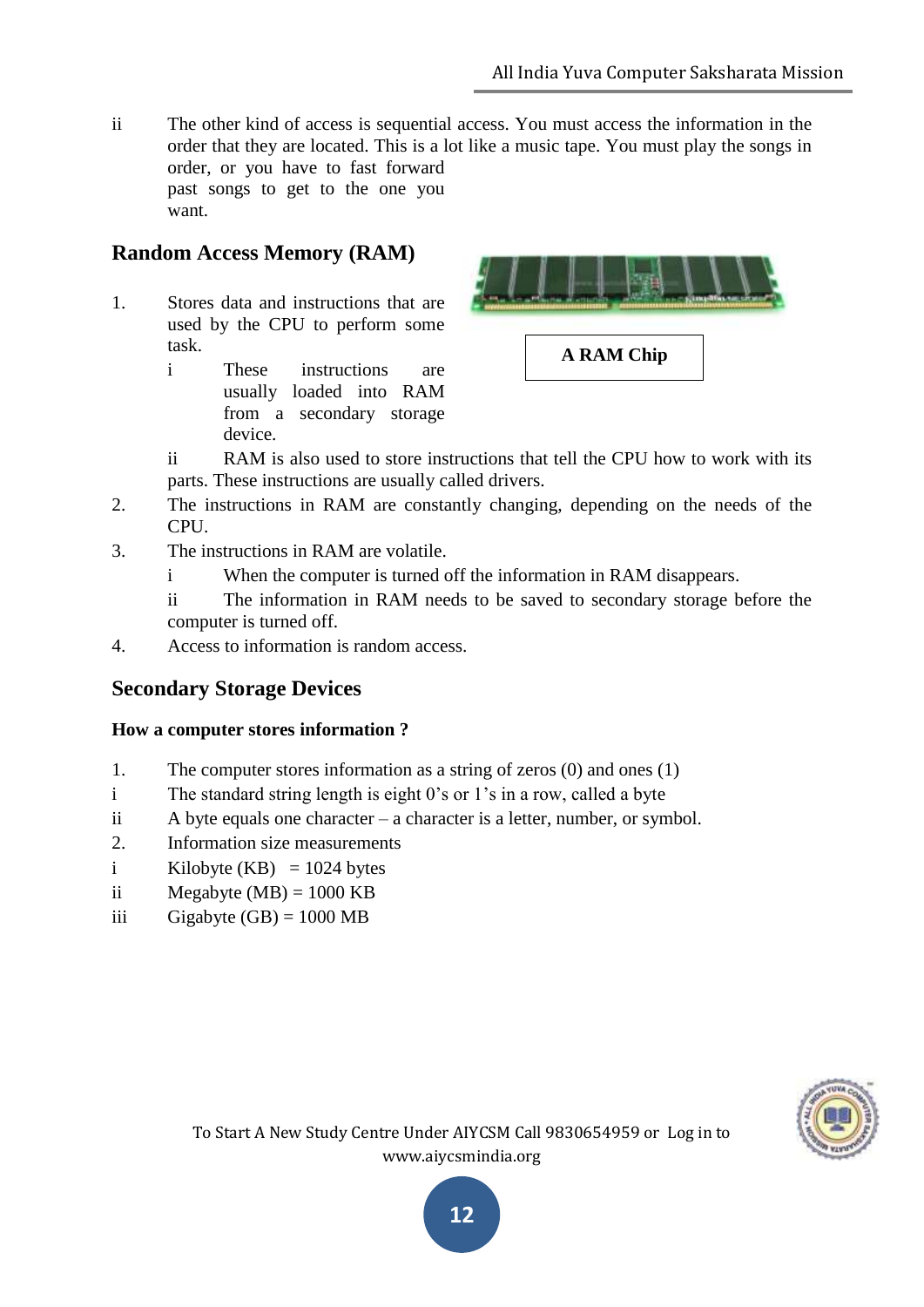# **Some Common Storage Devices Hard Disk**

The hard disk is the primary device that a computer uses to store information. The hard disk stores programs, data files, saves files and organizes files. It magnetically stores data on stacks of rotating disks called platters. It has great capacity in range of GB. It is not portable.



### **Floppy Disk**

The floppy disk is a small magnetic medium of storage with capacity 1.44 MB. It is portable and small in size. Data can be written as well as read from floppy.



**Floppy and CD**



# **CD-ROM**

CD-ROM stands for Compact Disk Read Only memory. One CD is equal to the space in over 40 floppy discs. It contains data which can be read using CD-Drive. To write data we need CD-RW.

# **Removable Hard Disk**

A zip disk is a removable disk that holds a large amount of information. A zip disk can be used to achieve, protect and transfer large amounts of data.



**Zip Drive & Zip Disk**



To Start A New Study Centre Under AIYCSM Call 9830654959 or Log in to www.aiycsmindia.org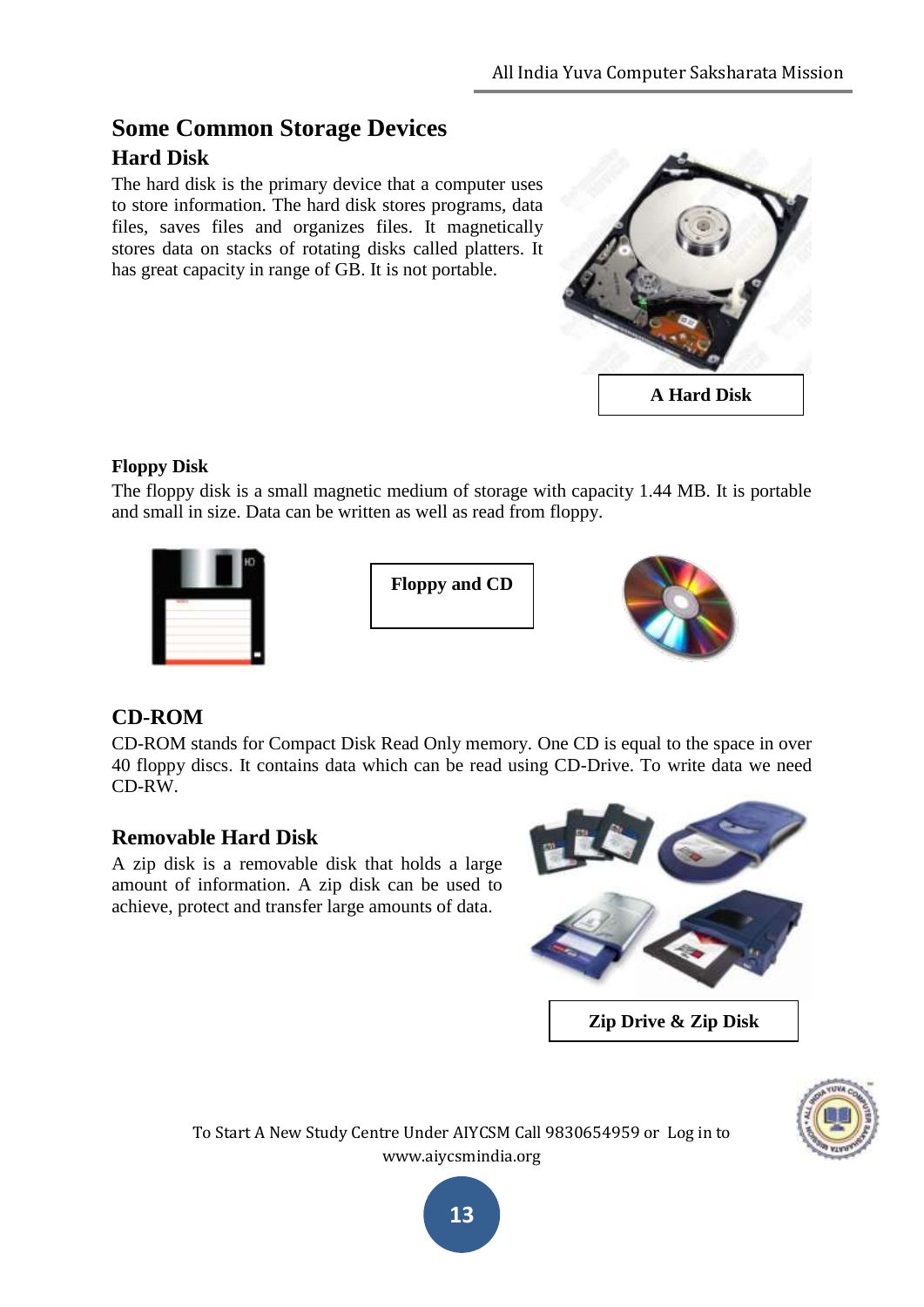### **Pen Drive**

It is a portable device which usually plugs into a USB port. It has varying storage capacity in range of GB. Data can simply be copied to or from the pen drive.



#### **Communications Devices**

Specific equipment and programs are needed to connect to the Internet or to communicate with others computers. You can use any type of computer such as IBM compatible or Macintosh to connect to the Internet or communicate with other computers. You need special programs to use the Internet. Most companies that connect you to the Internet provide the programs you need free of charge. You also need a modem to connect to the Internet. A modem translates computer information into a form that can be transmitted over telephone lines. Modems can be used to connect you to the Internet, exchange information and to send and receive faxes.

#### **Peripheral Devices**

A peripheral device is any piece of hardware attached to a computer. A few examples of peripheral devices are printers, scanners and digital cameras.

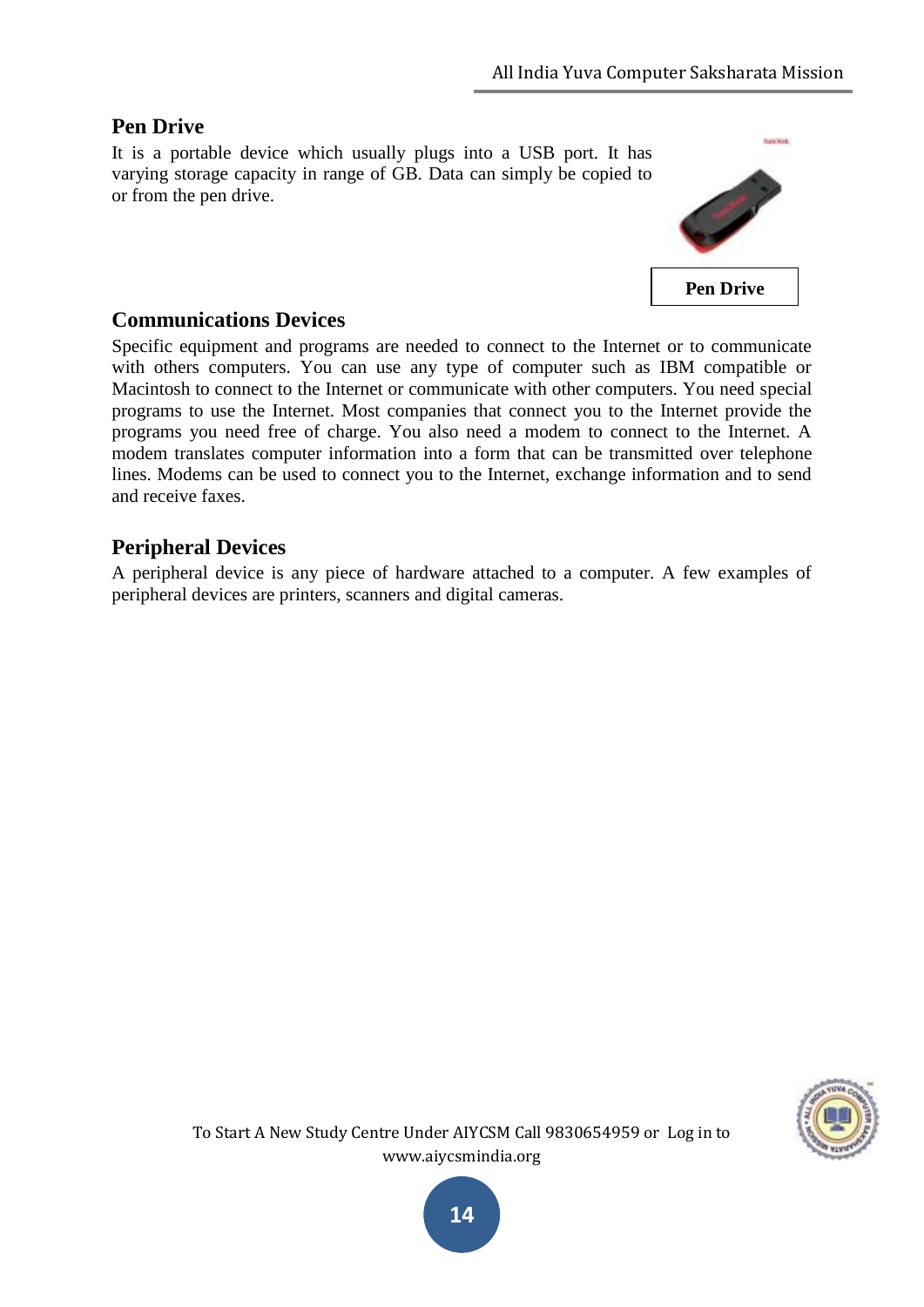# **Generations**

As fundamental hardware technology of computers evolved, each new generation of computer had greater speed, larger memory and smaller size.

- 1. **First Generation** (1945-54) Computers of this generation were marked by following characteristics :
	- a. central control by single CPU.
	- b. ferrite core main memory.
	- c. use of vacuum tubes which were very large.
	- d. punched cards as input device.
	- e. magnetic tapes and drums as secondary storages.
	- f. machine language and assembly language for programming.
	- g. access to one programmer at a time.
	- Examples ENIAC, Whirlwind I, EDSAC, UNIVACI
- 2. **Second Generation (1955-1964)** It started with invention of semi-conductor technology.
- a. Use of transistors which were very smaller than vacuum tubes.
- b. Floating point arithmetic hardware.
- c. High level programming languages like FORTRAN, COBOL, ALGOL.
- d. Magnetic disk was introduced as storage medium. Examples – IBM 700, UNIVAC 1108, IBM 1620, IBM 7090
- 3. **Third Generation (1965-1974)** It was started with era of micro-electronics.
- a. Use of Integrated Circuits (ICs) which had many components like transistors and capacitors on a single chip. Small Scale Integration (SSI) was used.
- b. Magnetic disks, tapes of greater capacity.
- c. Very low cost, highly reliable, less power consumption and much smaller size.
- d. Use of MICR, scanners and plotters.

Examples – DEC PDP/8, IBM System/360 family.

- 4. **Fourth Generation (1975-1989)** It started with Very Large Scale Integration (VLSI) techniques.
- a. Microprocessors were used as CPU.
- b. Parallel processing and multiprocessing.
- c. General purpose software were developed.
- d. Concept of Personal Computers developed.
- e. Semiconductor memories for storage.

VAX-9000, Cray X-MP, IBM 3090



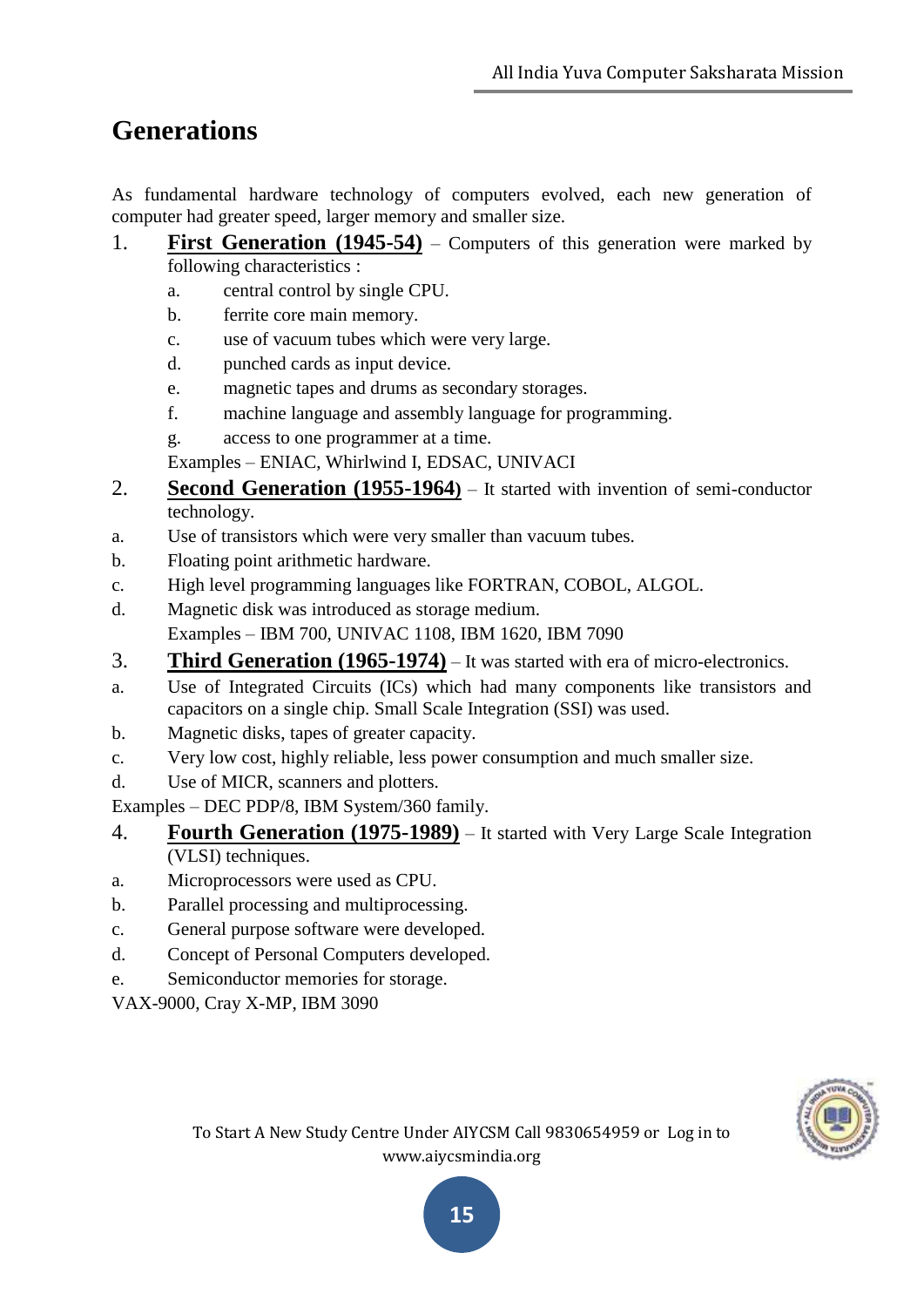### 5. **Fifth Generation (1991 – present)** –

- a. Use of Ultra Large Scale Integration (ULSI), gallium-arsenic and optical technologies.
- b. Intelligent programming, knowledge based problem solving.
- c. Improved human-machine interface.
- d. Target of very high speed, very small size and artificial Intelligence in computers.

Examples – Intel family, Cray Research, Paragon, VPP500

### **Classification**

Broadly, computers are of three categoried :

- 1. **Analog Computer** These are not the actual computers but devices which measure some physical quantity or can perform some calculations on them. Like, thermometer, rain gauge.
- 2. **Digital Computer** These are the computers working on data as numbers which is fed systematically and some well-defined operations are performed on it.
- 3. **Hybrid Computer** These have good features of both analog and digital computers. They have speed of analog and accuracy of digital. Like, radar system.

Digital computers can be classified based on their size, as following :

- 1. **Personal Computers** Personal computers are desktop computers designed for an individual"s use. They run programs designed to help individuals accomplish their work more productivity.
- 2. **Servers** Servers are not designed to be used directly. They make programs and data available for people hooked up to a computer network, a collection of computers connected together so that they can exchange data.





# **Server Personal Computer**

3. **Minicomputers** – Minicomputers are multi-user systems that can handle the computing needs of a smaller corporation or organization. Many people use them simultaneously by means of remote terminals or personal computers.





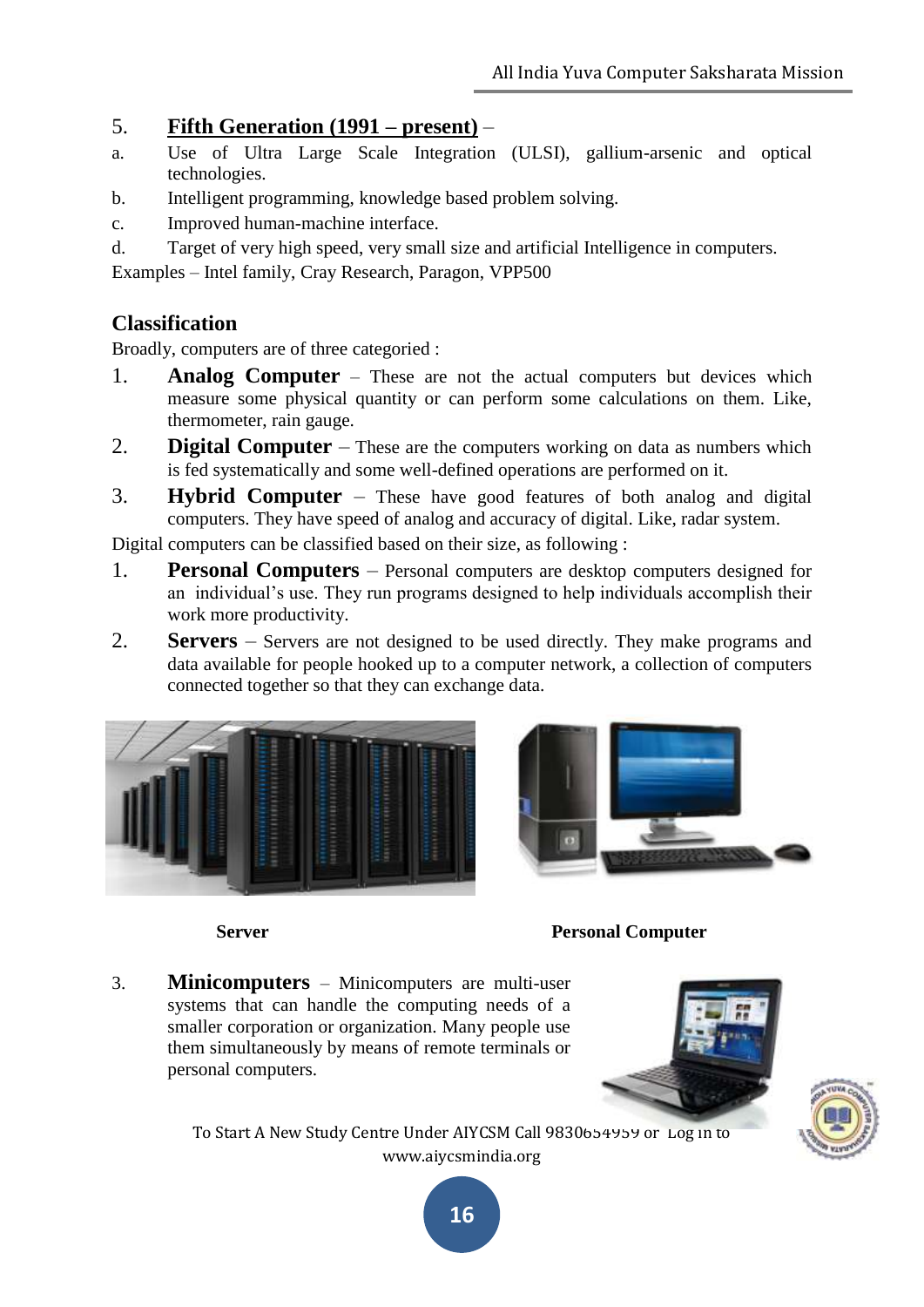**4. Mainframes –** Mainframes are huge, multi-user systems designed to handle gigantic processing jobs in large corporations or government agencies.

**5. Supercomputers –** Supercomputers are ultra fast computers designed to process huge amounts of scientific data then display the underlying patterns that have been discovered.







**Minicomputers**

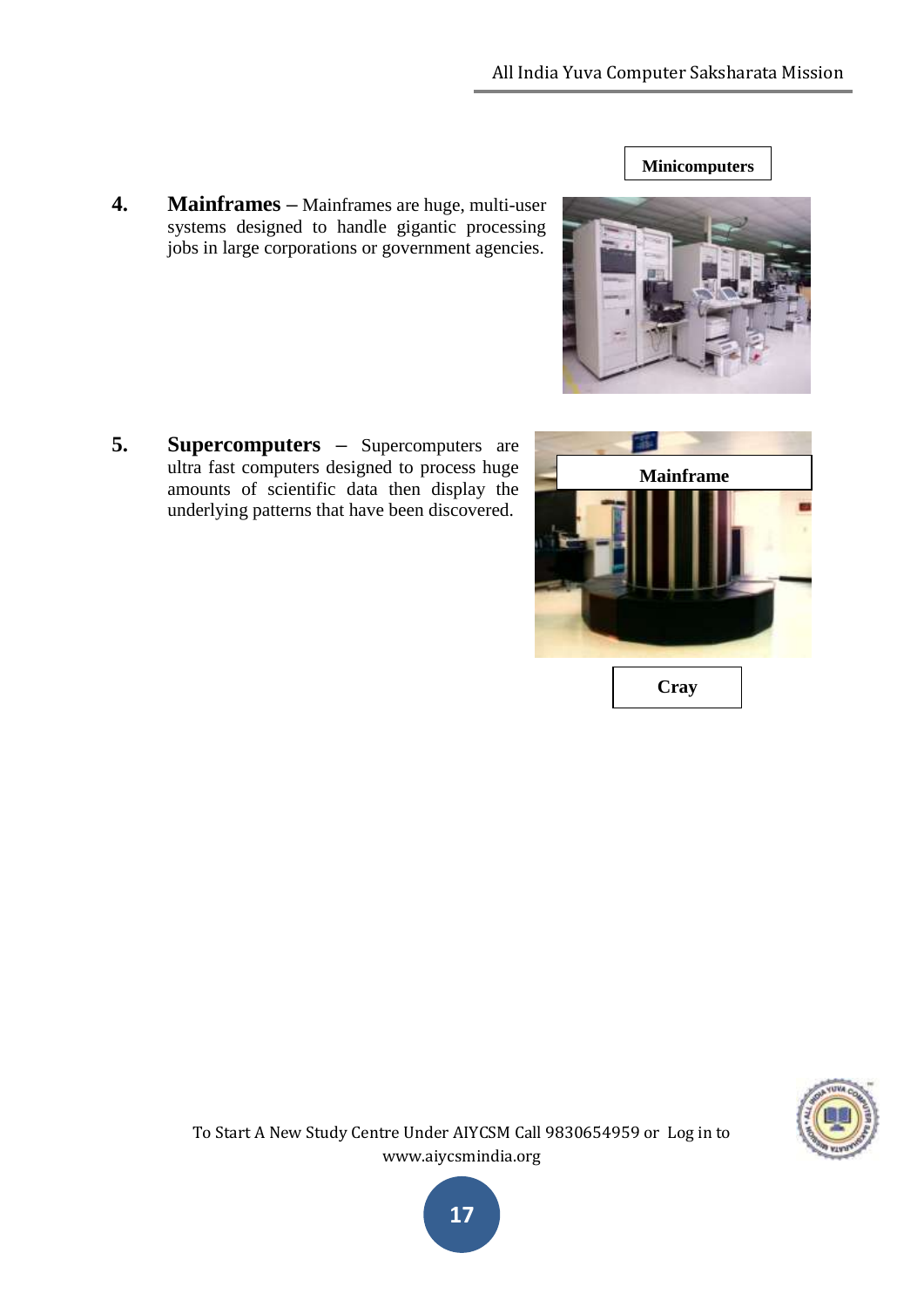# **Software**

**General Information** – Computer software provides instruction that tell the computer how to operate. Software are also called programs. Programs are usually created using other software called programming languages.

There are two (2) main types of software

### **1. System Software**

- Used by the computer to accomplish a task.
- Some System Software is built into the computer, like ROM chips and BIOS. It helps to setup the computer and start it.
- What system software does :
- i controls the internal function of the computer.
- ii controls other devices connected to the CPU.
- Operating Systems The operating system is usually located on a disk. Can be on either the hard disk drive, a floppy disk, or CD-ROM disk.
- i Must be loaded into RAM before it can be used.
- ii Used by the computer"s hardware to work with its parts. Examples – MS-DOS, Windows, Linux.
- The system software that control peripherals are called drivers.
- 2. **Application Software** These programs work with the operating system software to help you use your computer to do specific types of work such as word processing to type a letter.
	- Used by people to accomplish a specific task.
	- Some common kinds of application software.
	- i Word Processor software.
	- ii Database software.
	- iii Spreadsheet software.
	- iv Games.
	- v Web Page Browsers.

# **Kinds of Software**

# **1. Public Domain Software**

- i Has no copyright no one owns the right to control who can make copies of the software.
- ii. Free to use or make copies of.
- iii. Can be copied, used in other programs or changed by anyone.



To Start A New Study Centre Under AIYCSM Call 9830654959 or Log in to www.aiycsmindia.org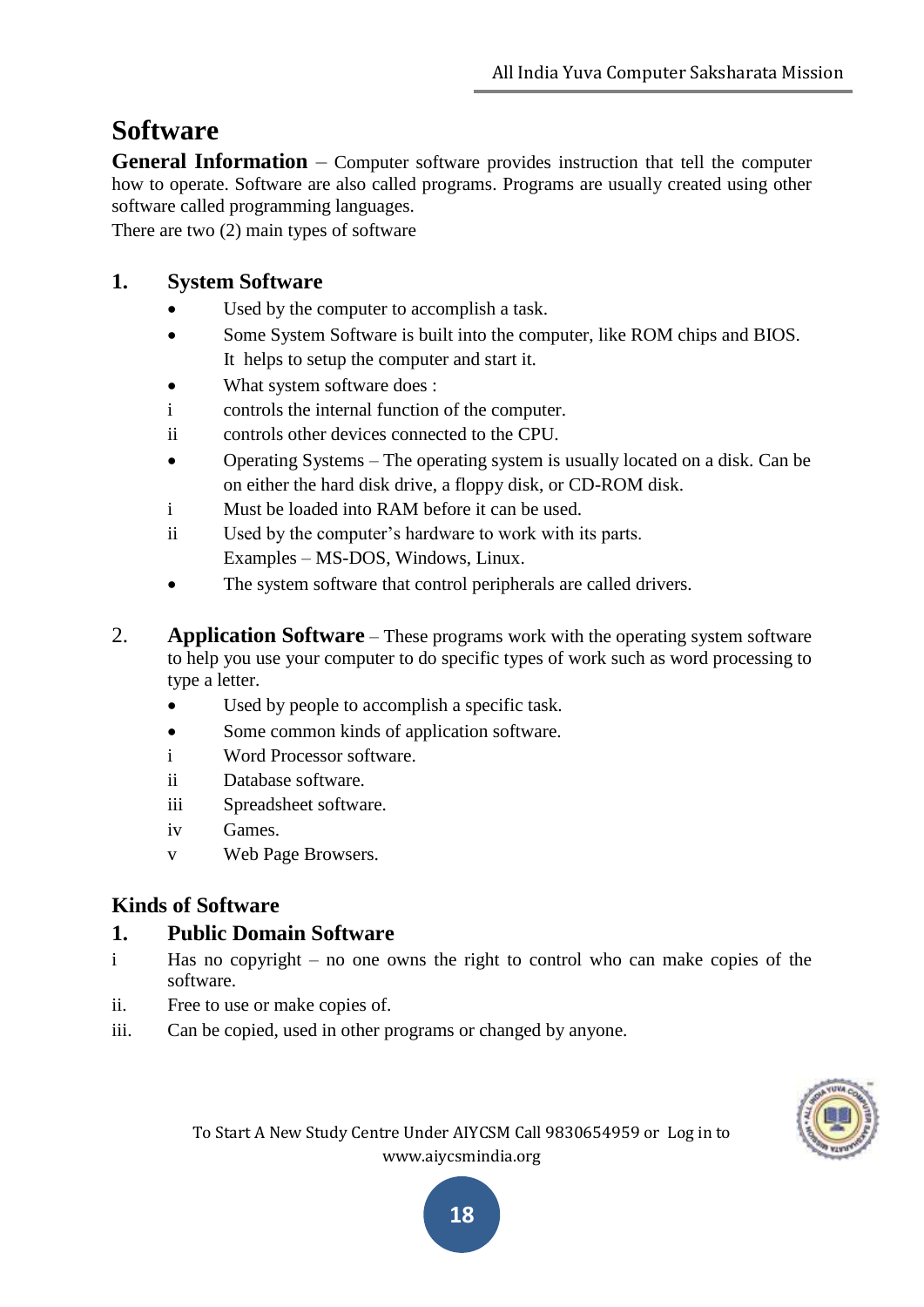#### **2. Freeware**

- i Has a copyright someone owns the right to determine who can make copies of the software.
- ii Free to use and make copies of.
- iii Can only give away exact copies of the software.
- iv Can not be changed or used in another program without the copyright holder"s permission.

#### **3. Shareware**

- Has a copyright.
- Allowed to use the software before paying for it.
- i Can be demo which limits some major features like the Save command.
- ii Can set an amount of time you can use the software.
- iii Can trust that you will pay for it if you like the software.
	- Can only give away exact copies of the software.
	- Can not be changed or used in another program without the copyright holder's permission.

#### **4. Commercial Software**

- Has the most resistive copyright.
- Have to buy the software before you can use it.
- Can usually make one copy of the software as a backup copy.
- i A backup copy is used in case something goes wrong with the original software.
- ii Can not give away or sell the backup copy.
	- Can not copy, look at the program's code, change, or use the software in another program without the copyright holder"s permission.
	- Commercial Software is the best software in the world.

#### **How Software is Inputted into Computer**

- 1. Built into the computer"s circuits, the ROM chips.
- 2. Loaded into the computer from a secondary storage device, like a floppy disk or hard disk drive.
- 3. Typed in from the keyboard.
	- Usually need to use a programming language to create the software.
	- Rarely done by most computer users today.

#### **User Interfaces**

- 1. The user interface is how the computer"s operating system presents information to the user and the user gives instructions (commands) to the computer.
- 2. There are two kinds of User Interfaces.



To Start A New Study Centre Under AIYCSM Call 9830654959 or Log in to www.aiycsmindia.org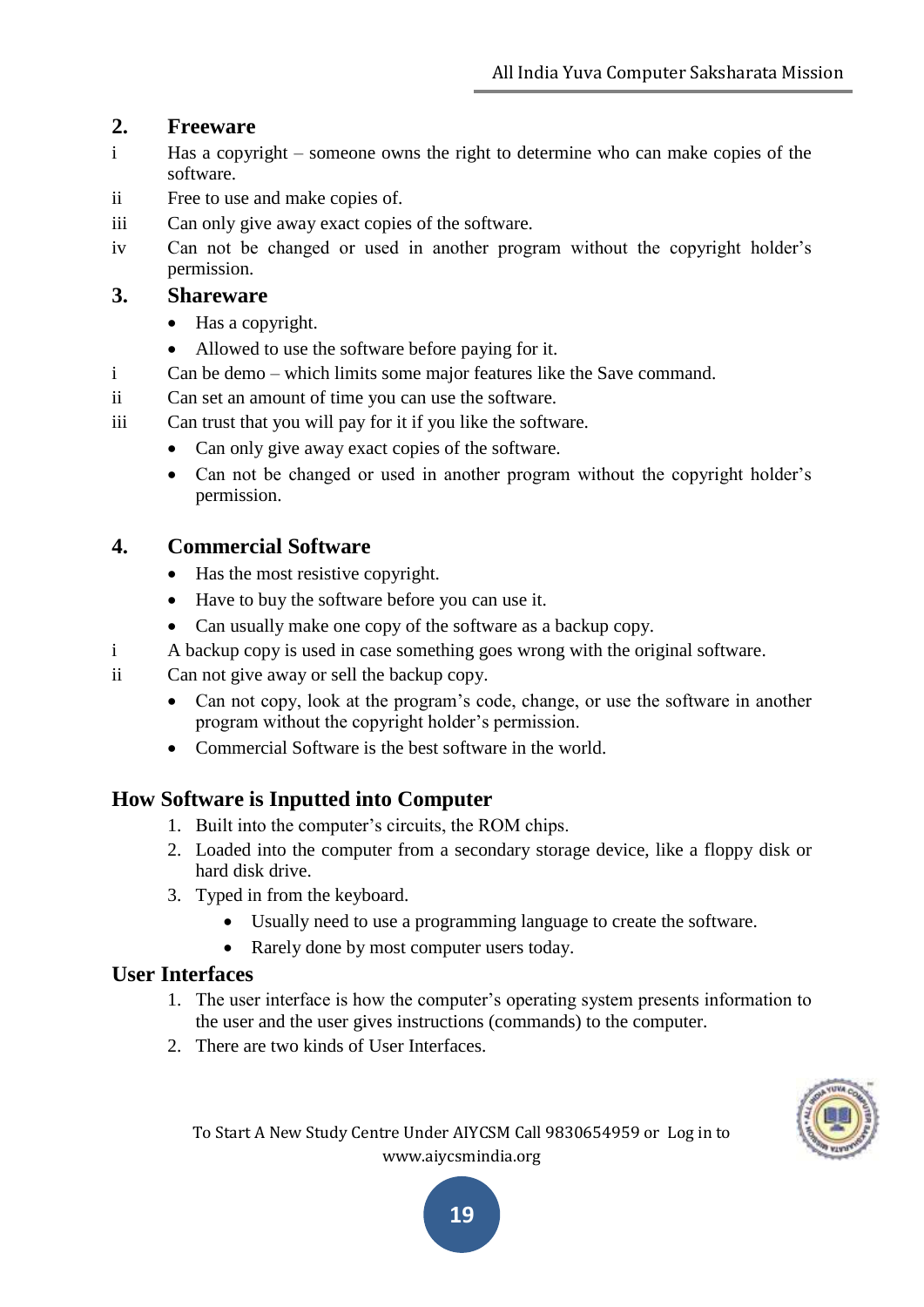# **Text Interface**

- \* Presents information to the user in the form of text.
- \* Have to type in commands or select commands from a menu displayed as text on the screen.
- \* Hard to use or learn, because the user must memorize and type in commands.
- \* Examples : MS-DOS (MicroSoft Disk Operating System) ProDos (Professional Disk Operating System)

### **Graphic User Interface (GUI)**

- Presents information to the use in the form of pull-down menus and icons.
- \* The user gives commands to the computer by selecting items from a menu or by clicking on an icon when using a pointing device.
- \* GUIs are easy to learn and use.
- \* Examples : Windows 98/2000, Mac OS.

# **Utilities**

These allow you to complete certain tasks on your computer. Examples of some of these tasks are file organizations.

- Specific purpose application software used to help a computer work better or to avoid problems.
- Some utility programs are built into the operating system.
	- Scandisk in the Windows operating system.
	- \* Disk formatting software.
- Examples of utility programs.
	- \* Anti-virus software.
	- \* Disk maintenance software.

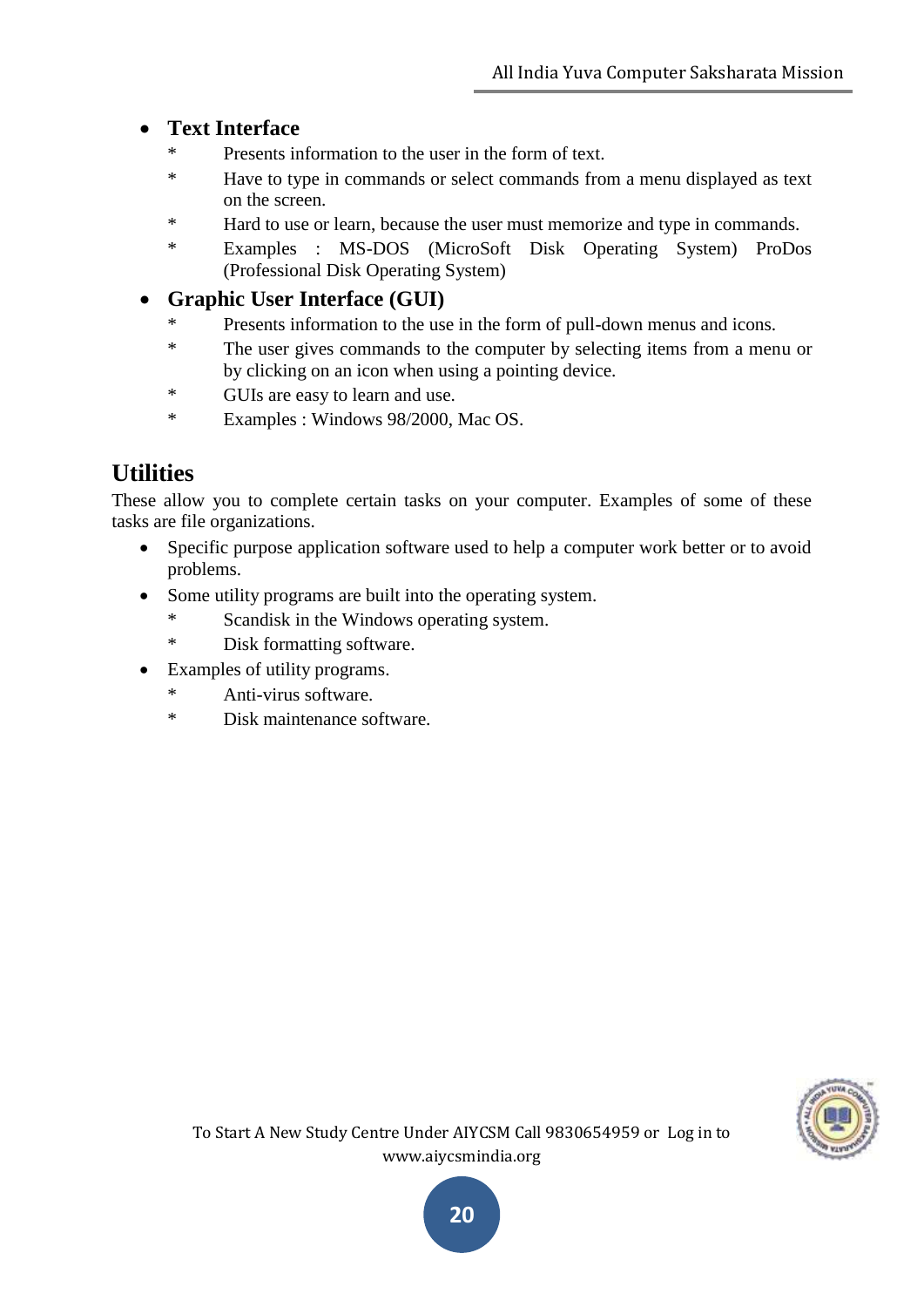# **Maintaining Your Computer System General Dos and Don't**

#### **Do:**

- Always shut down your computer properly.
- Do regular Scandisk to check the hard disk surface for damage.
- Defragment the hard disk periodically.
- Delete all files and programs you no longer need from your computer.
- Use an anti-virus program to prevent a virus on your computer.
- Back up data to floppy disks or zip disks to ensure you have a copy.

#### **Don't:**

- Do not eat or drink around the computer.
- Do not use magnets around a computer.

# **Taking Care of disks**

**Do:**

- Delete all files you no longer need from your disk.
- Use an anti-virus program to scan for viruses on a disk.
- Do prevent erasing and recording information on a disk by write-protecting in.

#### **Don't:**

- Do not use magnets around a disk.
- Do not take a disk apart.
- Do not remove the disk while it is in use.
- Do not store in extremely hot or cold locations.
- Do not spill liquids on the disk.

# **Cleaning Hardware**

Follow instructions in the manual or in help files that came with the computer or other hardware devices. Before cleaning anything, unplug it from the electrical wall socket.

#### **When to clean a computer**

- 1. Computers do not need to be cleaned too often if they are kept in a clean environment.
- 2. Clean the computer when it looks dirty or when a device (like a mouse) does not work right.
- 3. The two things that need the most cleaning are the screen and mouse.

#### **Cleaning a Monitor's screen**

- 1. Wipe the screen with the damp lint-free cloth.
- 2. Use a dry cloth to dry the screen.

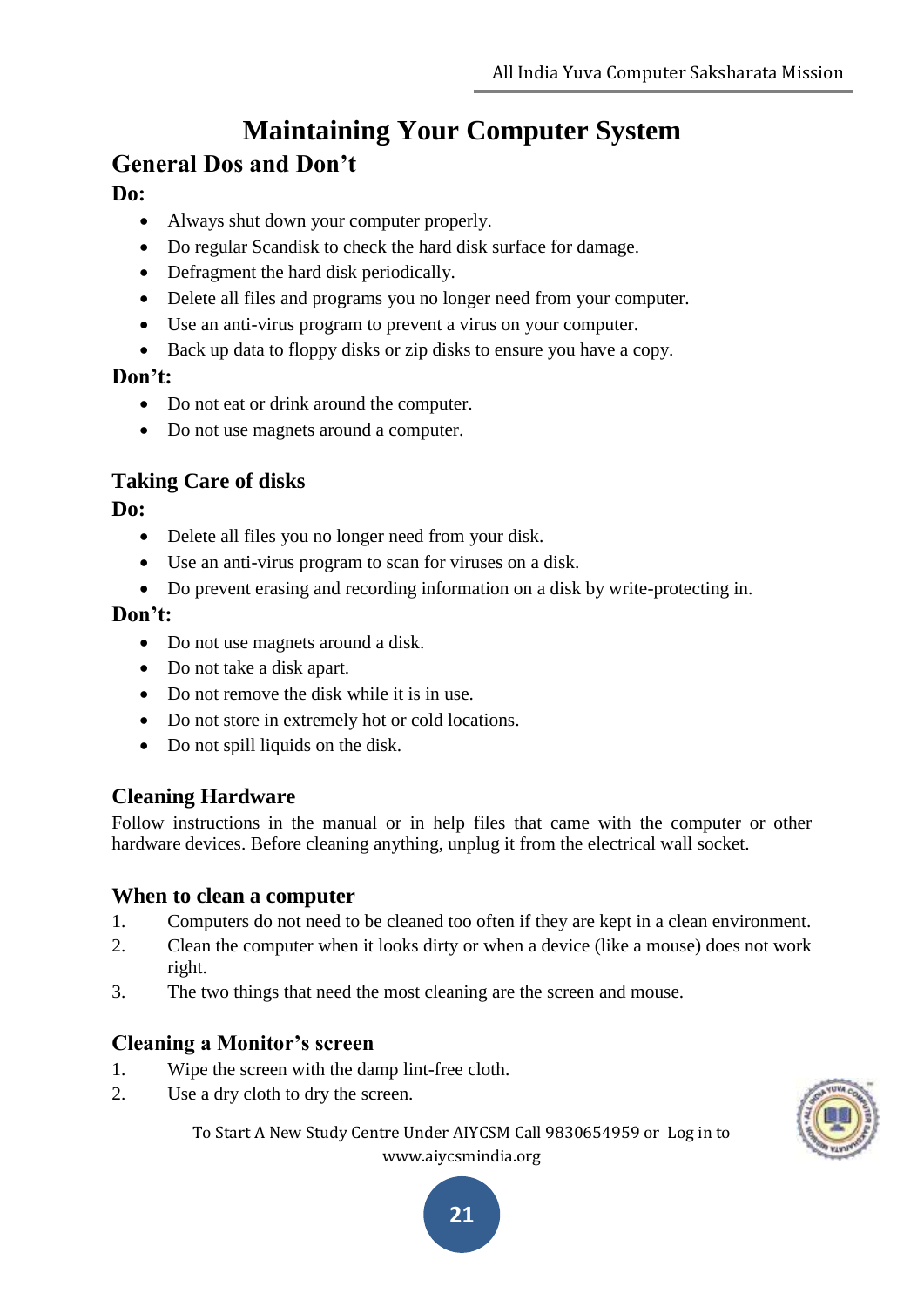- 3. You may want to use a used fabric softener cloth to help remove static charges on the screen.
	- i Static charges attract dust to the screen.
	- ii A fabric softener cloth has anti-static chemicals on it.
	- iii Wipe the screen very lightly with the used fabric softener cloth.
	- iv Do not use a fresh fabric softener cloth. It will leave streaks.

# **Cleaning the Keyboard**

- 1. Use a slightly damp cotton swab to clean in-between the keys.
- 2. Wipe the outside of the keyboard with a damp cloth.
- 3. Use compressed air to remove paper pieces and dust from under the keys.
- 4. Do not take a keyboard apart to clean it! You may not get it back together again.

# **Cleaning a Mouse**

- 1. Clean the outside of the mouse with a damp cloth.
- 2. To clean the inside of the mouse.
	- i Take the mouse apart.
	- ii Turn the mouse upside down.
	- iii Rotate the retaining ring until it comes free.
	- iv Turn the mouse right-side up and catch the ring and ball in your hand.
	- v Use damp cotton swabs to clean the rollers inside the mouse. Be sure to rotate the rollers to get all of the dirt off of them.
	- vi Wash the ball in warm soapy water. Wipe dry with a lint-free cloth.
	- vii Blow out the inside of the mouse to remove any dust.
	- viii Put the mouse back together after it has dried.

# **Inside the Computer's Case**

- 1. The inside of the computer rarely has to be cleaned and it is not recommended that this be done.
- 2. If you must clean inside your computer follow the following precautions.
	- Be very careful. You can easily damage the computer or hurt yourself.
	- Do not touch the chips or other electrical components.
	- Use a vacuum cleaner to remove dust carefully.

Use compressed air or the blower option on a vacuum cleaner to blow out dust and other particles.

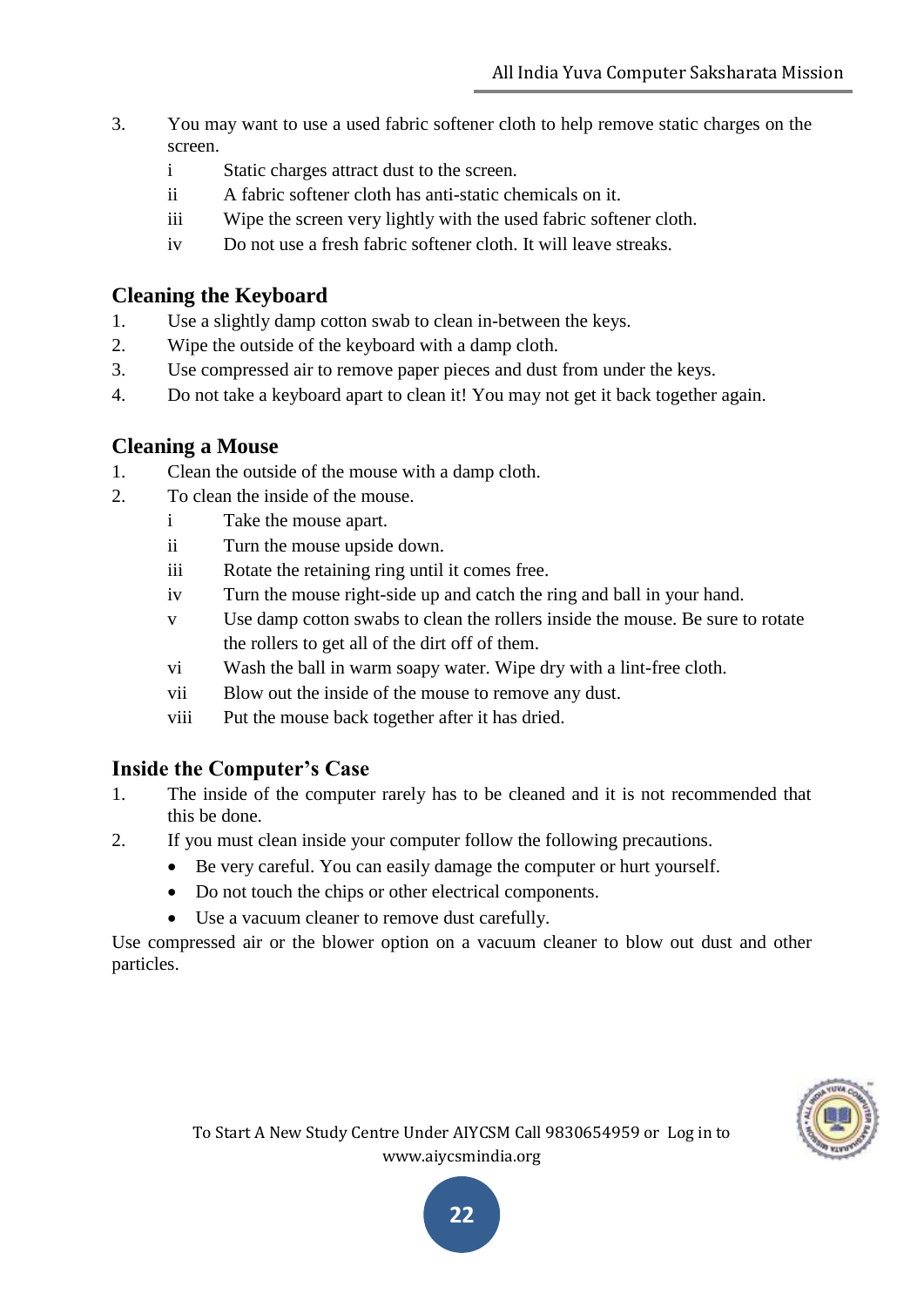# **OPERATING SYSTEMS**

# **Introduction**

An operating system is system software which is responsible for operating the computer. Without its help you cannot run any application program on the computer. It manages and makes optimum use of processor, available hardware, software, input-output system and memory. It is an interface between the hardware and user.

Basic tasks that an operating system performs are :

- 1. **Process Management** It includes creating, deleting, suspending and resuming processes, process synchronization and deadlock resolution.
- 2. **I/O System Management** It includes managing the input and output devices.
- 3. **Memory Management** OS allocates various areas of memory to tasks.
- 4. **File Management** Creating, deleting files and directories.
- 5. **Program Execution** OS is responsible for executing various programs.
- 6. **Security** OS maintains security of files stored in memory.
- 7. **Job Scheduling** Which task will be performed when so as to make best use of CPU is called job scheduling.

Example – DOS, Windows XP, Windows 2000, Linux

# **DOS**

It stands for Disk Operating System. It was designed in 1981 for IBM PC. It uses a command line interface, which means all commands are entered by typing from keyboard; there are no menus or graphical components. Hence, it does not need mouse. The file system of DOS can be understood as a tree structure where a drive contains many directories and files.

As shown in the figure, C is a drive which has three directories – DOS, DATA and WP51. DATA directory has sub-directory OFFICE. It contains two files memo1.doc and memo.doc.

**File** – A file is collection of information that you store on a disk. Each file stored in same directory must have a unique name. a file name has two parts the file name and extension separated by a dot. Here filename can be of maximum eight characters and extension of three characters.

Example – myfile.txt, myfile is file name and txt is extension.

**Directory** – Directories are a collection of files. Every disk has one basic directory called the root directory. You can create directories in it and they will be called subdirectories.

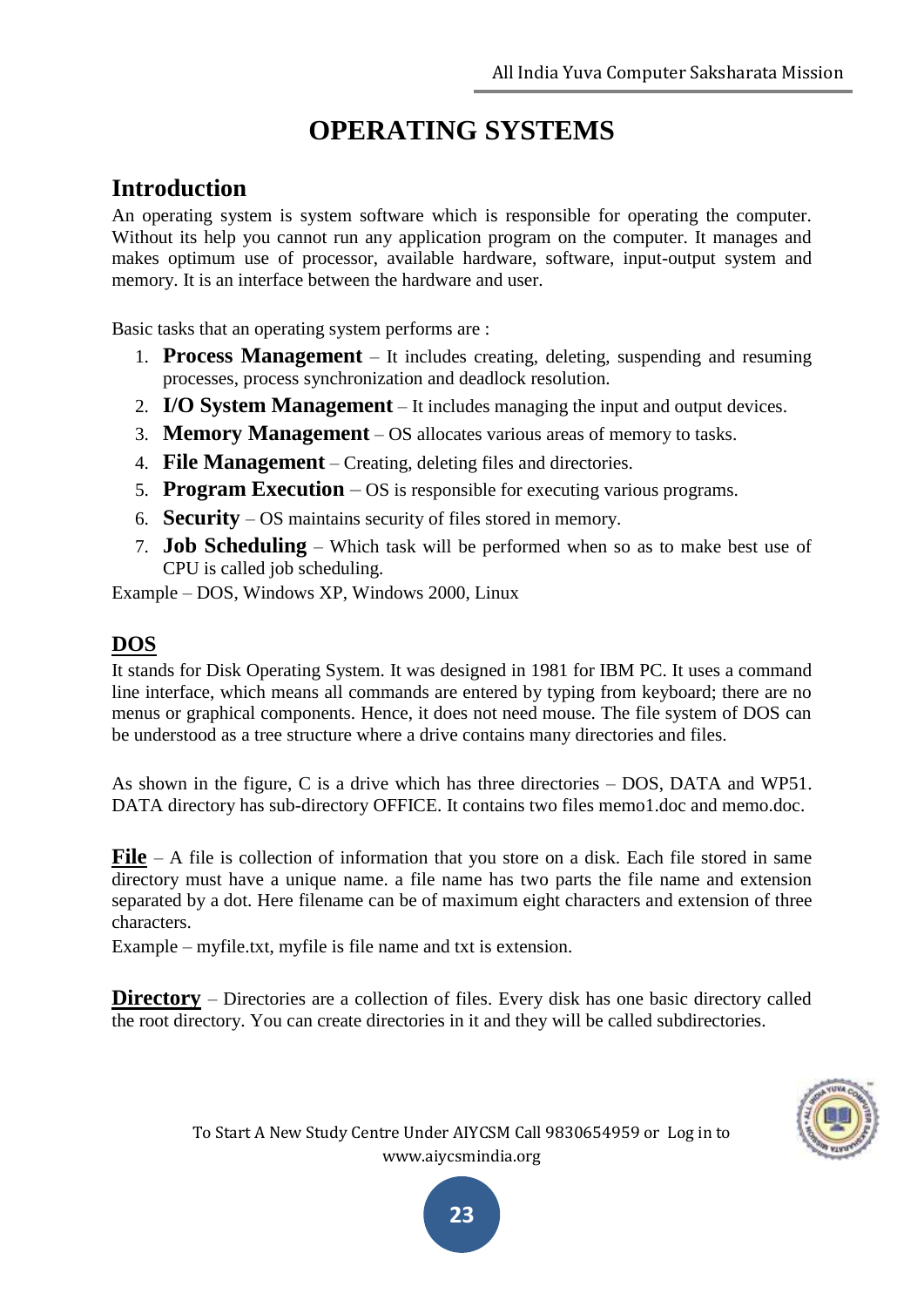**Drive** – A drive is a single alphabet representing any disk drive attached to computer. Each drive is represented as different letter. A and B are used for floppy disk drives. C is used for hard disk. Other partitions and disk drivers can be named as D, E, F and so on.

**Pathname** – A pathname is a sequence of drive, directory names followed by a file name which shows exact location of a file. For example  $-C:\Mydir\myfile.txt - shows that the file$ myfile.txt is located in Mydir directory on drive C.

**Command** – A command is the name of a special program that makes your computer carry out a task. Every command in DOS is given by typing in through keyboard, at a drive prompt. By default C prompt  $(C;\triangleright)$  is on the screen. The commands in DOS are of two categories :

- **1. Internal commands** these are built into the operating system as part of a file called COMMAND.COM. They are loaded into memory during the booting process.
- **2. External commands** They are not built into the operating system, rather are stored as separate files.

### **The most common tasks performed through internal commands in DOS are :**

**1. Change the Default Drive** – To change the default drive, simply type the letter of the new drive. It will be listed in subsequent DOS prompts.

**Example :** C: $\triangleright$ D: [enter] – Changes the default drive from C to D.

D: $\>C$ : [enter] – Changes the default drive from D to C.

**2. Change Directory (CD)** – You may move from directory to directory using the CD command.

**Example :** C:\>cd furniture [enter] – Moves you to the directory called 'FURNITURE'

 $C$ :\>cd\furniture\chairs [enter] – Moves you to the directory called 'CHAIRS' under the directory called "FURNITURE".

 $C:\geq c d$ ..[enter] – Moves you up one level in the path.

 $C:\geq c d$  [enter] – Takes you back to the root directory (c: in this case).

**3. COPY Command** – The COPY command can be used either to copy files from disk to disk or to create a second copy of a file on a single disk.

Its syntax is COPY <source path> <target path> the first file specified after the COPY command is the source file, the second is the target file. The source is the file to be copied. The target will be the location and name of the new file.

Example :  $C:\rangle$  copy c: Kermit.exe d: [enter] – Copies the file 'KERMIT.EXE' from the C drive to the D drive and gives it the same name.

C: $\>$  copy a:brazil1.dat d:\south\brazil2.dat [enter] – Creates a copy of 'BRAZIL1.DAT' from drive A on drive D, putting it in the "SOUTH" subdirectory and renaming it "BRAZIL2.DAT".

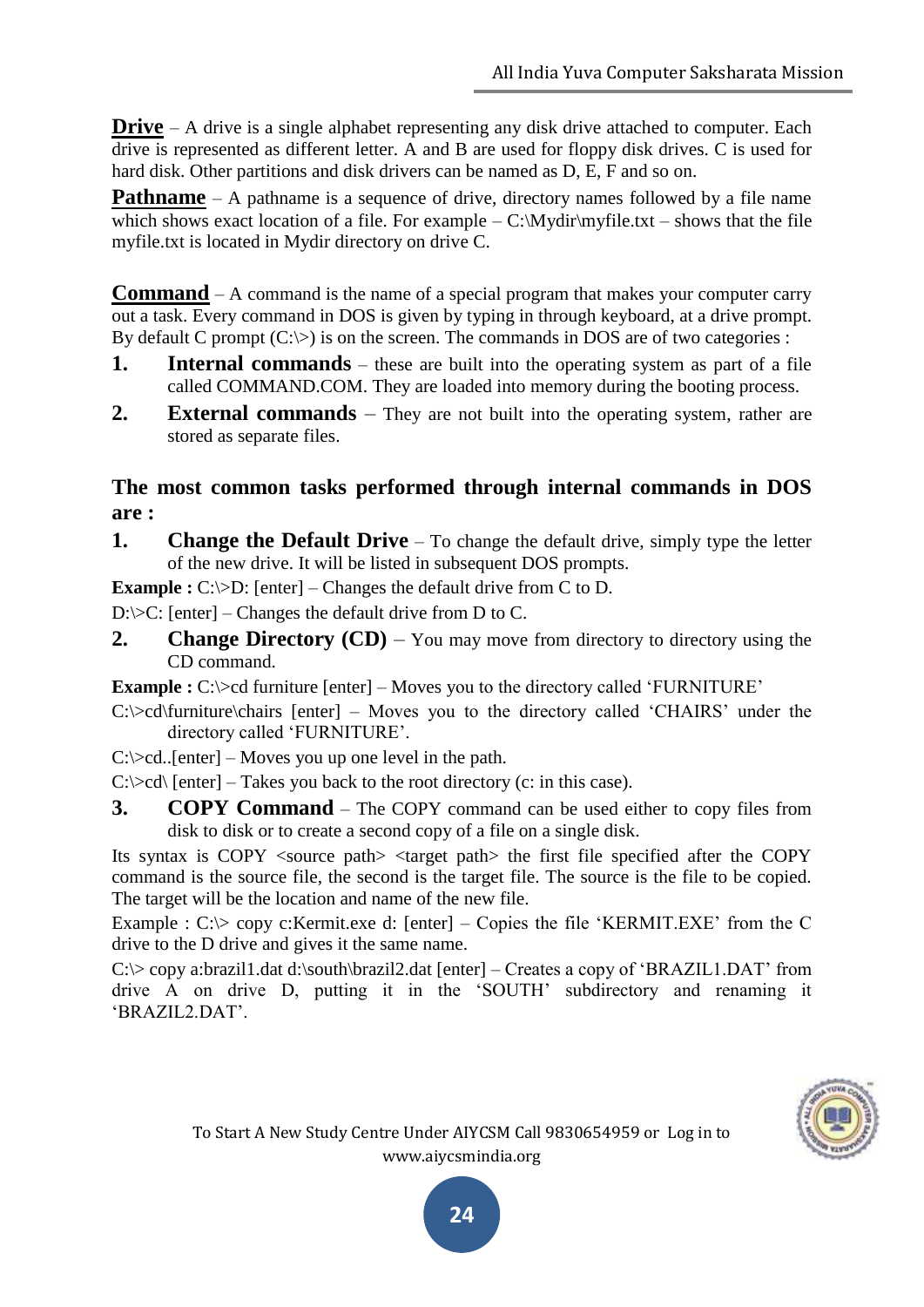**4. DIR (Directory) Command** – The DIRECTORY command lists the names and sizes of all files located on a particular disk or drive.

Example :  $C:\rangle$  dir a: [enter] – Shows directory of drive A

 $C$ : $\triangleright$  dir/w [enter] – Shows directory of C drive in wide format.

 $C$ : $>$  dir/p [enter] – Shows directory of C drive pagewise.

 $C$ : $\triangleright$  dir a:\*.exe [enter] – Lists all files on the A drive with an extension of 'EXE'.

 $C$ : $>$  dir a:labe?.\* [enter] – Lists all five-letter files with the first four letters 'LABE'.

- **5. MKDIR (MD) Make Directory Command** This command creates a new directory. Example : C:\> mkdir mine [enter] – Creates a directory called 'MINE'.
- **6. RMDIR (RD) Remove Directory Command** This command removes a directory. It is only possible to execute this command if the directory you wish to remove is empty.

Example : C: $>$  rd mine [enter] – Removes directory called 'MINE'.

**7. RENAME (REN) Command** – The RENAME command permits users to change the name of a file without making a copy of it.

Example :  $C:\rangle$  ren my.txt you.txt [enter] – Changes the name of 'MY.TXT' to 'YOU.TXT'.

**8. COPY CON** – It is used to make new file. Data of the file is typed and it is closed by Ctrl+Z or F6. If the file already exists old file is replaced. For example - C: $\triangle$ COPY CON myfile.txt [enter] – will make a new file with this

name.

- **9. CLS** Clear screen. It clears the screen.
- **10. DEL** It is used to delete a file. To delete multiple files wild card can be used.

For Example –  $C$ : $>$  del myfile.txt [enter] – will delete the file.

 $C$ : $>$  del \*.txt [enter] will delete all files with extension txt.

- **11. TYPE** It is used to see data of a file. If file is in current directory mention only filename, else give full path. For example  $-C$ : $\triangleright$  type myfile.txt
- **12. EXIT** Used to exit from DOS command console.
- **13. TIME** Displays current time setting of system clock. It then asks for new time, which can be entered if you want to reset time, or just press enter if you don't want to change time.
- **14. DATE** Displays current date setting of system clock. It then asks for new date, which can be entered if you want to reset date, or just press enter if you don't want to change date.
- **15. VER** It displays the version of DOS you are using.

#### **Some external commands are :**

- **1. CHKDSK** Checks a disk and provides a file and memory status report.
- **2. DISKCOPY <source> <target>** Makes an exact copy of a disk in source drive to disk in target drive.



To Start A New Study Centre Under AIYCSM Call 9830654959 or Log in to www.aiycsmindia.org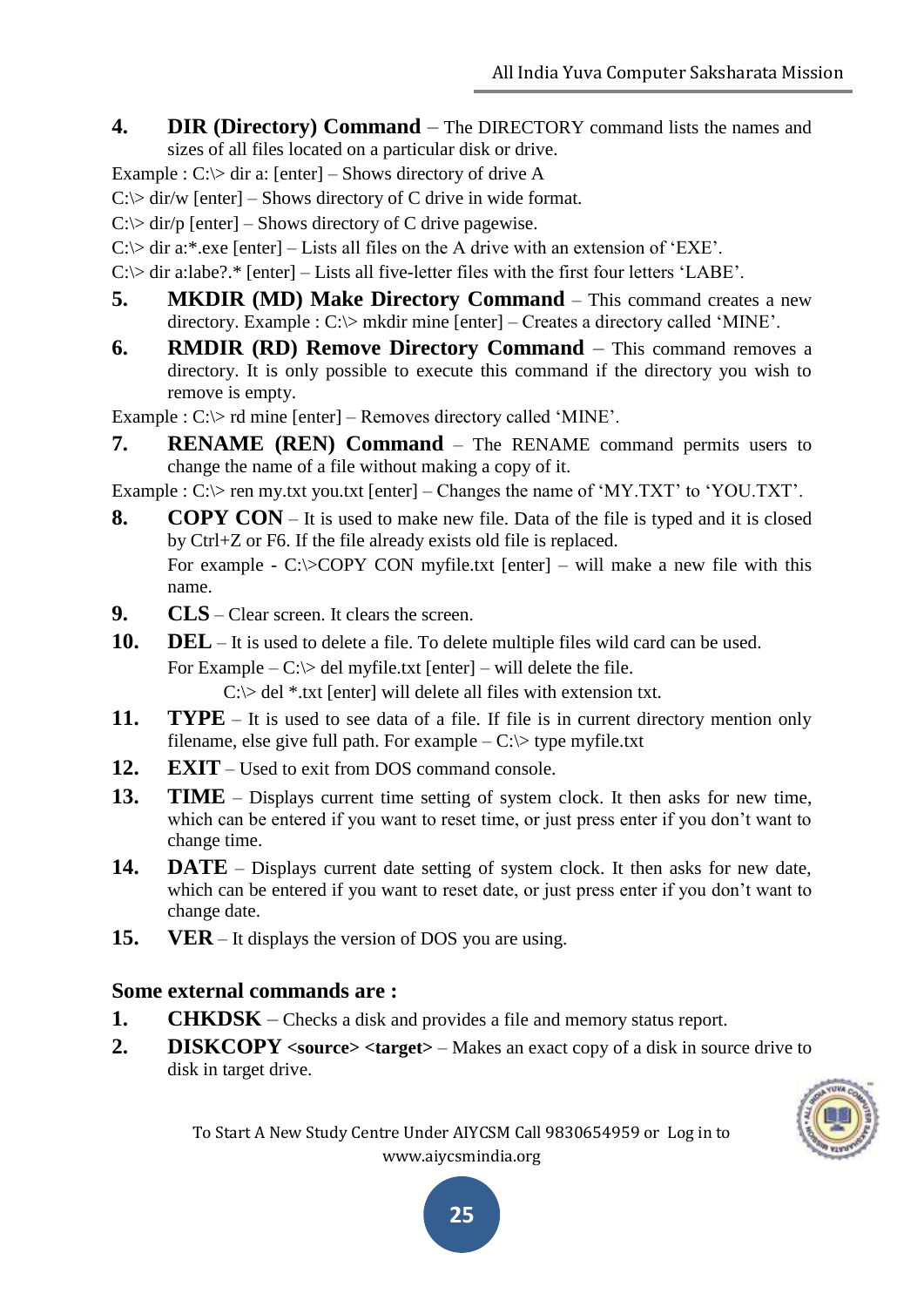- **3. DISKCOMP** <first drive> <second drive> Compares the contents of two disks.
- **4. DOSKEY** Loads the doskey program into memory which recalls your previous commands. You can use arrow keys to recall a previous command.
- **5. EDIT** Starts the MS-DOS editor, a text editor used to create and edit text files.
- **6. FORMAT <drivename>** Formats a disk in drive to accept DOS files.
- **7. HELP <command>** Displays information about a DOS command. **DELTREE** <path> - Deletes all subdirectories and files of a directory.



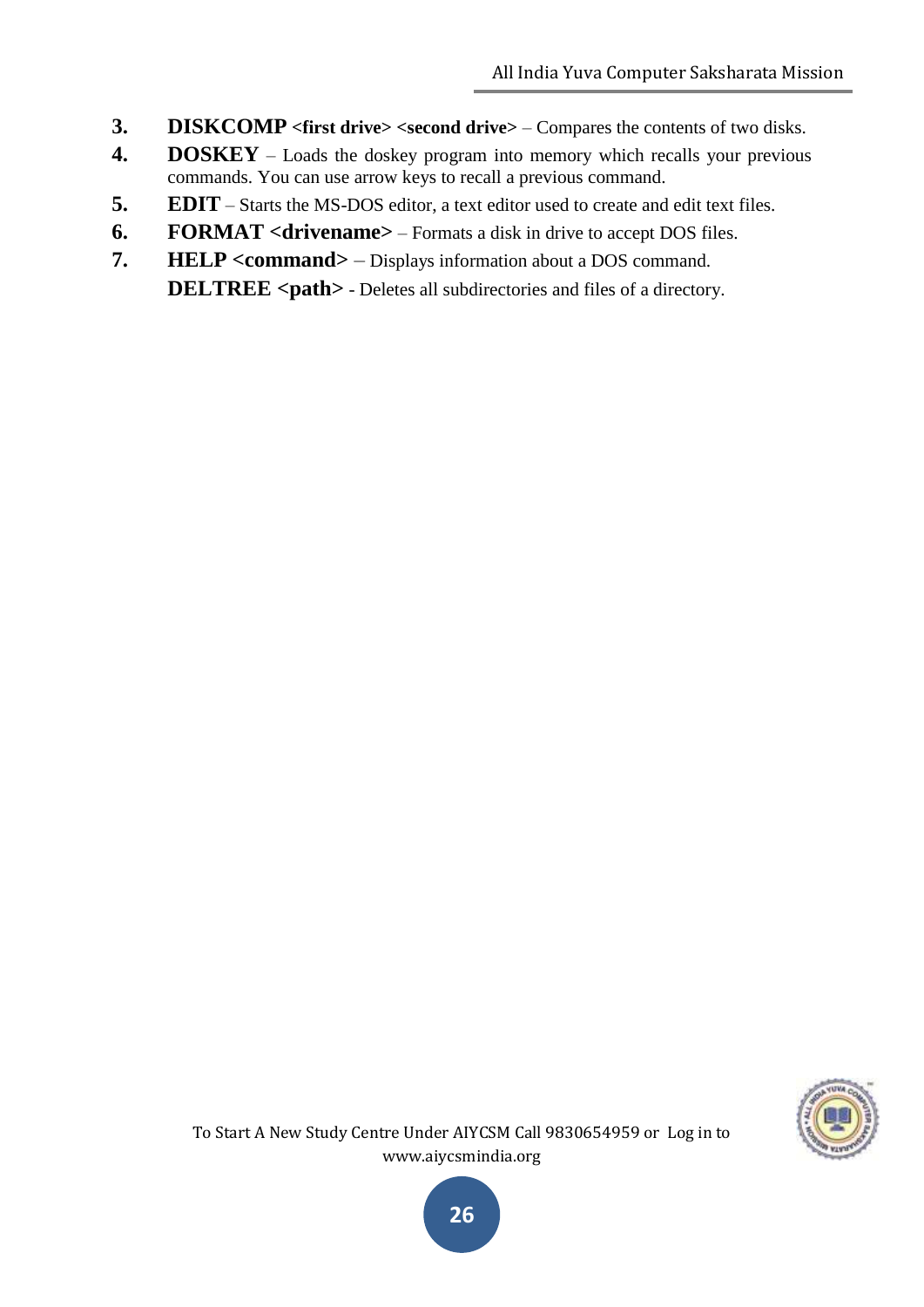**NIGGS** 

# **Windows XP**

#### **What is a desktop?**

When you start your computer, the first thing you see is the desktop. The desktop is your work area.

the

is

Taskbar By

g. 顟  $\vec{k}$ ø 圖 兤 靈 a, Z ä ® default, p taskbar 區 詭 located 霹 on the bottom

edge of the desktop. You can click the taskbar and drug it to other locations. The Start button, active program buttons, icons for quick access to programs, and the current time are located on the taskbar.

**My Computer** The My Computer icon provides access to the resources on your computer. You can access your drives and other peripherals by clicking on the My Computer icon.

**Internet Explorer** The Internet Explorer icon launches the Internet Explorer browser.

- **The Recycle Bin** When you delete an object, Windows XP sends it to the Recycle Bin. You can restore objects that are located in the Recycle Bin or you can permanently delete them.
- **Shortcut icon** Icons with an arrow in the lower left corner are shortcut icons. Click the icon for quick access to the object they represent (program, document, printer and so on).

#### **Program folder and document icons**

Program, folder and document icons do not have an arrow in the lower left corner. They represent the actual object and provide direct access to the object.

How to shut down my computer?

Click the Start button. The Start menu will appear.

Click Turn Off Computer. The Turn Off Computer dialog box will appear.

Click the Turn Off icon. Your computer will shut down.



To Start A New Study Centre Under AIYCSM Call 9830654959 or Log in to www.aiycsmindia.org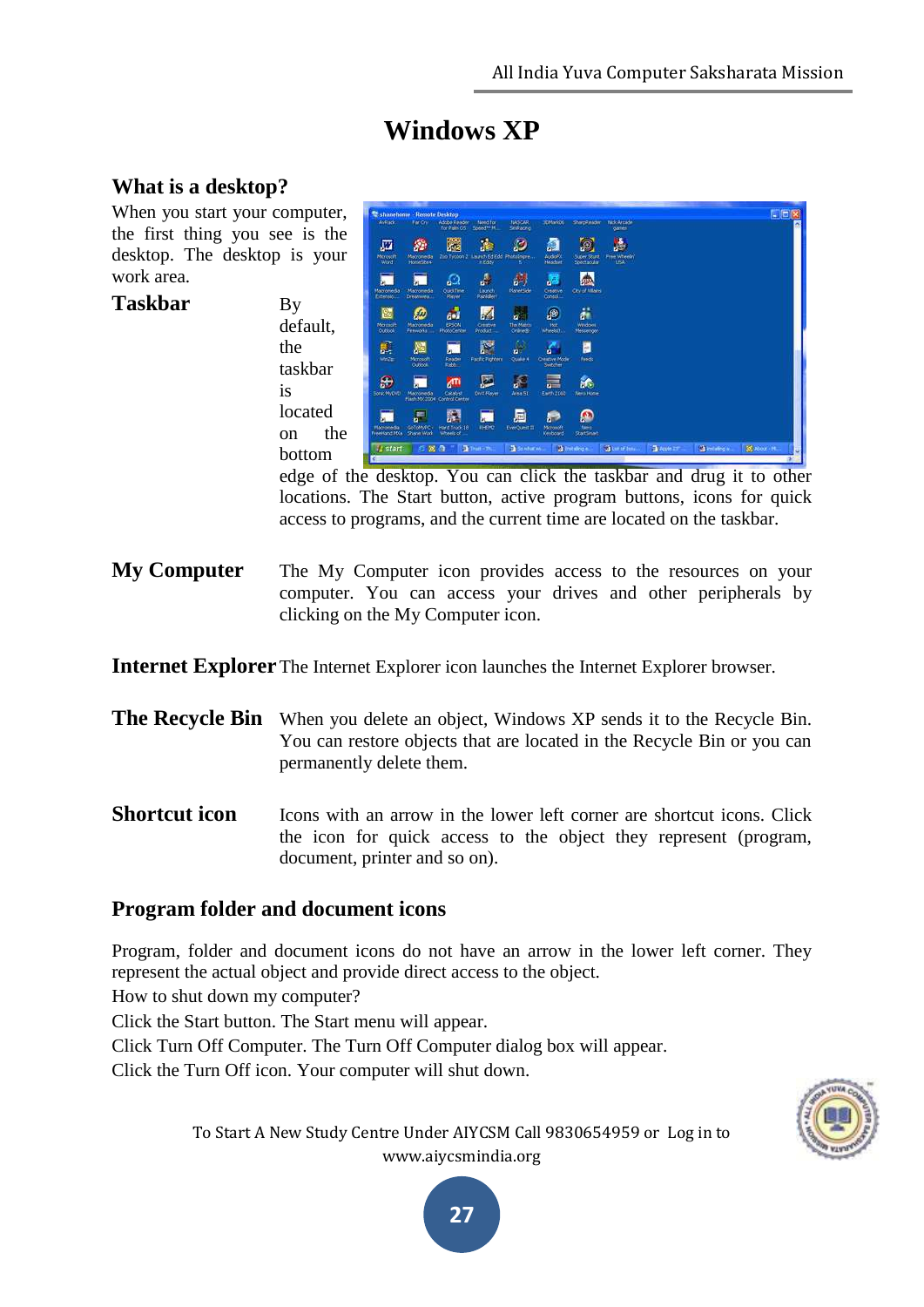#### **How to restart my computer?**

You may need to shut down and restart your computer after installing a new program or if your system becomes unstable. To shut down and immediately restart your computer.

- 1. Click the Start button. The Start menu will appear.
- 2. Click Turn Off Computer. The Turn Off Computer dialog box will appear.
- 3. Click the Restart icon. Your computer will restart.

#### **What is Standby mode?**

When your computer is in the Standby mode, your computer consumes less electricity, but is ready for immediate use. However, if the computer loses electrical power while in the standby mode, any information you have not saved will be lost.

#### **How to put my computer in Standby mode?**

To put your computer in Standby mode :

- 1. Click the Start button. The Start menu will appear.
- 2. Click Turn Off Computer. The Turn Off Computer dialog box will appear.
- 3. Click the Stand By icon.

### **How to start a program?**

#### **To start a program :**

- 1. Click the Start button, located in the lower left corner of your screen.
- 2. Highlight Programs. The Program menu will appear.
- 3. Move to the Program menu and highlight the program you want to start. If you see a right pointer next to your selection, a submenu will appear. Refine your choice by highlighting the appropriate selection on the submenu. Continue until you get to the final submenu.
- 4. Click the program name to start the program.

Note: A chevron at the bottom of the list of options means that there are additional options. To view the additional options, click the chevron.

#### **How to add an item located on my desktop to the Start or to a Program menu?**

To add an item on the desktop to the Start or to a Program menu :

- 1. Click and drag the item on top of the Start button.
- 2. Release the mouse button when the Start menu appears.
- 3. The item will appear on the Start menu.
- 4. If you would prefer to have the item on a Program menu or submenu of the Start menu, drag the item from the Start menu to the Program menu or submenu.



To Start A New Study Centre Under AIYCSM Call 9830654959 or Log in to www.aiycsmindia.org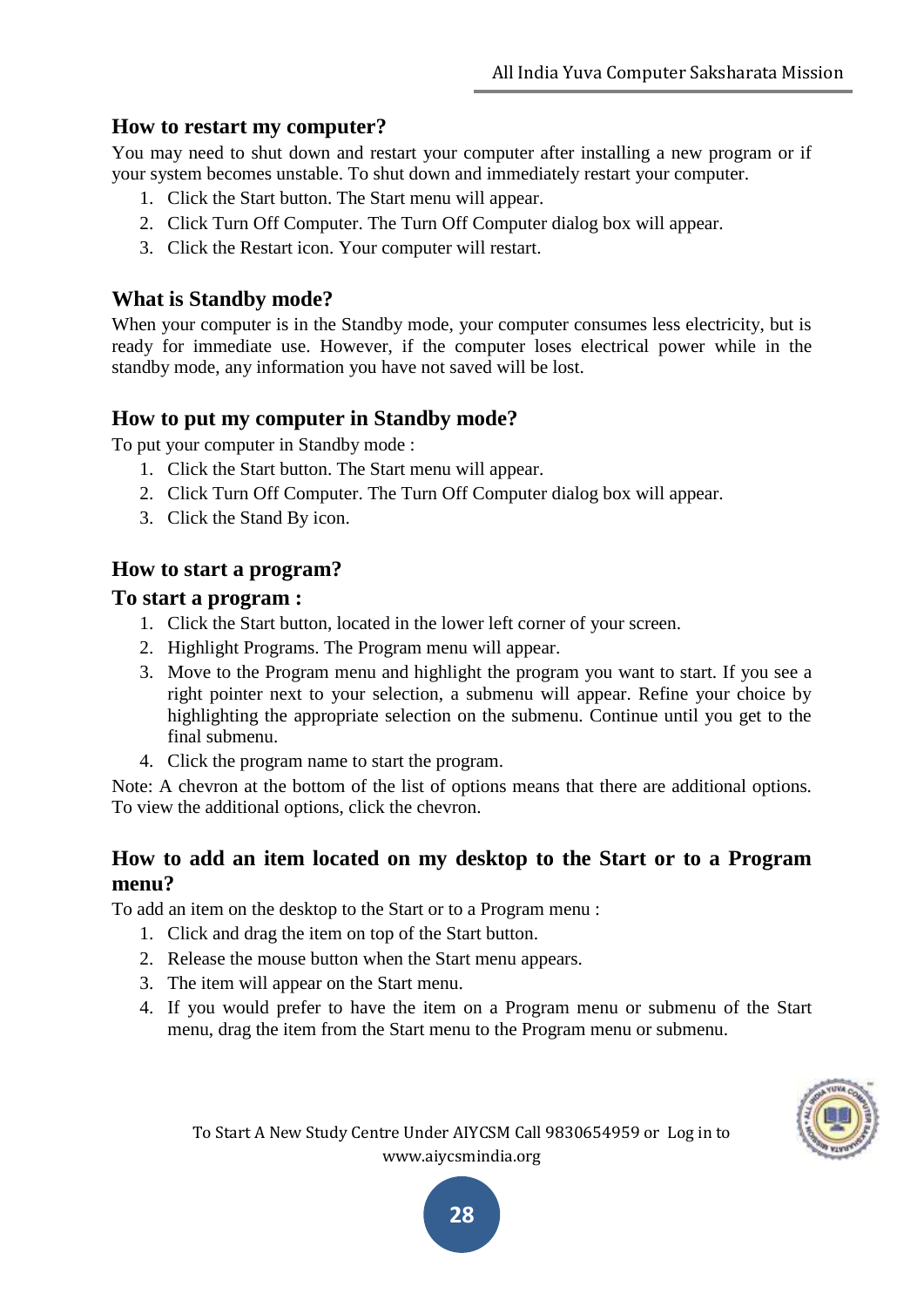### **What is Windows Explorer?**

Windows Explorer is a place where you can view the drives on your computer and manipulate the folders and files. Using Windows Explorer, you can cut, copy, paste, rename, and delete folders and files.

### **How to Open Windows Explorer?**

To open Windows Explorer :

- 1. Click the Start button, located in the lower left corner of your screen.
- 2. Highlight programs.
- 3. Highlight Accessories.
- 4. Click Windows Explorer.

Alternatively, you can open Windows Explorer by holding down the Windows key and typing e (Windows-e).

### **How to add an item located in Windows Explorer to the Start menu or to a Program menu?**

To add an item located in Windows Explorer to the Start menu or to a Program menu :

- 1. Click the Start button. The Start menu will appear.
- 2. Highlight settings. A submenu will appear.
- 3. Click Taskbar and Start Menu. A dialog box will appear.
- 4. Click the Start Menu tab.
- 5. Click the Customize button.
- 6. Click Add.
- 7. Type the path to the item you want to add, or use Browse to navigate to the item.
- 8. Click Next.
- 9. Double-click an appropriate folder for the item.
- 10. Click Finish.
- 11. Click OK.
- 12. Click OK again. The item will appear on the menu.

#### **How to remove an item from the Start menu or from a Program menu ?**

To remove an item from the Start menu or from a Program menu :

- 1. Click the Start button. The Start menu will appear.
- 2. Highlight Settings. A submenu will appear.
- 3. Click Taskbar and Start Menu. A dialog box will appear.
- 4. Click the Start menu tab.
- 5. Click Customize.
- 6. Click the Remove button.
- 7. Find and click the item you want to remove.



To Start A New Study Centre Under AIYCSM Call 9830654959 or Log in to www.aiycsmindia.org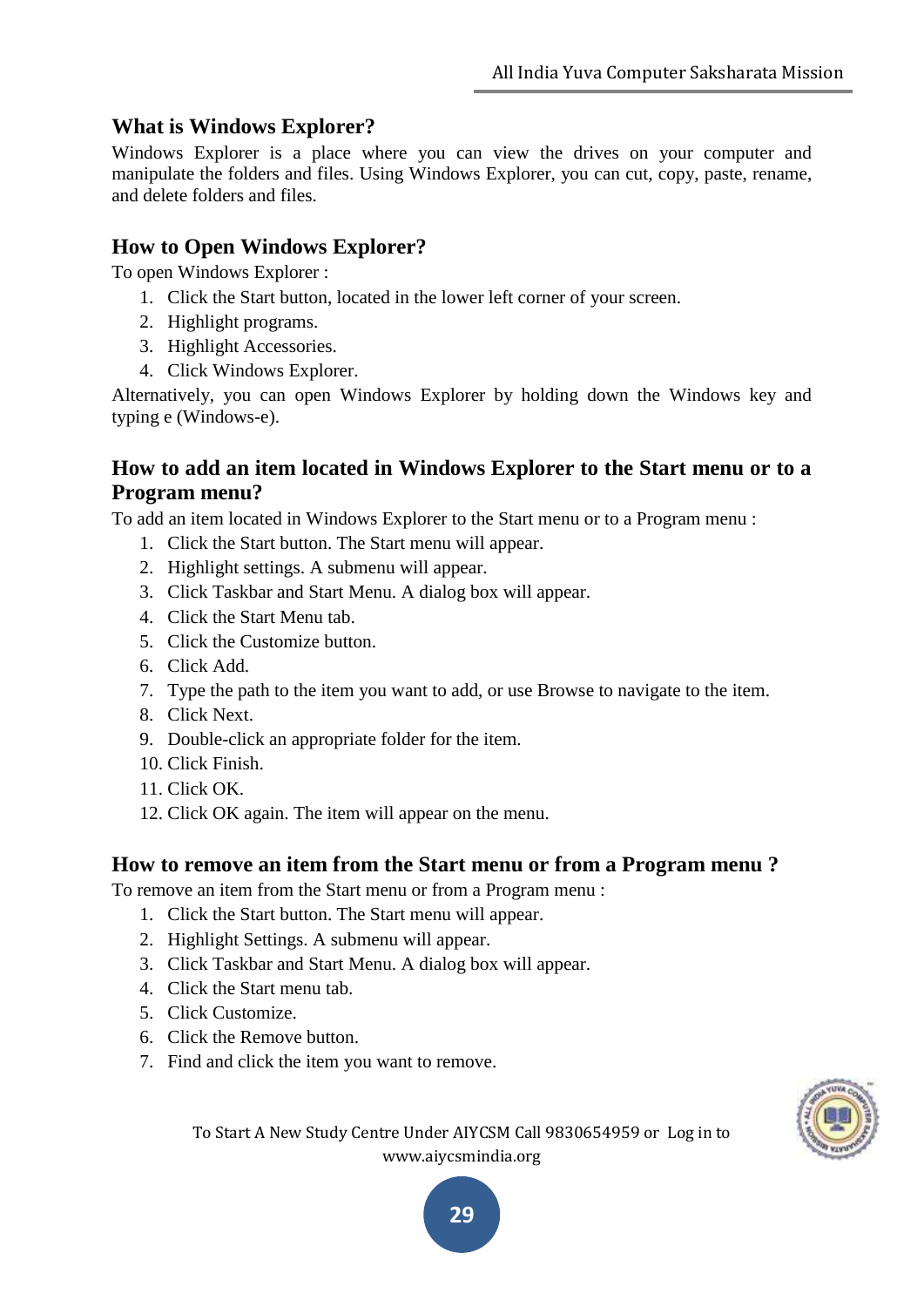- 8. Click the Remove button. You will be prompted.
- 9. Click Yes.
- 10. Click Close.
- 11. Click OK.
- 12. Click OK again.

### **How to copy an item that is located on the Start menu or on a Program menu?**

- 1. Highlight the item.
- 2. Right-click. A context menu will appear.
- 3. Click Copy.

#### **How to rename an item on the Start menu or on a Program menu?**

- 1. Highlight the item.
- 2. Right-click the item.
- 3. Click Rename. The Rename dialog box will appear.
- 4. Type the new name in the New Name field.
- 5. Clock OK.

#### **How to delete a file from the Start menu or from a Program menu?**

- 1. Highlight the item.
- 2. Right-click.
- 3. Click Delete. You will be prompted.
- 4. Click Yes.
- 5.

#### **How to re-sort the Start or a Program menu?**

- 1. Go to the menu.
- 2. Right-click.
- 3. Click Sort By Name.

**Note :** Some menus cannot be re-sorted.

# **How to quickly find files and folders?**

Windows XP enables you to quickly locate files and folders on your drives. The search option provides you with four search options : Pictures, music or video; Documents; All files and folders; and Computers and people. To quickly find a file or folder :

- 1. Click the Start button. The Start menu will appear.
- 2. Highlight Search.
- 3. Click Files or Folders. The Search Results dialog box will open.
- 4. Choose an option.



To Start A New Study Centre Under AIYCSM Call 9830654959 or Log in to www.aiycsmindia.org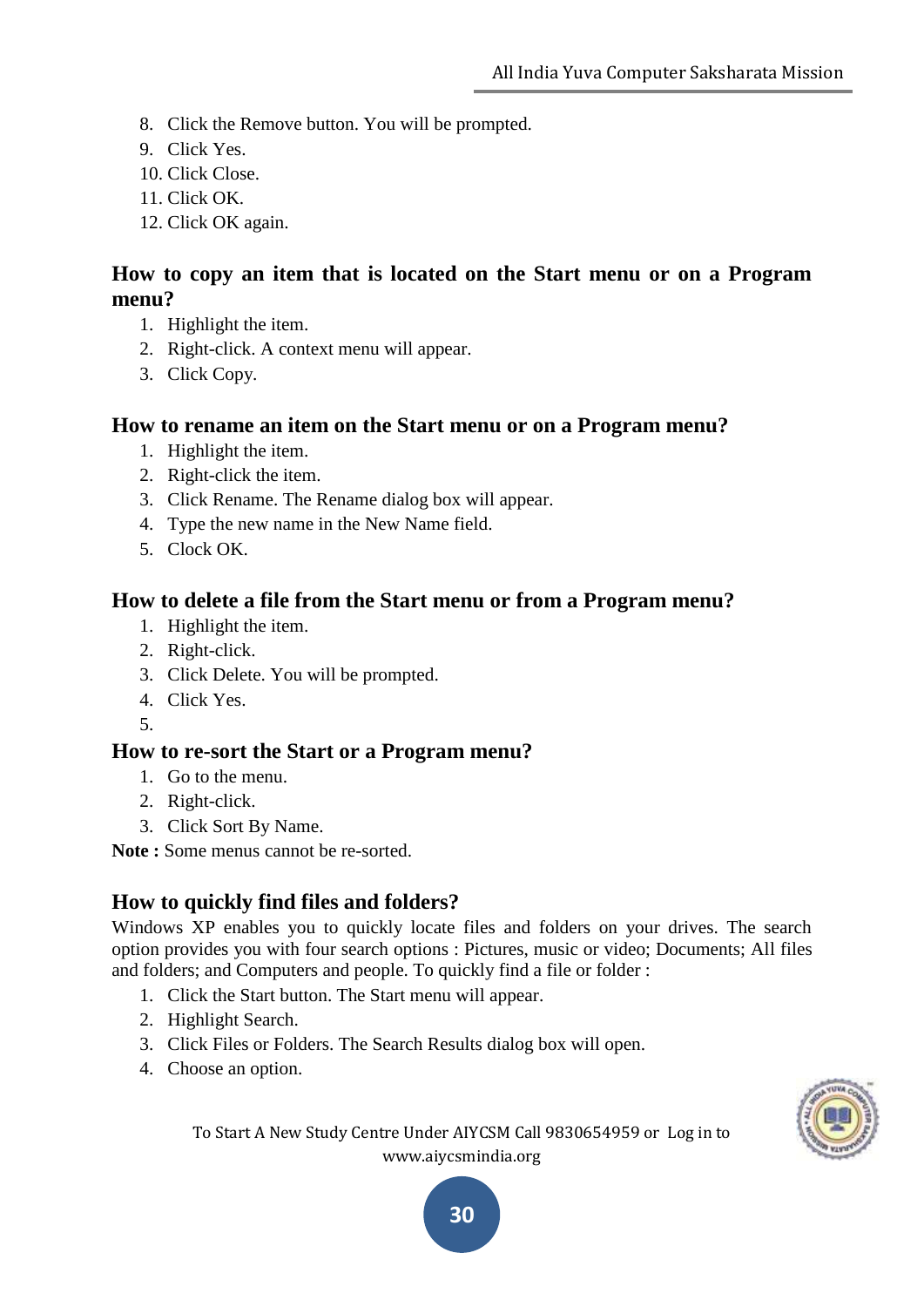5. Enter your search criteria. Use the table that follows to help you. Click search. The results of your search will appear in the right pane.

| <b>Field</b>                            | <b>Entry Type</b>                                                                                                                                                                                                                                                                                                                         |
|-----------------------------------------|-------------------------------------------------------------------------------------------------------------------------------------------------------------------------------------------------------------------------------------------------------------------------------------------------------------------------------------------|
| All or part of the file (document) name | Enter the filename, the first few letters of the<br>filename, or any letters found in the filename.<br>Use the *as a wild card. For example, to find<br>all of the files that begin with r and end in the<br>extension.doc, enter r <sup>*</sup> .doc. To find files that<br>begin with resume and have any extension,<br>enter resume.*. |
| A word or phrase in the file            | If you are looking for a file that has a specific<br>word or phrase in the file, enter the word or<br>phrase in this field.                                                                                                                                                                                                               |
| Look In                                 | Select the drive or folder you want to search.                                                                                                                                                                                                                                                                                            |
| <b>Specify Dates</b>                    | Select from Modified, Created, or Last<br>Accessed. Select Modified to find all files<br>modified since the date criteria you enter,<br>select Created to find all files created since<br>the date criteria you enter, or select Last<br>Accessed to find all files accessed since the<br>date criteria you enter.                        |
| Between/During the Previous             | Specify the date search criteria you want to<br>use. Between allows you to search for files<br>modified, created, or accessed between two<br>dates. During allows you to search for files<br>modified, created, or accessed during the<br>previous number of days or months you<br>specify.                                               |

#### **What is the Most Recently Used Document list?**

As you work, Windows XP tracks the last 15 files you used. It lists these files on the Most Recently Used Document list. To view the Most Recently Used Document list :

- 1. Click the Start button.
- 2. Highlight Documents. The most recently used documents will display.

To open a file listed on the Most Recently Used Document list, click the file name.

#### **How to clear Most Recently Used Document list?**

To clear the Most Recently Used Document list :

- 1. Click the Start button. The Start menu will appear.
- 2. Highlight Settings.

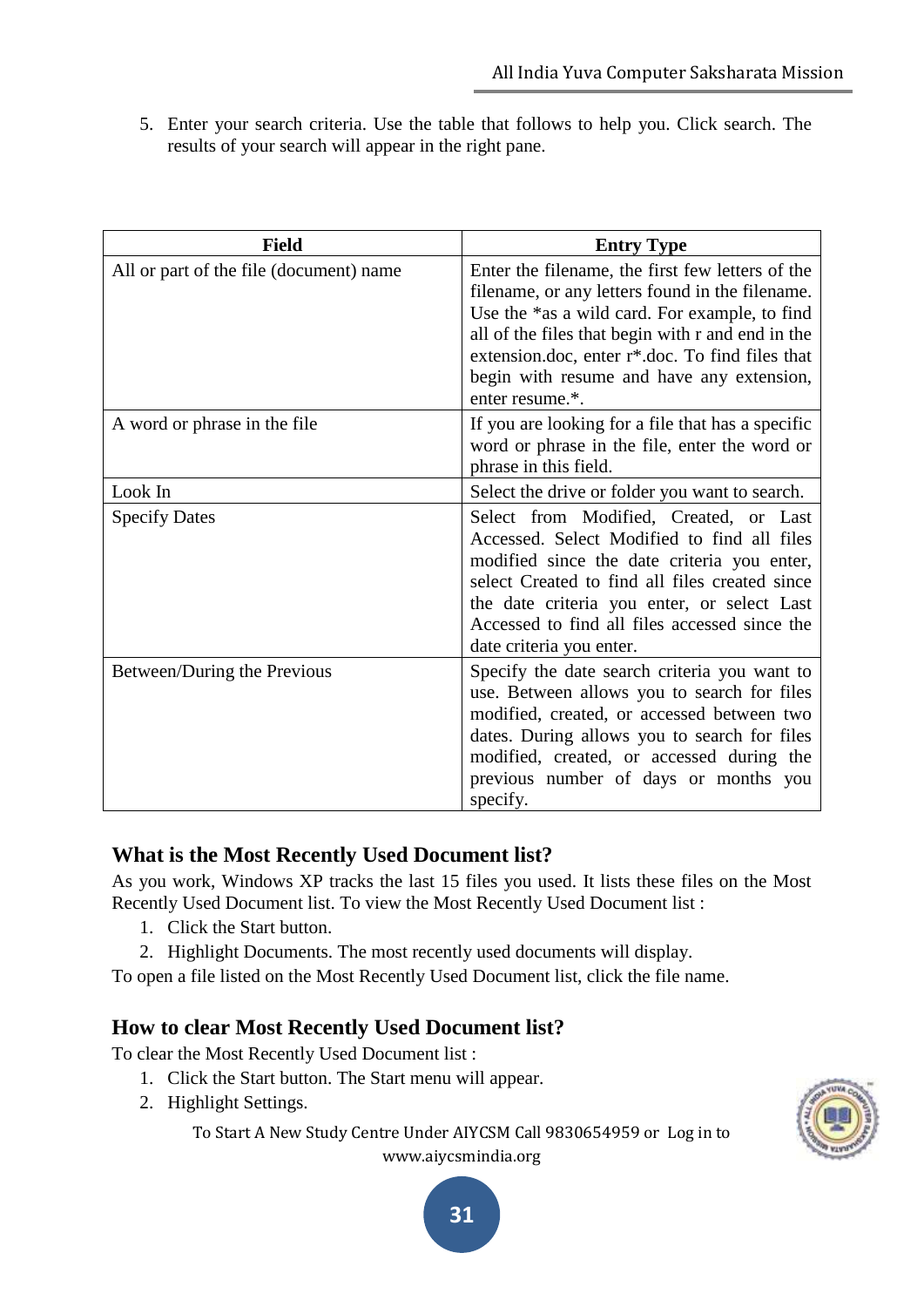- 3. Click Taskbar and Start menu. A dialog box will appear.
- 4. Click the Start Menu tab.
- 5. Click Customize.
- 6. Click Clear.
- 7. Click OK.
- 8. Click OK again.

#### **How to start games?**

Several games are included with Windows XP. To access the games :

- 1. Click the Start button, which is located in the lower left corner of the screen. The Start menu will appear.
- 2. Highlight Programs. A submenu will appear.
- 3. Highlight Games. Another submenu will appear.
- 4. Click the game you want to play.

#### **How to change the date and/or time?**

- 1. Click the Start button, which is located in the lower left corner of the screen. The Start menu will appear.
- 2. Highlight Settings. A submenu will appear.
- 3. Click Control Panel. The Control Panel will open.

Click Date/Time. The Date/Time Properties dialog box will appear.

- 5. In the Date frame, select the month and year.
- 6. In the Month field, click to open the drop-down menu and select the current month.
- 7. Type the year in the Year field or use the arrows next to the field to move forward or backward until you get to the current year.
- 8. The Time field is divided into four segments : hour, minutes, seconds and AM and PM. To make an adjustment :
- Click in the segment and either type in the correct information or use the arrow keys on the right side to select the correct hour, minute, second or AM or PM.

#### **Time Zone :**

- 1. Click the Time Zone tab.
- 2. Choose the correct time zone from the drop-down menu.
- 3. If you want the clock to automatically adjust to daylight saving time, check the box on the screen.
- 4. Click the Apply button.
- 5. Click OK.

#### **How to install a new printer?**

1. Make sure your printer is plugged in, connected to your computer, turned on, and has paper in it.

To Start A New Study Centre Under AIYCSM Call 9830654959 or Log in to www.aiycsmindia.org



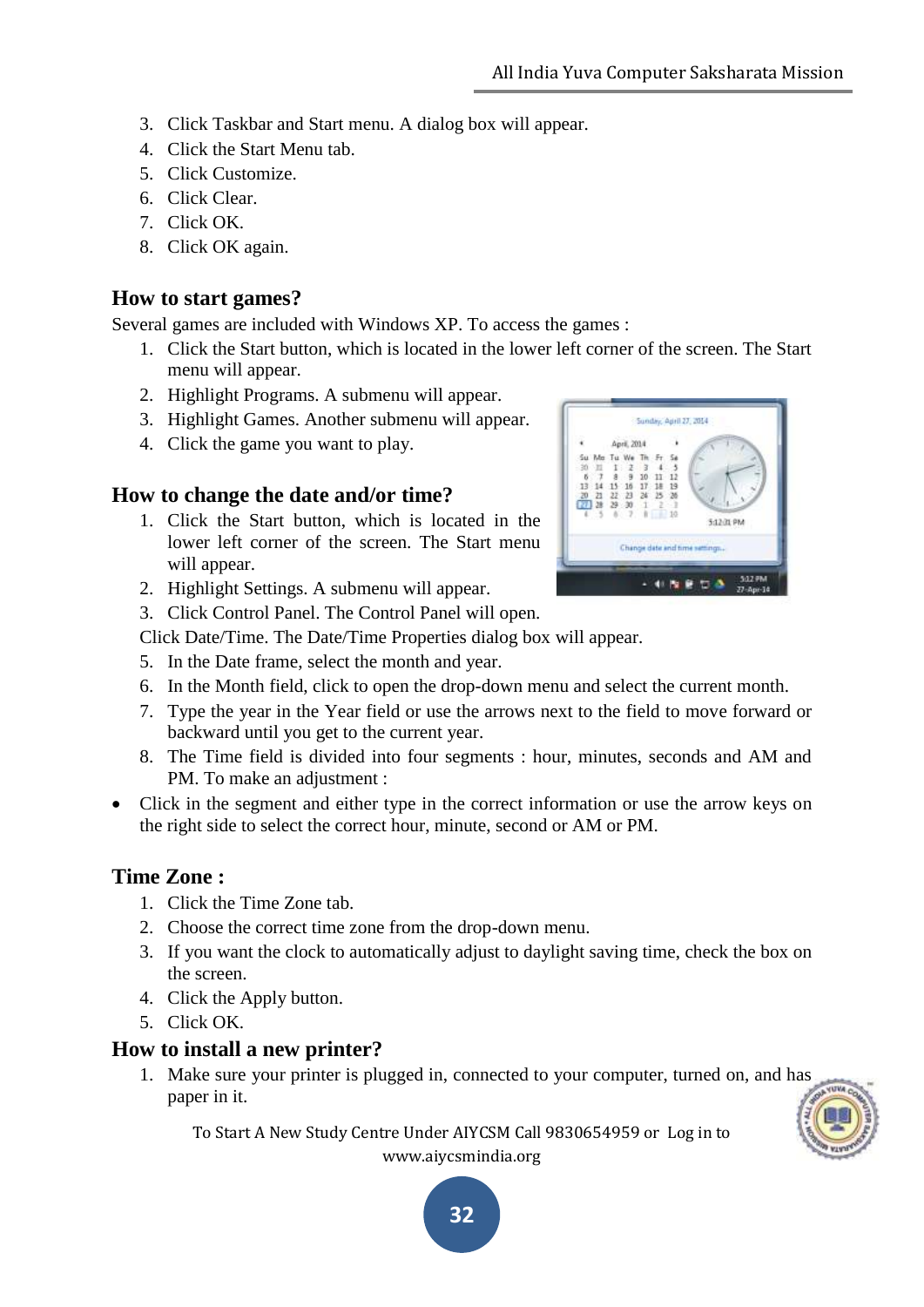- 2. Click the Start button. The Start menu will appear.
- 3. Highlight Settings. A submenu will appear.
- 4. Click Printers and Faxes. The Printers and Faxes control panel will appear.
- 5. Double-click on Add Printer. The Add Printer Wizard will open.
- 6. Follow the onscreen instructions.

#### **How to cancel a print job?**

- 1. Click the Start button. The Start menu will appear.
- 2. Highlight Settings. A submenu will appear.
- 3. Click Printers and Faxes. The Printers and Faxes control panel will appear.
- 4. Double-click the printer to which you sent the print jobs. The Printer window will open.
- 5. Click the job you want to stop. If you want to stop more than one job, hold down the Control key while you click the additional jobs.
- 6. Click Document, which is located on the menu bar.
- 7. Click Cancel.

#### **How to temporarily stop selected jobs from printing?**

- 1. Click the Start button. The Start menu will appear.
- 2. Highlight Settings. A submenu will appear.
- 3. Click Printers and Faxes. The Printers and Faxes control panel will appear.
- 4. Double-click the printer to which you sent the print jobs. The Printer window will open.
- 5. Click the document you want to pause. If you want to pause more than one document, hold down the Control key as you select the additional documents.
- 6. Click Document, which is located on the menu bar.
- 7. Click Pause. A checkmark should appear next to Pause.

#### **How to restart print jobs temporarily stopped?**

- 1. Click the Start button. The Start menu will appear
- 2. Highlight Settings. A submenu will appear.
- 3. Click Printers and Faxes. The Printers and Faxes control panel will appear.
- 4. Double-click the printer to which you sent the print jobs. The Printer window will open.
- 5. Click the document you paused. If more than one document has been paused, hold down the Control key as you select the additional documents.
- 6. Click Document, which is located on the menu bar.
- 7. Click Pause. A checkmark next to Pause should disappear.

#### **What is a desktop shortcut?**



To Start A New Study Centre Under AIYCSM Call 9830654959 or Log in to www.aiycsmindia.org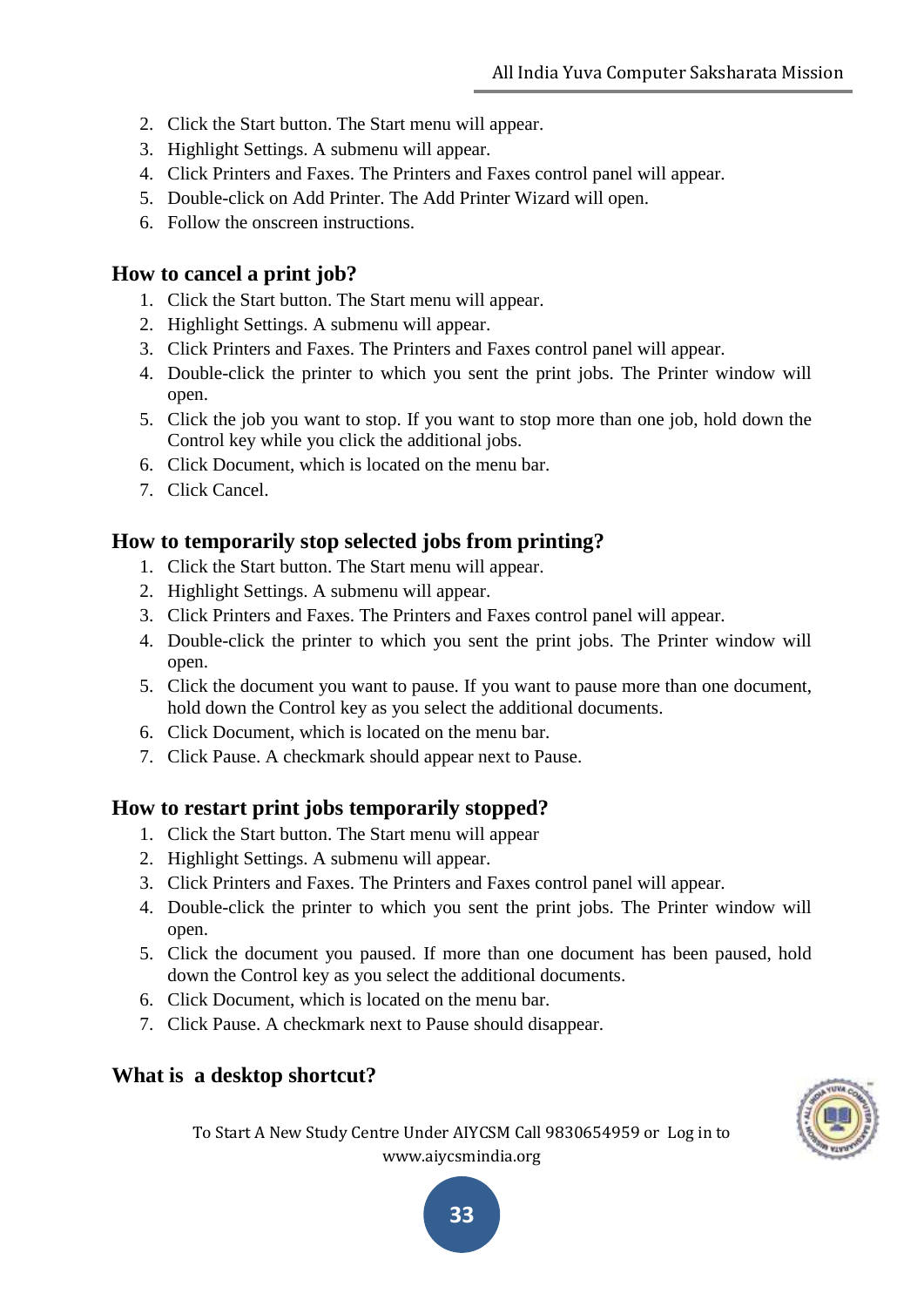A desktop shortcut, usually represented by an icon, is a small file that points to a program, folder, document, or Internet location. Clicking on a shortcut icons takes you directly to the object to which the shortcut points. Shortcut icons contain a small arrow in their lower left corner. Shortcuts are merely pointers. Deleting a shortcut will not delete the item to which the shortcut points.

#### **How to create a desktop shortcut?**

To create a shortcut to an item located on the Start menu :

- 1. Click Start. The Start menu will appear.
- 2. Locate the item to which you want to create a shortcut. If the item is located on a submenu, go to the submenu.
- 3. Click and drag the item to your desktop.

To create a shortcut to items visible in Windows Explorer :

- 1. Open Windows Explorer.
- 2. Locate in Windows Explorer the item to which you want to create a shortcut.
- 3. Click the right mouse button. A context menu will appear.
- 4. Click Create Shortcut Here.

#### **How to turn a Web link into a desktop shortcut?**

To turn a Web link into a desktop shortcut, click the link in your browser window (usually underlined text) and drag it to the desktop. An icon will appear on your desktop. When you click the icon, your browser will open and you will go directly to the Web page.

#### **How to delete a desktop shortcut?**

- 1. Click the shortcut.
- 2. Press the Delete key.
- 3. Click Yes.

#### **How to change the icon associated with an object?**

To change the icon associated with an object :

- 1. Right-click the icon. The context menu will appear.
- 2. Click Properties.
- 3. Click the Change Icon button.
- 4. Click the icon of your choice.
- 5. Click OK.

**Note :** Not all icons can be changed. If you do not see the Change Icon button, the icon cannot be changed.

#### **What is wallpaper?**

Wallpaper is the background that displays on your desktop. To change your wallpaper :

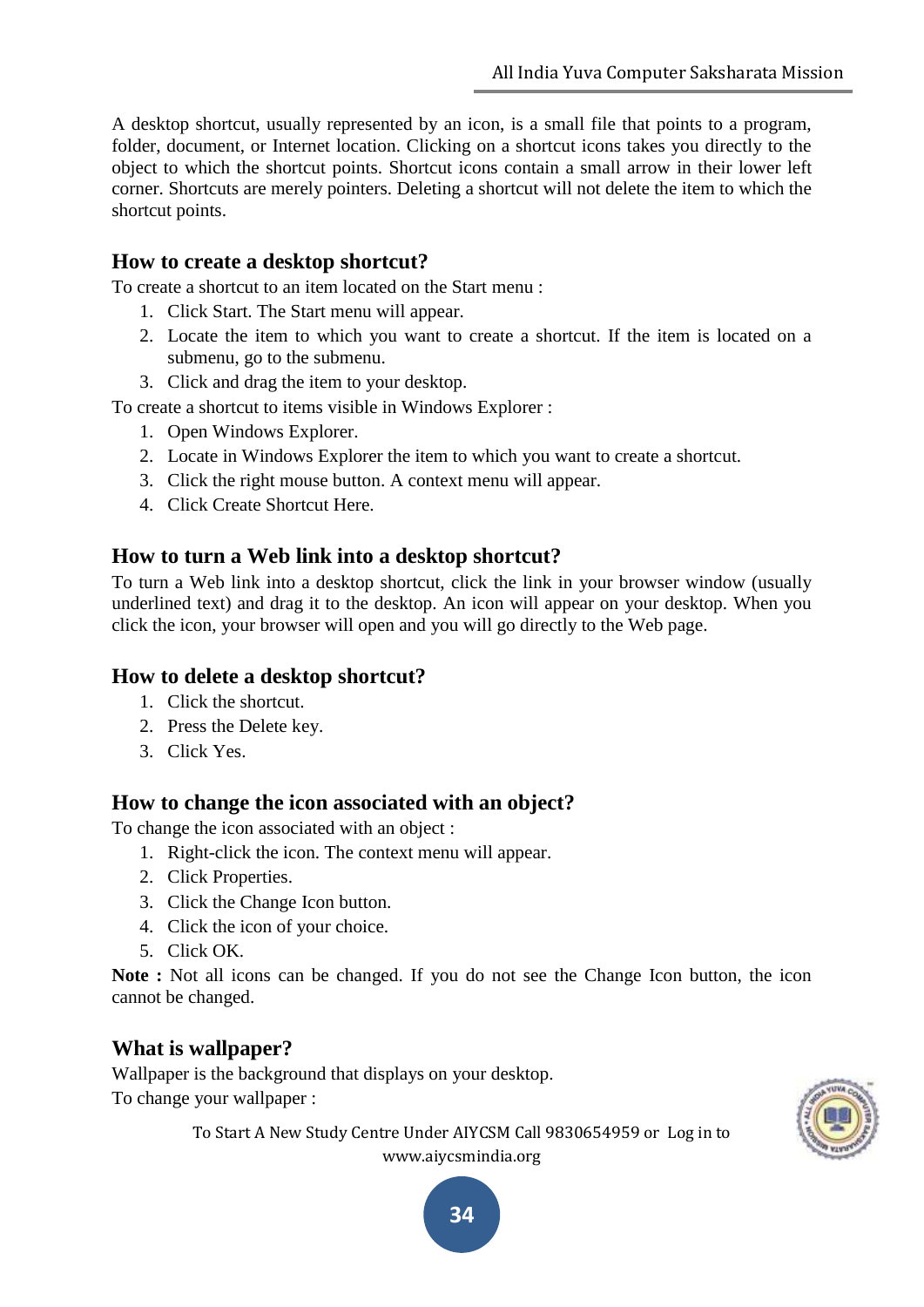- 1. Right-click your desktop.
- 2. Highlight Properties.
- 3. Click the Desktop tab.
- 4. Select the wallpaper you want from the list that appear in the Background box.

**Note :** If you would like to display an image you created, you can click Browse to find the image.

Select how you want your image to appear on the screen. Choose from the following :

| <b>Center</b> | Place the image in the center of the screen.                |
|---------------|-------------------------------------------------------------|
| Tile          | Have the image display as tiles across and down the screen. |
| Stretch       | Stretch the image so the image covers the entire screen.    |

# **What is a font?**

A font is a set of characters represented in a single typeface. Each character within a font is created by using the same basic style. Fonts are measured in points. There are 72 points to an inch. The number of points assigned to a font is based on the distance from the top to the bottom of its longest character.

### **How to install a new font?**

- 1. Click the Start button.
- 2. Highlight Settings.
- 3. Click Control Panel.
- 4. Click Fonts. The Fonts window will open.
- 5. Click File, which is located on the menu bar.
- 6. Click Install New Font.
- 7. Specify the drive and folder where the font you want to install is currently located.
- 8. Select the font you want to install from the fonts listed in the List of Fonts box.
- 9. Select Copy Fonts to Fonts Folder (this will put a copy of the font you are installing in the Fonts folder).
- 10. Click OK.

# **What is the Character Map?**

The Character Map displays the characters available in a selected font.

- 1. Click the Start button.
- 2. Highlight Programs.
- 3. Highlight Accessories.
- 4. Highlight System Tools.
- 5. Click Character Map.

The dialog box shown here will be displayed.

Select a font from the Font field drop-down menu. The characters of the font are in boxes in the center of the window. Click a character box to display an enlarged version of the



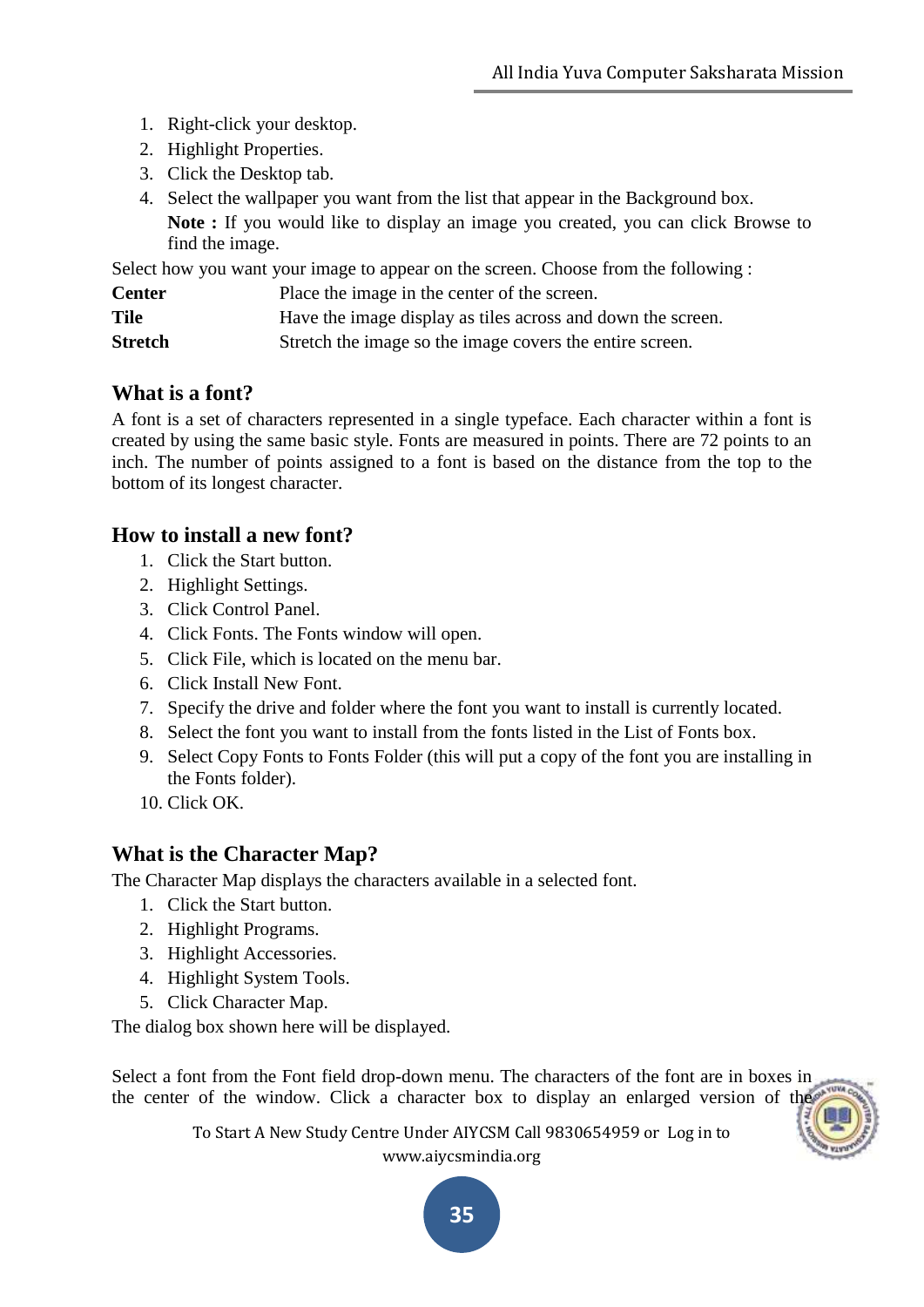character. The keystroke necessary to produce the character displays in the lower left corner of the screen. Double-click a character or select the character; then click the Select button to send the character to the Characters to Copy field. Click the Copy button to move the Characters to Copy field contents to the Clipboard.

|       | <b>43 Character Map</b>                   |        |    |               |                 |    |                          |       |     |        |                |       |              |            |        |   |   |                                 |   |      |   |
|-------|-------------------------------------------|--------|----|---------------|-----------------|----|--------------------------|-------|-----|--------|----------------|-------|--------------|------------|--------|---|---|---------------------------------|---|------|---|
| Font: |                                           | o      |    |               | Times New Roman |    |                          |       |     |        |                |       |              |            |        |   | v |                                 |   | Help |   |
|       |                                           |        | #  | \$            | $\frac{9}{6}$   | &  |                          |       |     | $\ast$ | $\overline{+}$ | ,     | ۰            |            | J      | 0 | 1 | 2                               | 3 | 4    |   |
|       | 5                                         | 6      | 7  | 8             | 9               |    | ٠<br>×                   | $\,<$ | $=$ | ⋗      | ?              | @     | А            | Β          | С      | D | Ε | F                               | Ġ | Η    | ≣ |
|       | T                                         | J      | K  | L             | м               | Ν  | Ω                        | Ρ     | О   | R      | S              | T     | U            | V          | W      | X | Υ | Ζ                               | ſ | Ι    |   |
|       |                                           | Λ      |    | ×,            | a               | b  | c                        | d     | e   | f      | g              | h     | $\mathbf{1}$ | 1          | k      | 1 | m | n                               | Ō | p    |   |
|       | q                                         | r      | s  | t.            | u               | v  | w                        | X     | y   | z      | ſ              |       | ì            | $\tilde{}$ |        |   | ¢ | £                               | o | ¥    |   |
|       | L                                         | Ş      | ×. | O             | а               | u  | $\overline{\phantom{0}}$ | ٠     | ®   |        | $\circ$        | $\pm$ | $\mathbf{2}$ | 3          | ٠      | μ | 1 | ٠                               | ٠ | 1    |   |
|       | ۰                                         | уу     | ¼  | $\frac{1}{2}$ | 3⁄4             | έ  | À                        | Á     | Â   | Ã      | Ä              | Å     | Æ            |            | È      | É | Ê | Ë                               | Ì | Í    |   |
|       | Î                                         | Ï      | Đ  | Ñ             | ò               | ó  | ô                        |       | Ő   | ×      | ø              | Ù     |              |            |        |   |   | U+00C6: Latin Capital Letter Ae |   |      |   |
|       | â                                         | ã      | ä  | å             | æ               | ç  | è                        |       | ê   | ë      | ì              | í     | î            | ï          | ă      | ñ | ò | ó                               | ô | ő    |   |
|       | ő                                         | $\div$ | ø  | ù             | ú               | û  | ü                        |       | þ   | ÿ      | Ā              | ā     | Ă            | ă          | Ą      | ą | á | ć                               | ê | ĉ    |   |
|       | Characters to copy:                       |        |    |               |                 | ÑŐ |                          |       |     |        |                |       |              |            | Select |   |   |                                 |   | Copy |   |
|       | Advanced view<br>U+0021: Exclamation Mark |        |    |               |                 |    |                          |       |     |        |                |       |              |            |        |   |   |                                 |   |      |   |

#### **What are drives?**

Drives are used to store data. Almost all computers come with at least two drives : a hard drive and a CD drive. The hard drive is typically designated the  $C$ : drive and the CD drive is typically designated the D:\drive. If you have an additional floppy drive, it is typically designated the A:\drive. If your hard drive is partitioned or if you have additional drives, the letters E:\, F:\, G:\ and so on are assigned.

### **What are folders?**

Folders are used to organize the data stored on your drives. You will want to organize the

files you create in folders. You will want to store files of same kind in a single folder. It is same as you arrange similar documents, like marksheets, bills in a file cover and name it. The documents can be seen as files and file cover as folder.





To Start A New Study Centre Under AIYCSM Call 9830654959 or Log in to www.aiycsmindia.org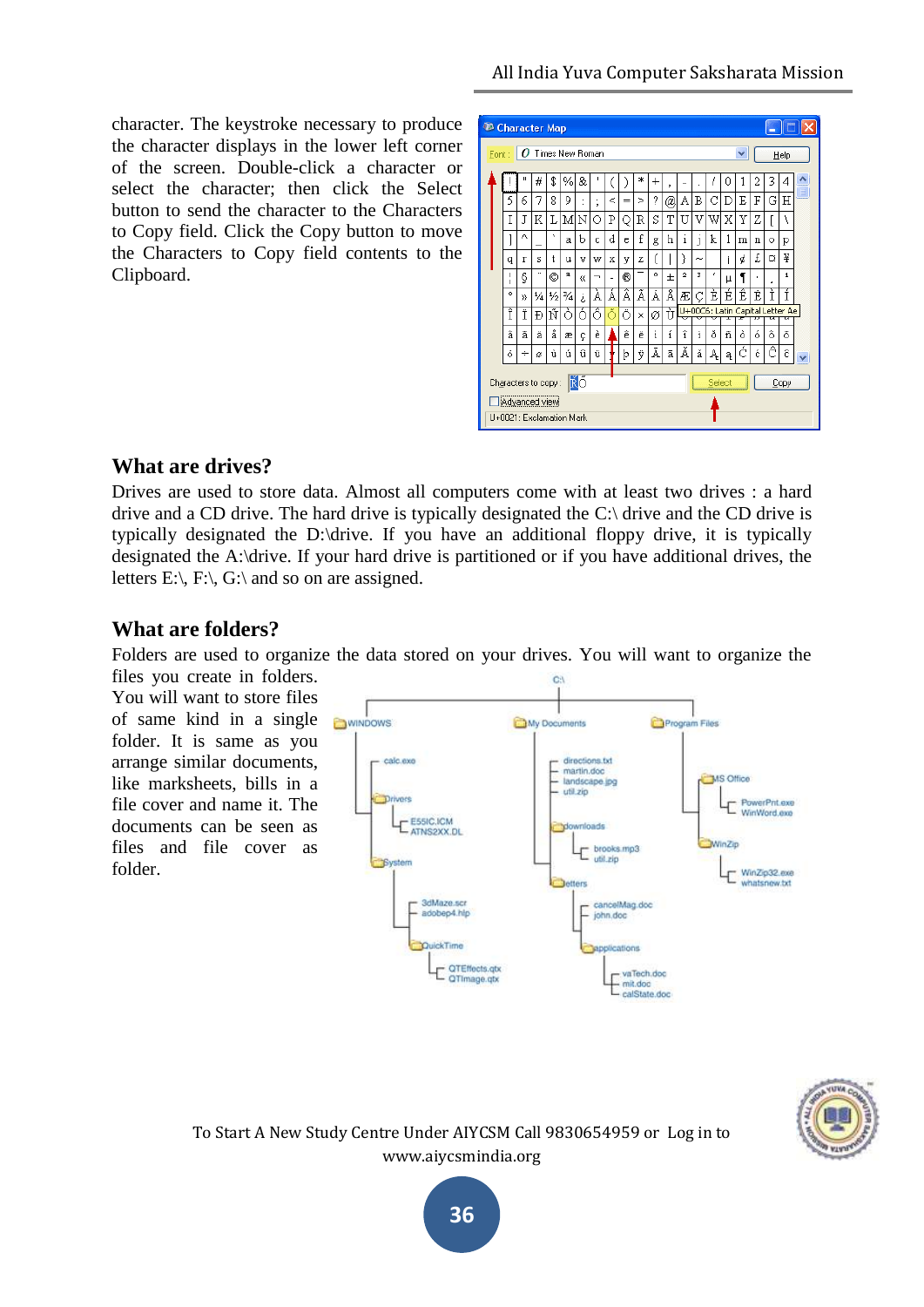#### **How does Windows XP organize files and folders on drive?**

Windows XP organizes folders and files in a hierarchical system. The drive is the highest level of the hierarchy. A diagram of a typical drive and how it is organized is shown here.

At the highest level, you have some folders and perhaps some files. You can open any of the folders and put additional files and folders into them. This creates a hierarchy.

#### **What is Windows Explorer window ?**

When you open Windows Explorer, the screen shown here will appear.

Windows XP separates the window into two panes. If you click an object in the left pane, the contents of the object display in the right pane. Click Desktop and the contents of the Desktop folder display on the right. Click My Computer and your computer resources display on the right. To see the contents of a drive, click the drive. To see the contents of a folder, click the icon for the folder in the left pane.



#### **How to create a new folder when in Windows Explorer?**

- 1. In the left pane, click the driver or folder in which you want to create the new folder.
- 2. Click any free area in the right pane. A context menu will appear.
- 3. Highlight New.
- 4. Click Folder.
- 5. Type a name for the folder.

#### **What are Windows Explorer views?**

Views control how Windows Explorer displays information in the right pane. Windows Explorer provides you with the following choices: Thumbnails, Tiles, Icons, List and Details.

 Thumbnails view displays images. These images represent the contents of folders and files. For example, if a folder contains pictures, up to four of the pictures in the folder will be displayed on the folder icon.



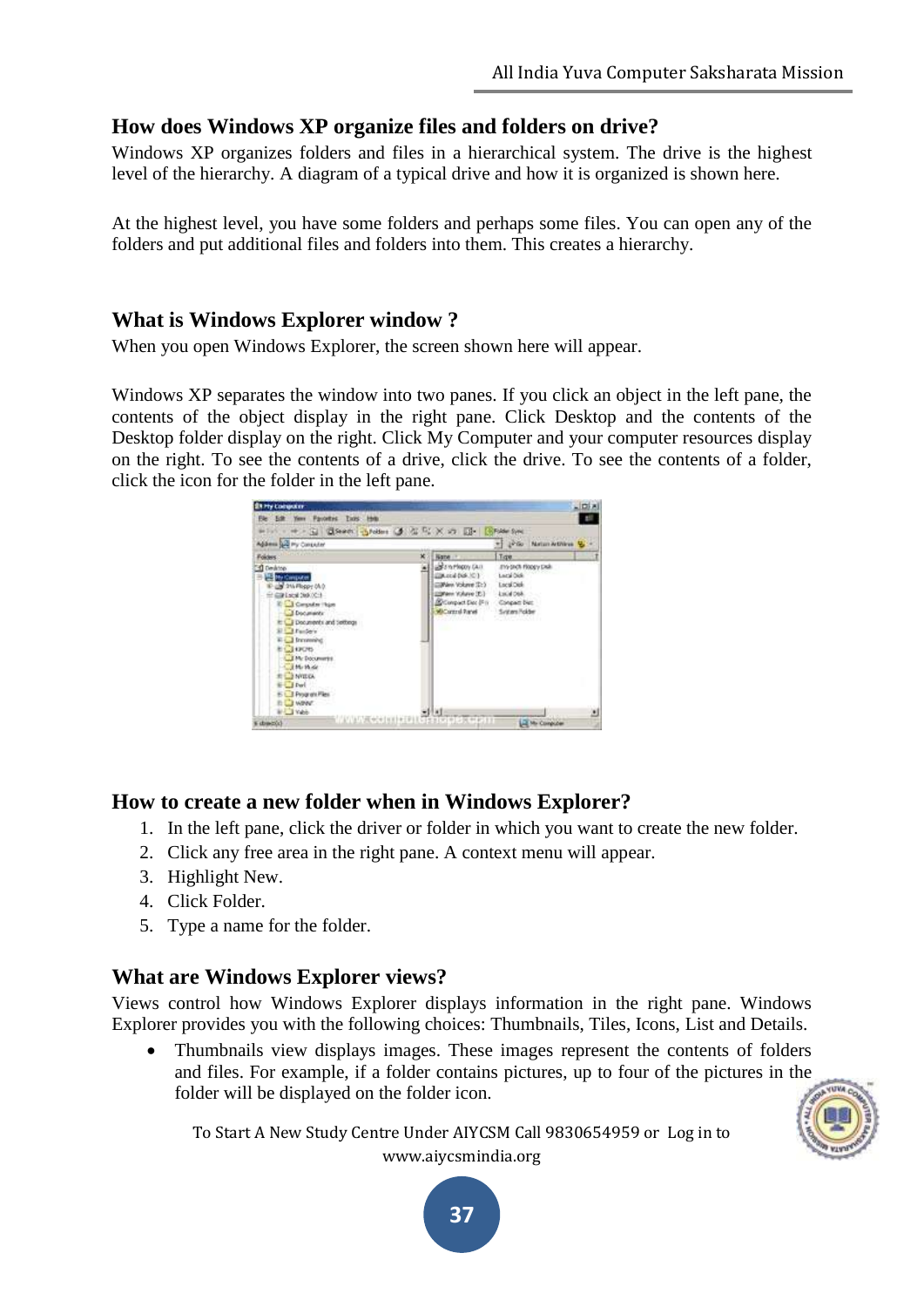- Tiles view and Icons view display icons to represent drives, folders and the contents of folders. The icons displayed when you choose Tiles view are larger than the icons that display when you choose Icon view.
- List view displays all of the files and folders without supplying the size, type or date modified.
- Details view displays the size, type and date modified.

#### **To change the view:**

- 1. Right-click any free area in the right pane. A context menu will appear.
- 2. Highlight View.
- 3. Select the view you want from the drop-down menu.

#### **How to delete a file or folder?**

- 1. Right-click the file or folder you want to delete. A context menu will appear.
- 2. Click Delete. Windows Explorer will ask, "Are sure you want to send this object to the recycle bin?"
- 3. Click Yes.

#### **How to copy a file or folder?**

- 1. Right-click the file or folder you want to copy. A context menu will appear.
- 2. Click Copy. The file or folder should now be on the Clipboard.

#### **How to cut a file or folder?**

- 1. Right-click the file or folder you want to copy. A context menu will appear.
- 2. Click Copy. The file or folder should now be on the Clipboard.

**Note :** Cutting differs from deleting. When you cut a file, the file is placed on the Clipboard. When you delete a file, the file is sent to the Recycle Bin.

#### **How to paste a file or folder?**

- 1. After cutting or copying the file, right-click the object or right-click in the right pane of the folder to which you want to paste. A context menu will appear.
- 2. Click Paste.

#### **How to rename a file or folder?**

- 1. Right-click the file or folder. A context menu will appear.
- 2. Click Rename.
- 3. Type the new name.

#### **What is a screen saver?**

Computer monitors display images by firing election beams at a phosphor-coated screen. If the same image stays on the screen too long, there is a danger that the image will leave a

> To Start A New Study Centre Under AIYCSM Call 9830654959 or Log in to www.aiycsmindia.org

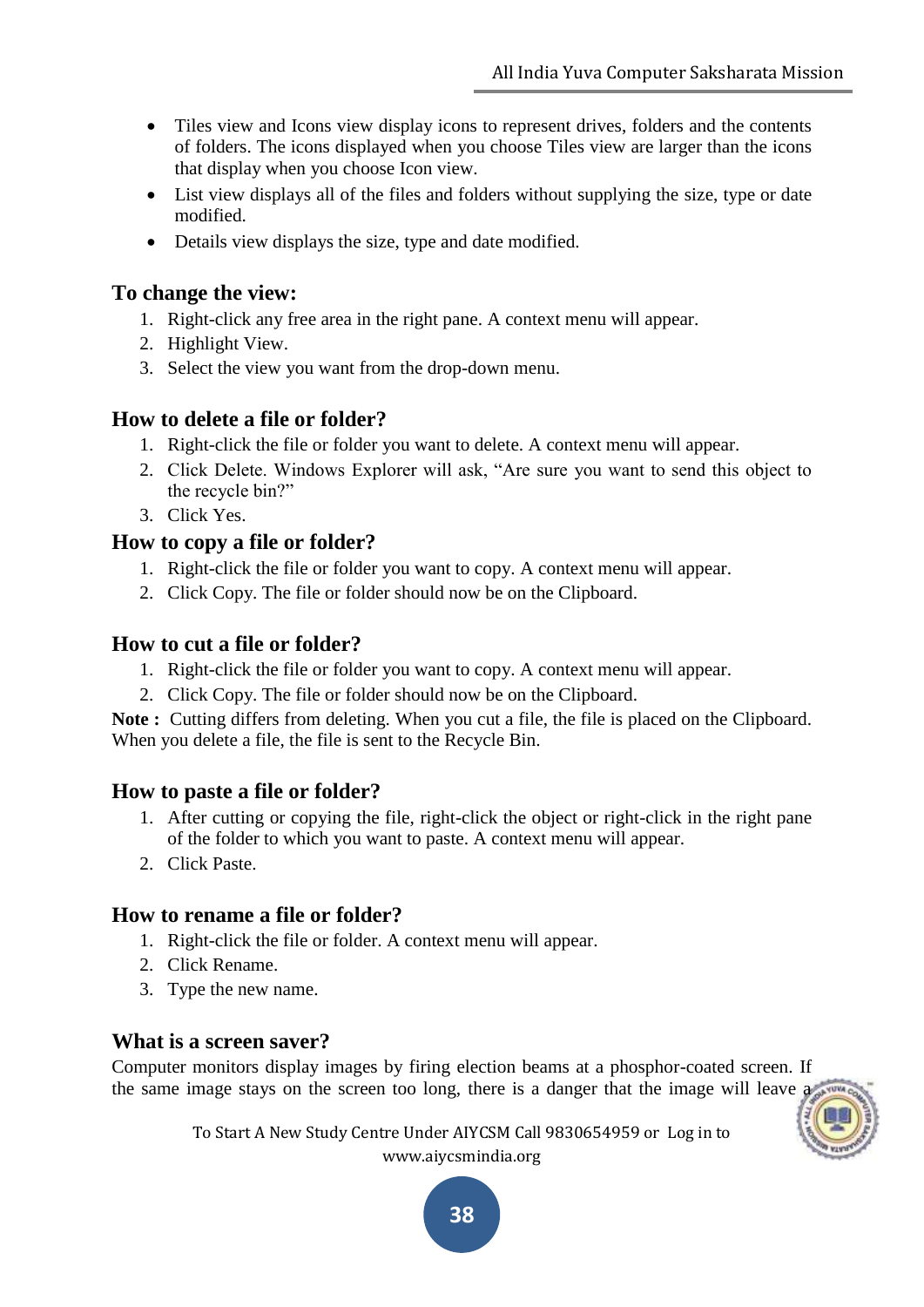permanent imprint on the screen. Screen savers help prevent this by providing a constantly changing image.

#### **How to select a screen saver?**

To select a screen saver :

- 1. Right-click anywhere on the Windows desktop. A context menu will appear.
- 2. Choose Proprieties. The Display Properties dialog box will appear.
- 3. Click the Screen Saver tab.
- 4. The Screen Saver field provides the list of available screen savers. Select the screen saver you want from the list.
- 5. Click Preview to preview your screen saver.
- 6. Click Esc to return to the Display Properties dialog box.
- 7. In the Wait field, set the number of minutes of inactivity before the screen saver starts.
- 8. Click OK.

#### **What is a window?**

A window is an area on your desktop within which all Windows-based programs run.





To Start A New Study Centre Under AIYCSM Call 9830654959 or Log in to www.aiycsmindia.org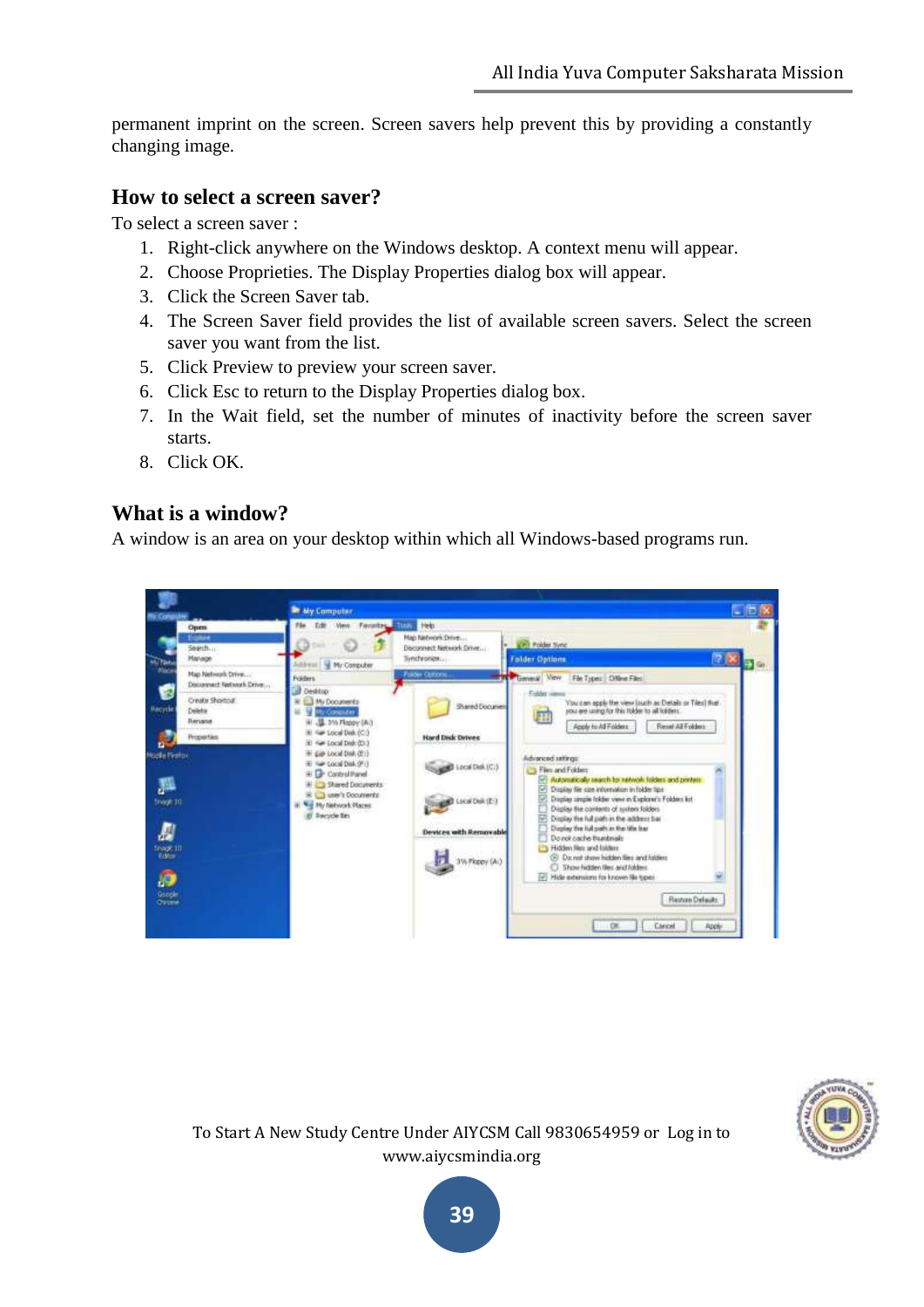| <b>Control Box</b>        | The control box provides a menu that enables you to restore, move, size,<br>minimize, maximize, or close a window.                                                                                |
|---------------------------|---------------------------------------------------------------------------------------------------------------------------------------------------------------------------------------------------|
| <b>Boarder</b>            | The border separates the window from the desktop. You resize the<br>window by dragging its borders outward to expand it and inward to<br>contract it.                                             |
| <b>Title bar</b>          | The title bar displays the name of the current file and the name of the<br>current program.                                                                                                       |
| <b>Minimize</b><br>button | Use the Minimize button to temporarily decrease the size of a window or<br>remove a window from view. While a window is minimized, its title<br>appears on the taskbar.                           |
| <b>Maximize</b><br>button | Click the Maximize button and the window will fill the screen.                                                                                                                                    |
| <b>Restore button</b>     | After you maximize a window, if you click the Restore button, the<br>window will return to its former size.                                                                                       |
| <b>Close button</b>       | Click the Close button to exit the window and close the program.                                                                                                                                  |
| Menu bar                  | The menu bar displays the program menu. You send commands to the<br>program by using the menu.                                                                                                    |
| <b>Toolbars</b>           | Toolbars generally display right below the menu, but you can drag them<br>and display them along any of the window borders. You use the icons on<br>the toolbars to send commands to the program. |
| Work area                 | The work area is located in the center of the window. You perform most<br>of your work in the work area.                                                                                          |
| <b>Status bar</b>         | The status bar provides you with information about the status of your<br>program.                                                                                                                 |

#### **How to switch between windows?**

If you have several windows open at the same time, the window on top is the *window with focus*. You can only interact with the window with focus. To change windows, do one of the following:

- 1. Click anywhere on the window you want to have focus.
- 2. Hold down the Alt key and press the Tab key (Alt-Tab) until you have selected the window to which you want to change.
- 3. All active files display on the taskbar. Click the taskbar button for the window you want to have focus.

#### **How to move a window around on desktop?**

To move a window around on your desktop, left-click the window"s title bar and drag the window.

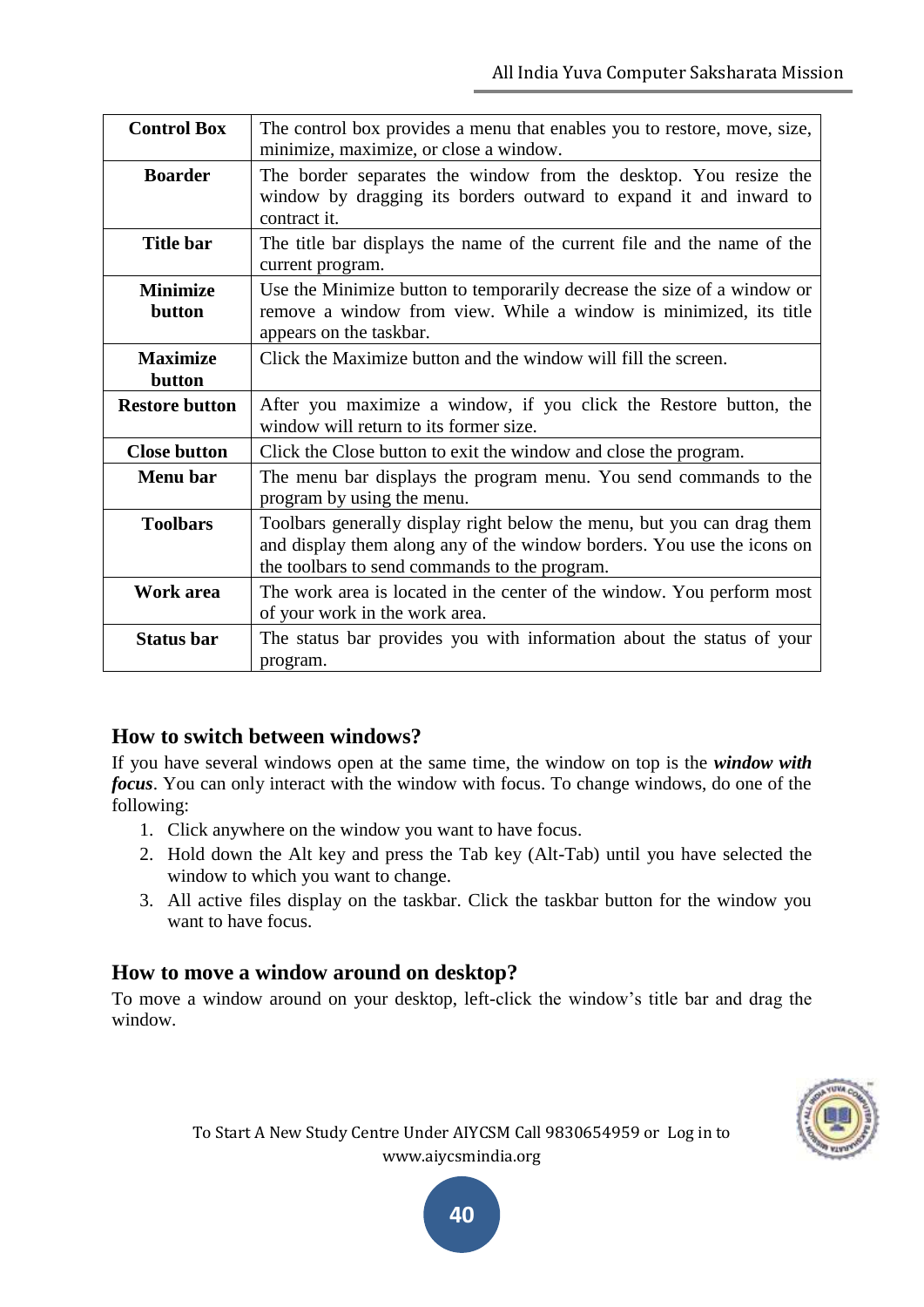#### **What does it mean to "cascade windows"?**

Cascading your windows is a way of organizing your windows on your desktop. Cascading windows fan out across your desktop with the title bar of each window showing.

- 1. Right-click the taskbar. A menu will appear.
- 2. Click Cascade Windows.

#### **What does it mean to "tile windows"?**

Tiling your windows is a way of organizing your windows onscreen. When you tile your windows, Windows XP places each window on the desktop in such a way that no window overlaps any other window. You can tile your windows horizontally or vertically.

- 1. Right-click the taskbar. A menu will appear.
- 2. Click the Windows Horizontally or Tile Windows Vertically, whichever you prefer.

#### **What are scrolling?**

In many programs, if the contents of the work area do not fit in the window, scrollbars will appear. A vertical scrollbar will appear at the right side of the window and a horizontal scrollbar at the bottom of the window, depending on the fit. The vertical scrollbar provides a way to move up and down. The horizontal scrollbar provides a way to move from left to right.

The scroll box indicates where you are in your document. If the scroll box is at the top of the scrollbar, you are at the top of the document. If the scroll box is in the center of the scrollbar, you are in the center of the document.

#### **To move up and down one line at a time :**

Click the arrow at either end of the vertical scrollbar.

#### **To move from side to side one character at a time :**

• Click the arrow at either end of the horizontal scrollbar.

#### **To move approximately one window at a time :**

- Click above the scroll box to move up.
- Click below the scroll box to move down.

#### **To scroll continuously :**

Click the appropriate arrow and hold down the mouse button.

#### **To move to a specific location :**

 Left-click the scrollbar and hold down the left mouse button until you arrive at the location. For example, if you want to go to the center of the document, click the center of the scrollbar and hold down the left mouse button.



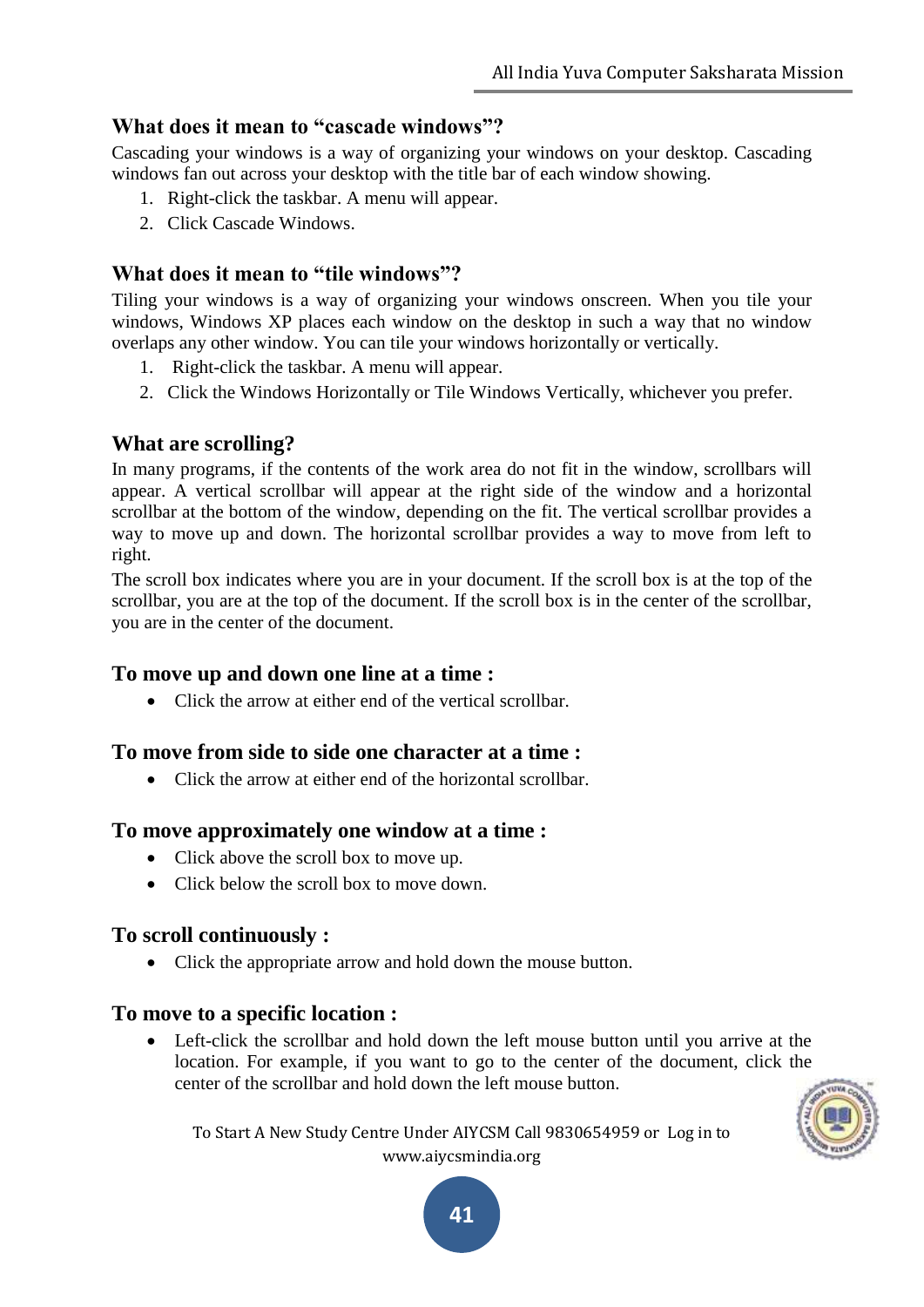Or, drag the scroll box until you arrive at the desired location.

#### **What is an icon?**

An icon is a graphic image. Icons help you execute commands quickly. Commands tell the computer what you want the computer to do. To execute a command by using an icon, click the icon.

#### **What is a menu?**

Menus provide a way for you to send commands to the computer (tell the computer what you want the computer to do). When you open a window, menu options are listed from left to right just below the title bar on the menu bar. When you click a menu item, a drop-down menu appears. Select the command you want to execute from the drop-down menu. An ellipsis(…) after a drop-down menu item signifies that there are additional options; if you select that option, a dialog box will appear.

#### **What is a shortcut key?**

You can use shortcut keys to execute a command quickly by pressing key combinations instead of selecting the commands directly from the menu or clicking on an icon. When you look at a menu, you will notice that most of the options have one letter underlined. You can select a menu option by holding down the Alt key and pressing the underlined letter. You can also make Alt-key selections from drop-down menus and dialog boxes.

#### **Universals that Apply to almost all Programs**

| Shortcut<br>Key | Menu<br>Path        | <b>Command Description</b>                                                            |
|-----------------|---------------------|---------------------------------------------------------------------------------------|
| $Ctrl-N$        | File><br><b>New</b> | Create a new file.                                                                    |
| $Ctrl-O$        | File><br>Open       | Open an existing file.                                                                |
| $Ctrl-S$        | File ><br>Save      | Save the current file.                                                                |
| $Ctrl-P$        | File ><br>Print     | Print the current file.                                                               |
| $Ctrl-F$        | Edit<br>Find        | Find text in the current document.                                                    |
| $Ctrl-X$        | Edit<br>Cut         | Cut (delete and place on Clipboard) the<br>current selection                          |
| $Ctrl-V$        | Edit<br>Paste       | Place the material currently on the<br>clipboard in the file at the current location. |
| $Ctrl-C$        | Edit<br>Copy        | Copy the current selection to the clipboard.                                          |

The following list applies to many Windows-based applications :

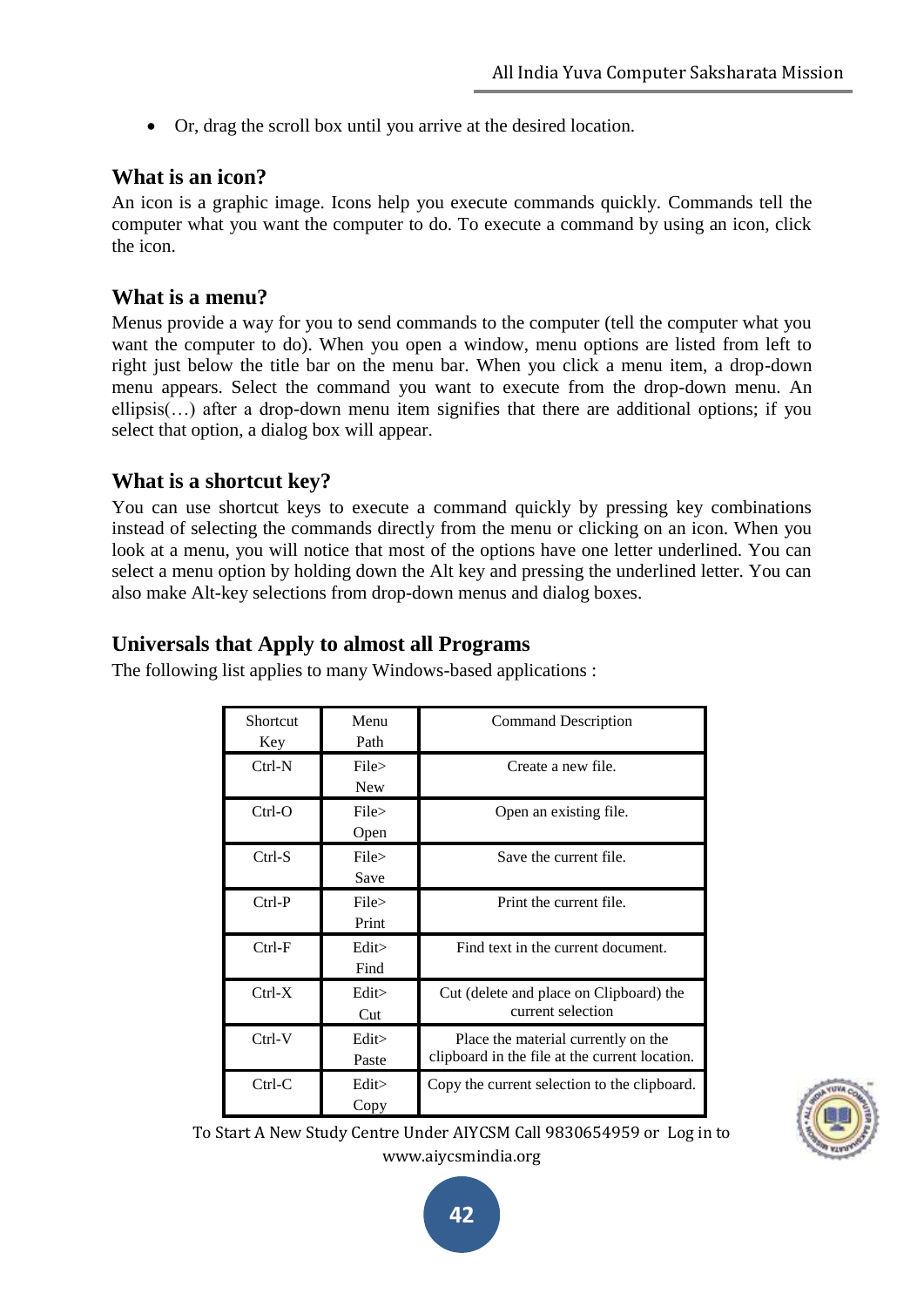| $Ctrl-Z$  | Edit<br>Undo      | Reverse the most recent command. Place<br>the program in the state it was in before<br>executing the last command |
|-----------|-------------------|-------------------------------------------------------------------------------------------------------------------|
| $Ctrl-V$  | Edit<br>Redo      | Reverse the last undo. Place the program<br>in the state it was in before executing<br>Undo.                      |
|           | Format><br>Font   | Apply a font to the current selection.                                                                            |
|           | Format><br>Font   | Set the size of the font for the current<br>selection.                                                            |
| $Ctrl-B$  | Format><br>Font   | Bold the current selection.                                                                                       |
| $Ctrl-I$  | Format><br>Font   | Italicize the current selection.                                                                                  |
| $Ctrl-IJ$ | Format><br>Font   | Underlined the current selection.                                                                                 |
| $Ctrl-L$  |                   | Left-align the selection.                                                                                         |
| $Ctrl-R$  |                   | Right-align the selection.                                                                                        |
| $Ctrl-E$  |                   | Center the selection.                                                                                             |
| $Ctrl-J$  |                   | Justify the selection.                                                                                            |
|           | View><br>Toolbars | Select the toolbars you want to display.                                                                          |

#### **What is a selection?**

A selection is a highlighted area on which you can perform a command. For example, if you are using a word processing program, you can highlight a word and then execute the Underline command to underline the highlighted word.

# **How to make a selection?**

To make a selection:

- 1. Left-click where you want to start your selection.
- 2. Hold down your left mouse button and drag the mouse until you have highlighted the area you want.

#### **Or**

- 1. Left-click where you want to start your selection.
- 2. Hold down the Shift key while you use the arrow keys to highlight the area that you want.

**Note :** Typing over highlighted text replaces the old text with the new text you type.

**Cut :** When you cut something, it is deleted from its current location and saved to the Clipboard. Information saved to the Clipboard stays there until new information is either cut or copied. Each time you execute Cut or Copy, you replace the old information on the clipboard.

**Clipboard :** The Clipboard is the storage area for items that have been cut or copied. Each time you execute Cut or Copy, you replace the old information on the Clipboard with

> To Start A New Study Centre Under AIYCSM Call 9830654959 or Log in to www.aiycsmindia.org

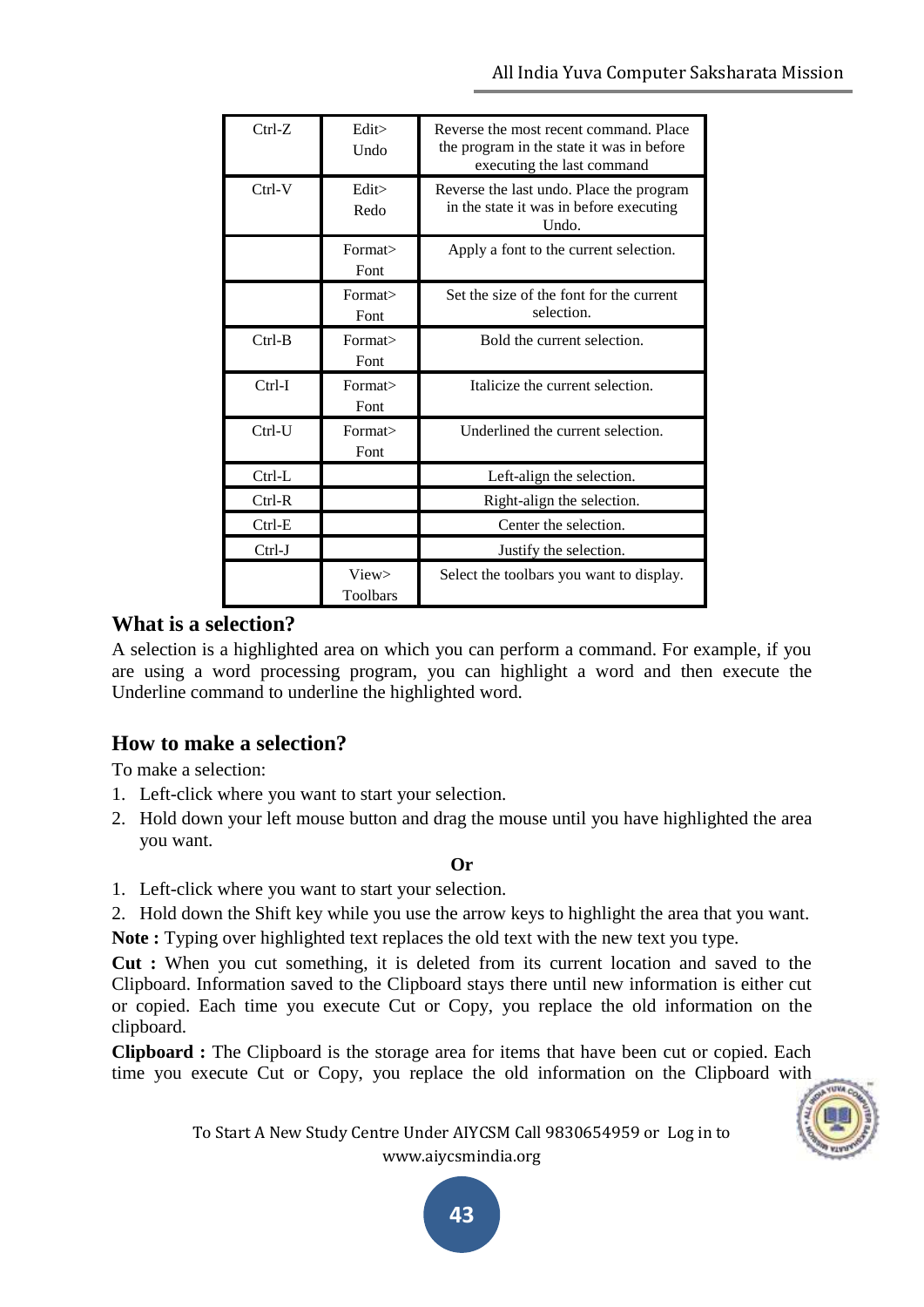whatever you just cut or copied. You can paste Clipboard information as often as you like, until you replace it with something else.

#### **What is a dialog box?**

Whenever you see an ellipsis (...) after a menu option, selecting that option causes a dialog box to appear. You use dialog boxes to send commands to the computer. Most dialog boxes provide an OK button and a Cancel button. Press OK button if you are satisfied with your entries and you want to send the commands to the computer. Press the Cancel button if you have changed your mind and do not want to send the commands to the computer.

#### **What are tabs?**

Some programs provide dialog boxes with several pages of options. You move to a page by clicking on the tab or by using Ctrl-Tab (hold down the Ctrl key while pressing the Tab key to flip through the pages).



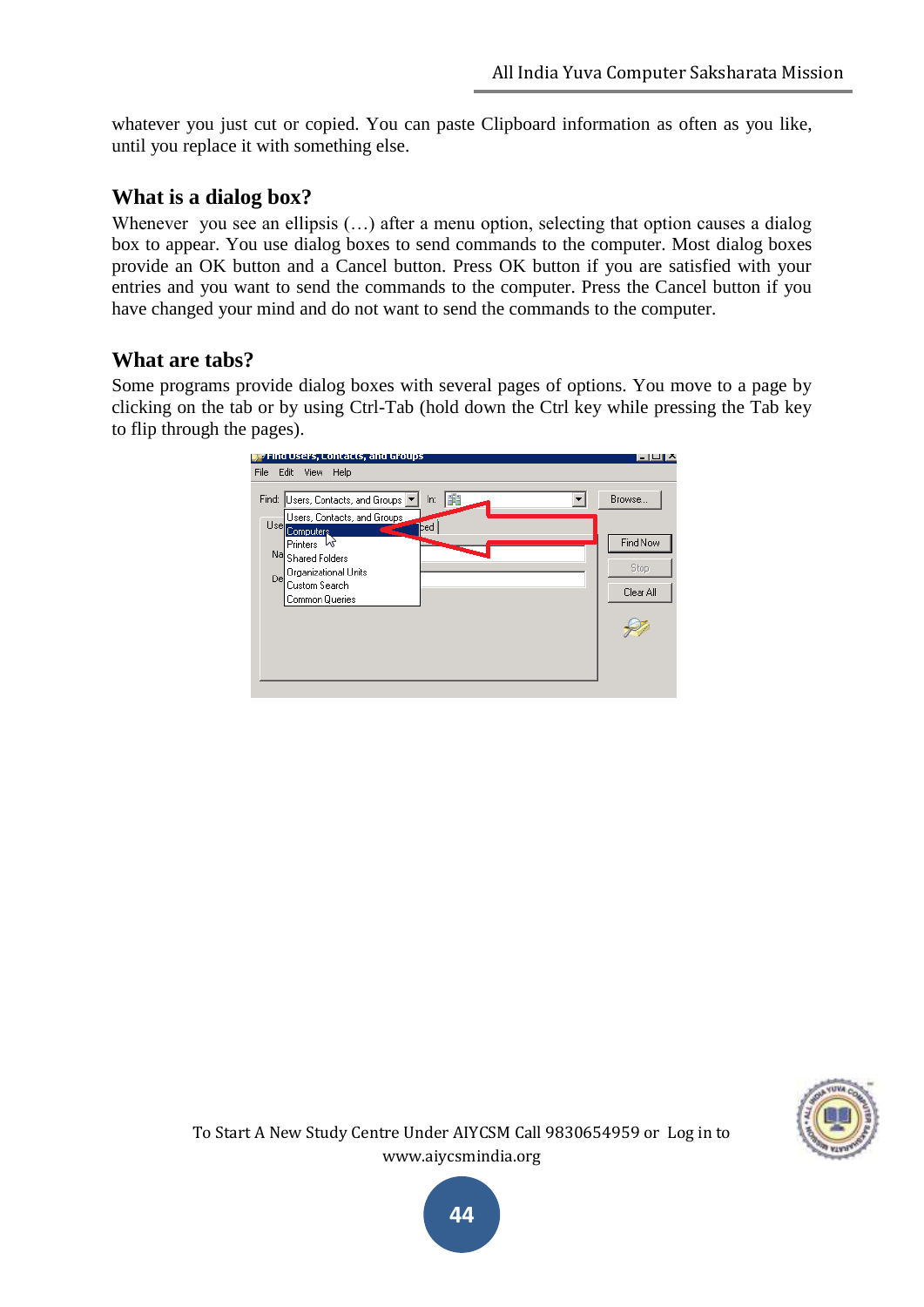# **WINDOWS ACCESSORIES & UTILITIES**

There are several accessories and utilities provided in Windows Operating System which you can use for your convenience

- **1. Notepad**
- **2. Calculator**
- **3. Paint**
- **4. Command Prompt**
- **5. Disk Defragmenter**
- **6. System restore**
- **7. Windows Media Player**

# **Notepad**

It is used to write simple text files. The text has no formatting. You can create new files, open existing ones and save the files. The files have extension.txt. Since the size of the file is very small, it is useful to note down several things as simple text. It is similar to a notepad you have for personal use to take down short notes on any topic. To use a notepad.

- 1. Click Start
- 2. Select All programs  $\rightarrow$  Accessories  $\rightarrow$  Notepad
- The Notepad window looks like as shown in figure:

Since it is a window, it has menus.

- **1. File Menu** used for creating new files, closing, opening and saving files. You can even print files.
- **2. Edit Menu** It is used for simple edit operations like cut, copy, paste, find, undo and select all.
- **3. Format Menu** It can be used to format font or to turn word wrap on/off.
- **4. View Menu** It is used to view status bar.

**Help Menu** – It is used to take help from Windows about using Notepad.

# **Calculator**

Just as a calculator is used for calculations, Windows provides an application which can be used for calculations. To use a calculator:

- 1. Click Start
- 2. Select All programs  $\rightarrow$  Accessories  $\rightarrow$ Calculator

It is used in the same manner as a calculator, by clicking on buttons to press them. The text box is used to display numbers and the result. Instead of

| View  | Edit                | Help |                |                 |              |       |     |    |      |
|-------|---------------------|------|----------------|-----------------|--------------|-------|-----|----|------|
|       |                     |      |                |                 |              |       |     |    | 0    |
|       | C Degrees   Radians |      |                | Gradt           | <b>MC</b>    | MR.   | MS: | M- | 84.  |
|       | <b>Inv</b>          | în   | $\sim$ 1 $\pm$ | w<br>m          |              | CE:   | C.  | ٠  |      |
| -fet  | sinh:               | m    | 式              | ně              | 7            |       | 8 9 | W  |      |
| ditti | costs.              | cas  | $x^y$          | $\n  x\n$       | 4            | $5 -$ | 6   |    | 1/x  |
| $\pi$ | tanh                | tan  | x,             | $\frac{N}{2}X$  | $\mathbf{1}$ | 2     | -3  |    |      |
| 不正    | Exp.                | Mad  | log            | 10 <sup>s</sup> | $\circ$      |       | 9H  |    | - 22 |

using buttons same numbers and operators can be entered from keyboard. The edit menu has

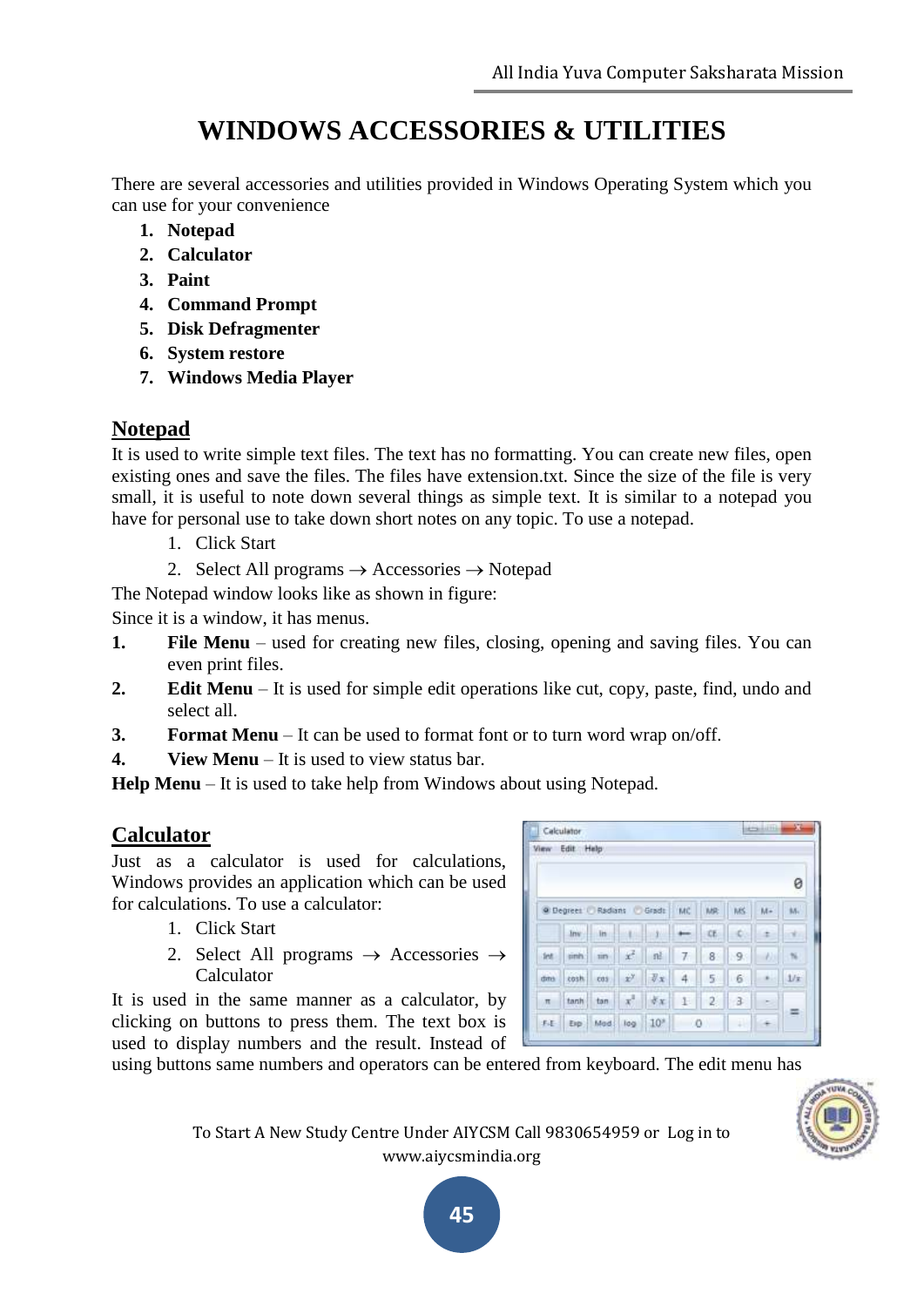only two options – copy and paste. The calculator window can have two views – standard and scientific. Standard view resembles ordinary calculator. Scientific view resembles a scientific calculator which can also perform binary, hexadecimal and octal arithmetic. The Window looks like given below;



To Start A New Study Centre Under AIYCSM Call 9830654959 or Log in to www.aiycsmindia.org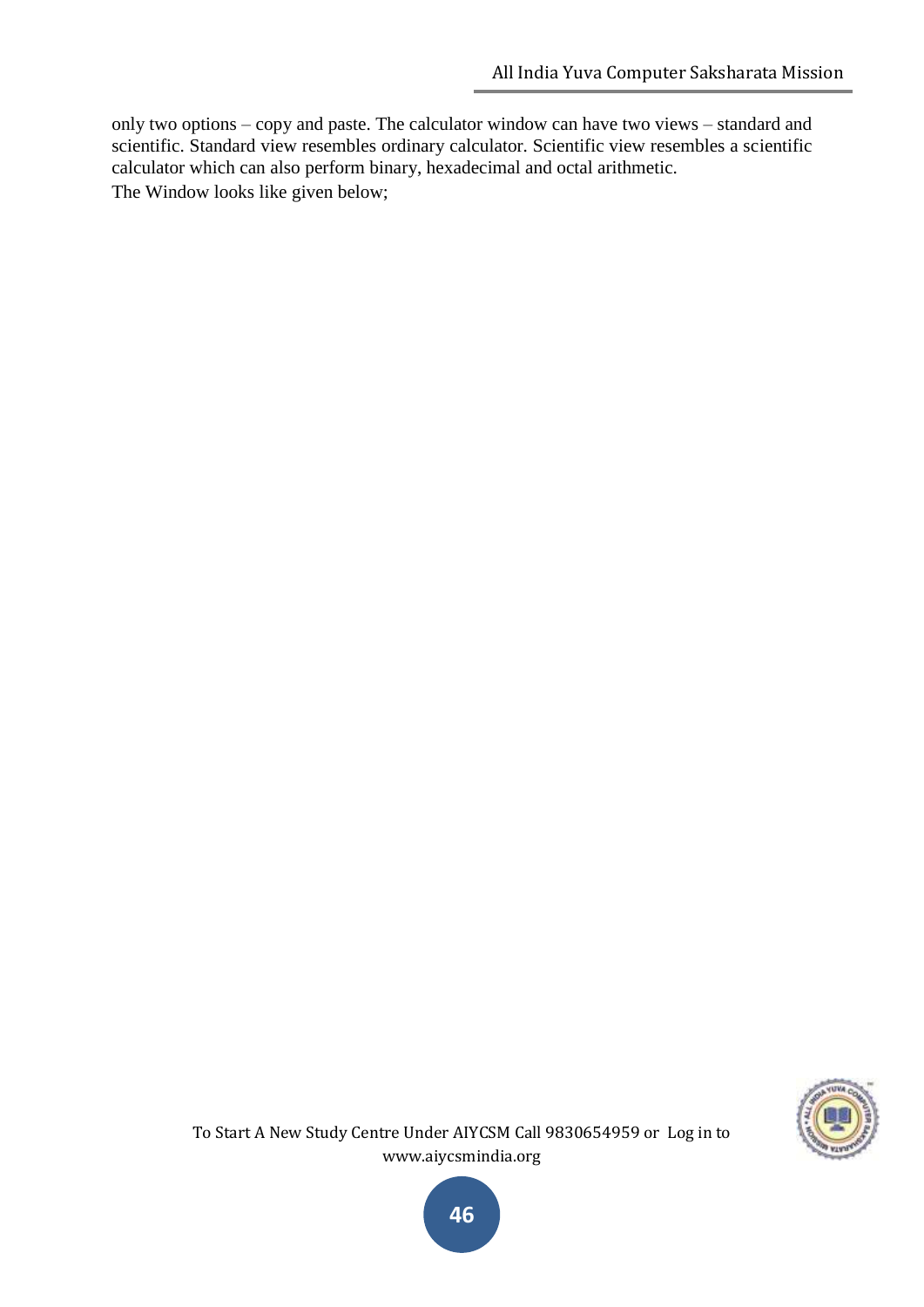# **Paint**

Windows provides an accessory to make small drawings of your own. They can be made freehand, or by using definite shapes and you can fill colors in them. To use Paint :

- 1. Click Start
- 2. Select All programs  $\rightarrow$  Accessories  $\rightarrow$  Paint

The Window looks like given below :

It is also a menu-driven application. It also has a toolbox with tools to draw – definite shapes, geometric shapes, freehand drawing, write text, fill color, erase, spray paint and make straight lines. Using these tools you can make a drawing of your own it also has a color box so that you can select the color of your choice for lines or for filling.

- 1. **File Menu** Anything you draw in blank area is treated as a file and hence you can create a new file, save a file, open previous file and close a file using File Menu.
- 2. **Edit Menu** Simple edit options are available here.
- 3. **View Menu** It is used if you want to turn on/off view of toolbox, color box and status bar.
- 4. **Image Menu** It provides interesting options for your drawing.
- 5. **Colors** It works same as Color Box.
- 6. **Help** It provides help on use of Paint.

| ₩<br>untitled - Paint                                            | ×      |
|------------------------------------------------------------------|--------|
| Image<br>Colors<br>Help<br>Eile<br>Edit<br><b>Yjew</b>           |        |
| EEH<br>4A<br>Eraser / Eraser color<br><b>Card</b><br><b>Pipe</b> |        |
| Q<br>$\mathbb{Z}^n$<br>Text<br>$\mathcal O$<br>$\triangle$       |        |
| <b>PS</b><br>$\Lambda$<br>Line<br>$\mathcal{S}_{\mathcal{S}}$    |        |
| $\mathbb{Z}$<br>Shape<br>a.                                      |        |
| <b>Properties</b>                                                | ×      |
| K.<br><b>TILL</b>                                                | $\geq$ |
| Color Palatte                                                    |        |
| For Help, click Help Topics on the Help Menu.                    |        |

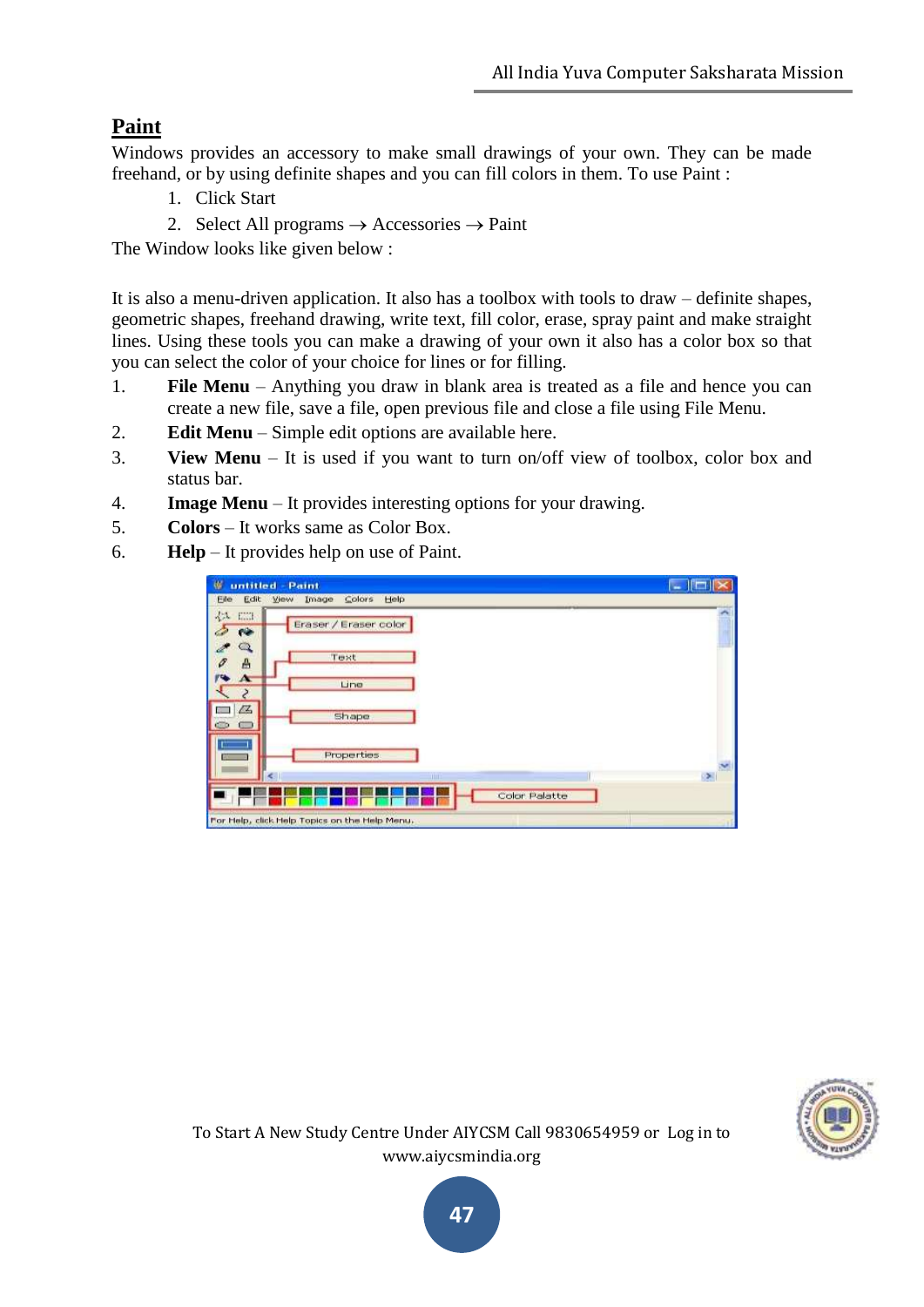# **Command Prompt**

It is used to switch into DOS environment. To start it, do the following :

- 1. Click Start
- 2. Select All programs  $\rightarrow$ Accessories Command Prompt

A window will open where you will see the DOS prompt. Here you can type DOS commands.

Though it has a close button, you should type exit command to close it.

|                             | <b>Command Prompt</b>                   |  |
|-----------------------------|-----------------------------------------|--|
| Microsoft(R) Windows NT(TM) | (C) Copyright 1985-1993 Microsoft Corp. |  |
| C:\users\default>           |                                         |  |
|                             |                                         |  |
|                             |                                         |  |
|                             |                                         |  |
|                             |                                         |  |
|                             |                                         |  |
|                             |                                         |  |
|                             |                                         |  |
|                             |                                         |  |
|                             |                                         |  |

# **Disk Defragmenter**

It is a very useful tool. Your hard disk should be defragmented time to time to keep your system in better working condition. It is like cleaning and organizing your file cabinet. All files are shifted such that they can be clustered in unused area and large blocks of memory can be made available free.

To run defragmenter, do

- 1. Click Start
- 2. Select All programs  $\rightarrow$  Accessories  $\rightarrow$  System Tools  $\rightarrow$  Disk Defragmenter.

Here you can select the drive you want to defragment. You must not change anything in the drive while defragmentation process is going on. It takes time to complete and one must be patient enough.

| <b>nP</b><br>国<br>in the<br><b>AB</b>       |                            |                  |            |                      |
|---------------------------------------------|----------------------------|------------------|------------|----------------------|
| Volume.<br>Season Status                    | Pile System                | Capachic         | Free Space | <b>Vs Free Space</b> |
| <b>GON OC (3)</b>                           | <b>MTFS</b>                | 4,00.08          | 2.71.08    | 67.%                 |
| 62,010<br><b>Liverpoor and the district</b> | <b>KOTHER</b>              | <b>NUCES CAN</b> | 2,4039     | 6476.                |
| ilia 093                                    | NTPS:                      | 0.49.98          | 8.42.68    | 99%                  |
| $-22$                                       | <b>NTFS</b>                | 4.54 (4)         | 4,52.68    | 99.56.               |
| <b>GOD 09:5</b>                             | <b>NTPS</b>                | 4,55.65          | 4.24108    | 95.54                |
| <b>EDITOR</b>                               | NTPS-                      | 16.96 08         | 16,89.08   | 99.96                |
| <b>GUS</b> CELS                             | turns.                     | 4.00.08          | 3,981,085  | 99.92                |
| Estimated del usage before defragmentation: |                            |                  |            |                      |
|                                             |                            |                  |            |                      |
| Estimated dak usage after defnagmentations. |                            |                  |            |                      |
|                                             |                            |                  |            |                      |
|                                             |                            |                  |            |                      |
| Defragment.<br>Arvatyze                     | Trau Links<br><b>Shape</b> | View Report      |            |                      |

# **System Restore**

It is a very useful tool. If you notice some odd behavior in your computer you can restore its settings back to a point in past. The system restore tool restores the settings of computer to an old date. The date and timings or data in files are not changed, only the settings of operating system are changed. To use this tool, do

- 1. Click Start
- 2. Select All programs  $\rightarrow$  Accessories  $\rightarrow$  System Tools  $\rightarrow$  System restore.